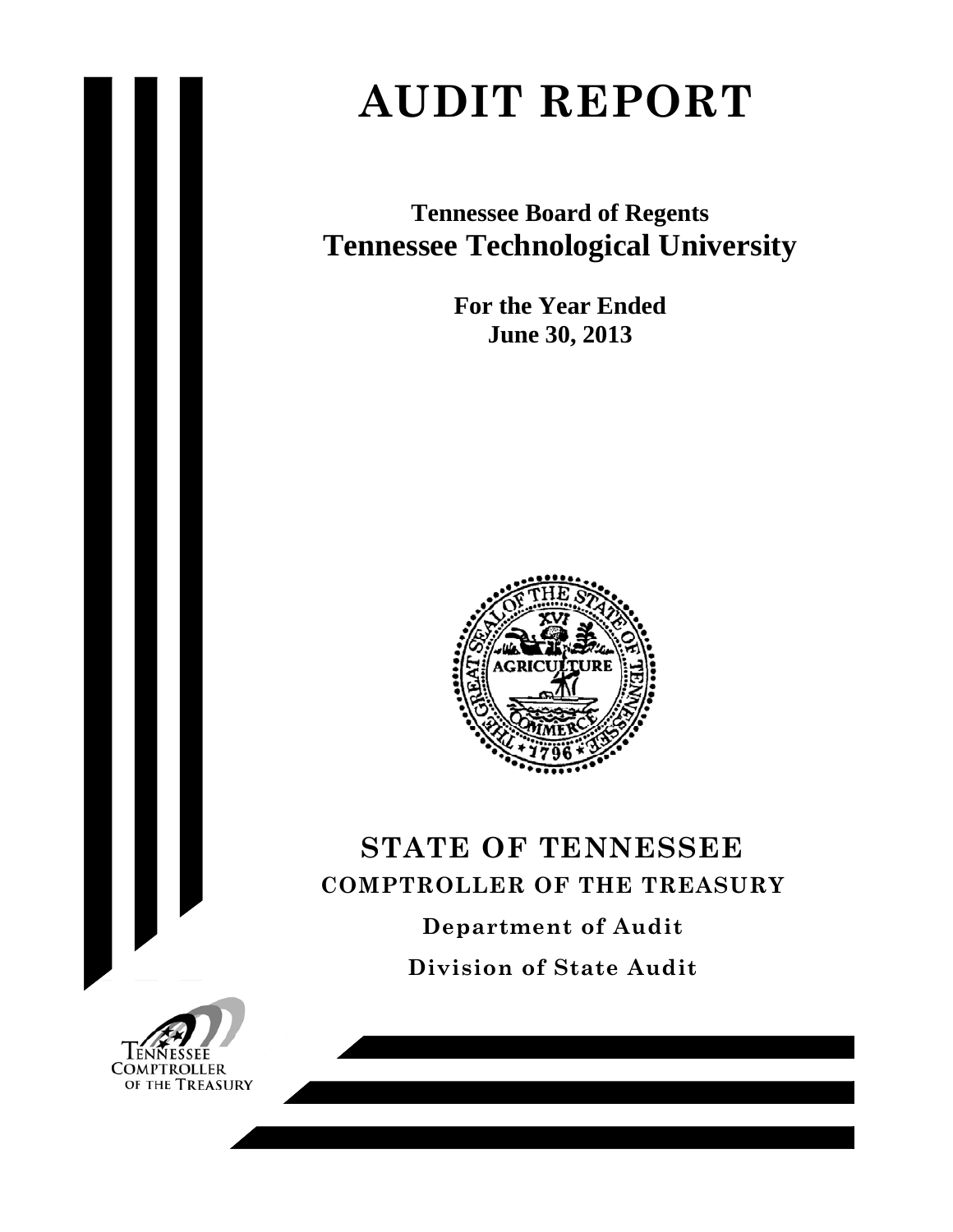*Deborah V. Loveless, CPA, CGFM* **Director** 

*FINANCIAL AND COMPLIANCE Edward Burr, CPA, CGFM* Assistant Director

*Donna Jewell, CPA, CFE Jennifer Pedersen* Audit Manager

In-Charge Auditor

*Benjamin Elliott Christie Gabbard, CPA Markheia Koger Patrick O'Brien Jeff Patterson, CFE* Staff Auditors

# *INFORMATION SYSTEMS*

*Daniel V. Willis, CPA, CISA, CGFM*  Assistant Director

*Brent L. Rumbley, CPA, CISA, CFE*  Audit Manager

*Sam Osborne*  Staff Auditor

 *James Falbe, CISA* In-Charge Auditor

Gerry C. Boaz, CPA, CGFM Amy Brack Amanda Adams Technical Manager Editor Assistant Editor

Comptroller of the Treasury, Division of State Audit Suite 1500 James K. Polk State Office Building 505 Deaderick Street, Nashville, TN 37243-1402 (615) 401-7897

Financial/compliance audits of colleges and universities are available online at www.comptroller.tn.gov/sa/AuditReportCategories.asp. For more information about the Comptroller of the Treasury, please visit our website at www.comptroller.tn.gov.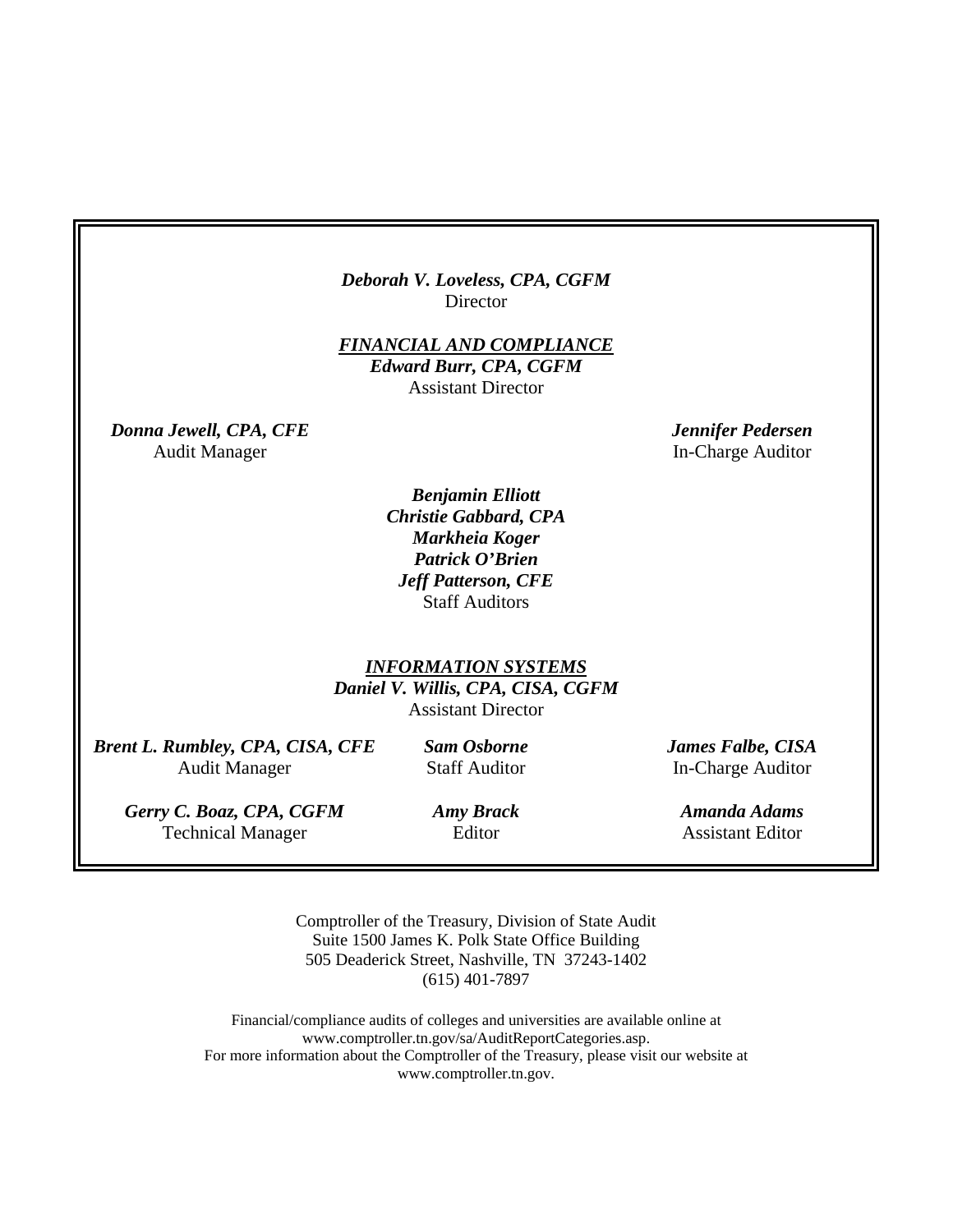

**STATE OF TENNESSEE COMPTROLLER OF THE TREASURY DEPARTMENT OF AUDIT DIVISION OF STATE AUDIT SUITE 1500 JAMES K. POLK STATE OFFICE BUILDING 505 DEADERICK STREET NASHVILLE, TENNESSEE 37243-1402** 

**PHONE (615) 401-7897 FAX (615) 532-2765** 

August 26, 2014

The Honorable Bill Haslam, Governor Members of the General Assembly The Honorable John G. Morgan, Chancellor Dr. Philip B. Oldham, President

Ladies and Gentlemen:

Transmitted herewith is the financial and compliance audit of the Tennessee Board of Regents, Tennessee Technological University, for the year ended June 30, 2013. You will note from the independent auditor's report that unmodified opinions were given on the fairness of the presentation of the financial statements.

Consideration of the internal control over financial reporting and tests of compliance disclosed certain deficiencies, which are detailed in the Findings and Recommendations section of this report. The university's administration has responded to the audit findings; the responses are included following each finding. The Division of State Audit will follow up the audit to examine the application of the procedures instituted because of the audit findings.

Sincerely,

Separal U. Loreland

 Deborah V. Loveless, CPA **Director** 

13/063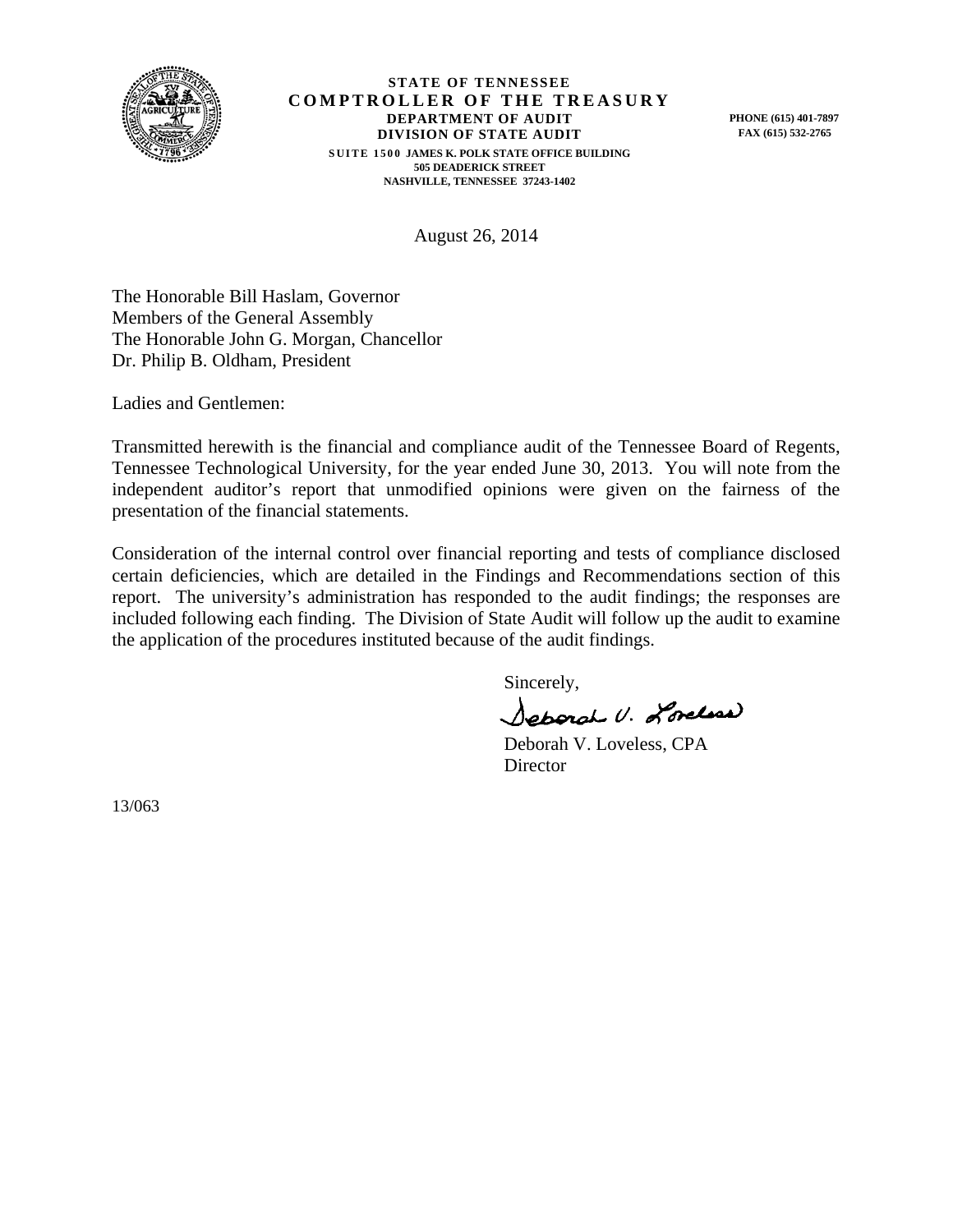# **Audit Report Tennessee Board of Regents Tennessee Technological University For the Year Ended June 30, 2013**

# **TABLE OF CONTENTS**

| <b>Audit Highlights</b>                                      | Page<br>1      |
|--------------------------------------------------------------|----------------|
| <b>Financial Section</b>                                     |                |
| Independent Auditor's Report                                 | $\overline{2}$ |
| Management's Discussion and Analysis                         | 5              |
| <b>Basic Financial Statements</b>                            |                |
| <b>Statement of Net Position</b>                             | 16             |
| Statement of Revenues, Expenses, and Changes in Net Position | 17             |
| <b>Statement of Cash Flows</b>                               | 18             |
| Notes to the Financial Statements                            | 20             |
| <b>Required Supplementary Information</b>                    |                |
| <b>OPEB</b> Schedule of Funding Progress                     | 42             |
| Supplementary Information                                    |                |
| Schedule of Cash Flows - Component Unit                      | 43             |

# **Internal Control, Compliance, and Other Matters**

| Independent Auditor's Report on Internal Control Over Financial Reporting |    |
|---------------------------------------------------------------------------|----|
| and on Compliance and Other Matters Based on an Audit of Financial        |    |
| Statements Performed in Accordance with Government Auditing Standards     | 44 |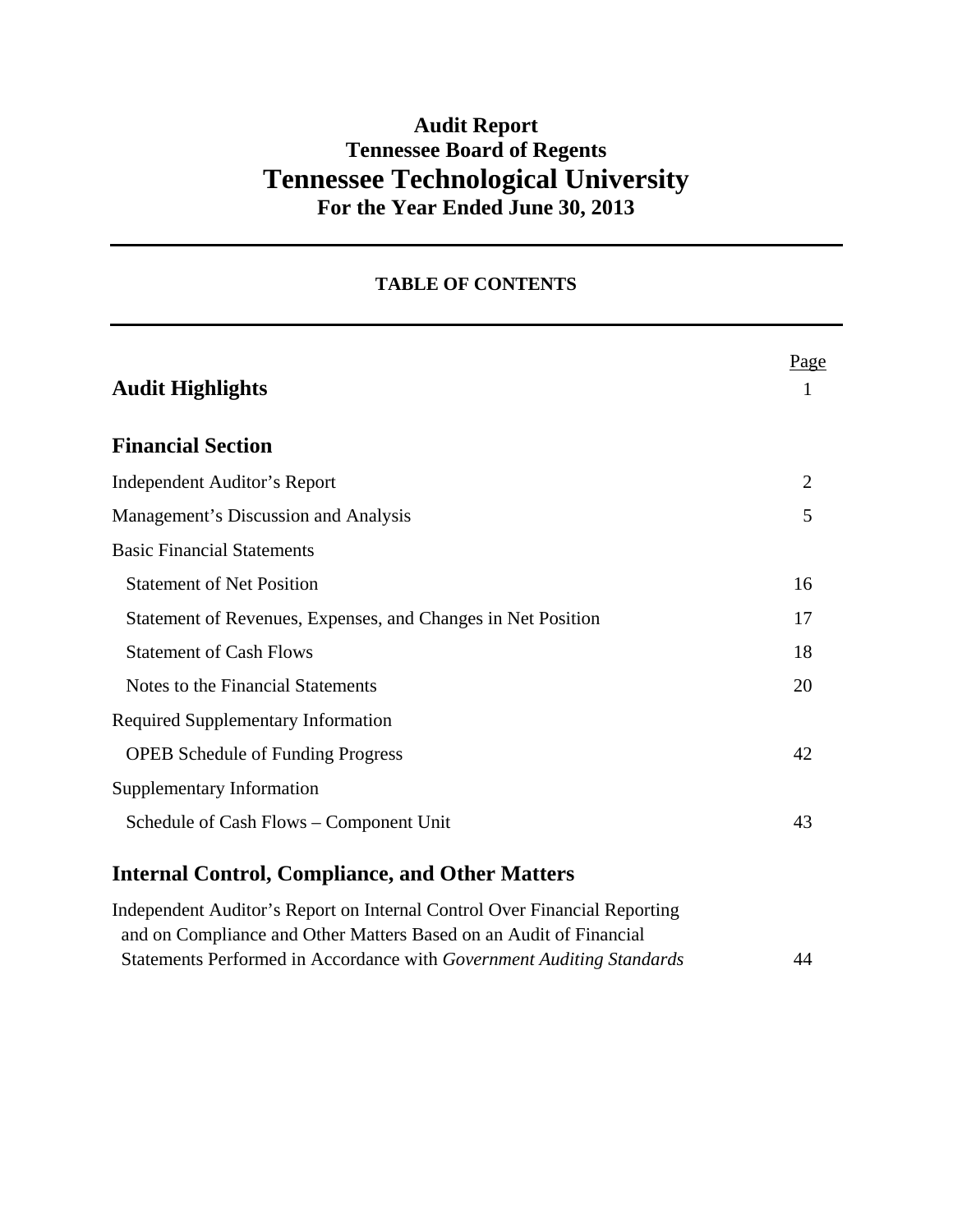# **TABLE OF CONTENTS (Continued)**

|                                     |                                                                                                                                                                                                                                            | Page |
|-------------------------------------|--------------------------------------------------------------------------------------------------------------------------------------------------------------------------------------------------------------------------------------------|------|
| <b>Findings and Recommendations</b> |                                                                                                                                                                                                                                            |      |
|                                     | Finding 1 - As noted in the prior audit finding, the university did not provide<br>adequate internal controls in one specific area                                                                                                         | 46   |
| Finding 2                           | - The university did not have accessible written policies and<br>procedures regarding financial aid verification, resulting in an<br>increased risk that the university could disburse funds to students<br>who were not properly verified | 46   |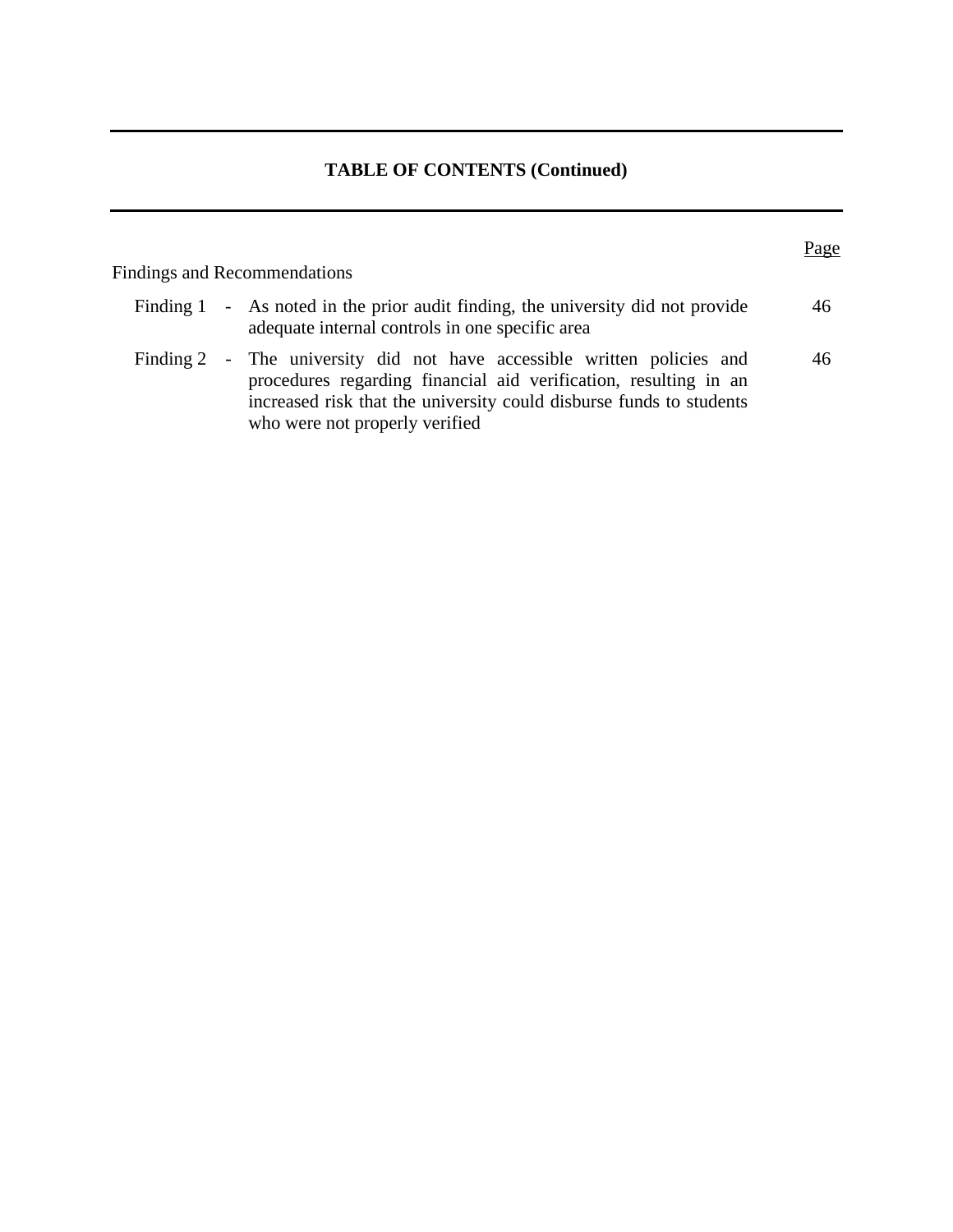State of Tennessee

# A u d i t H i g h l i g h t s

Comptroller of the Treasury Division of State Audit

Financial and Compliance Audit **Tennessee Board of Regents Tennessee Technological University** 

For the Year Ended June 30, 2013

# **Opinions on the Financial Statements**

 $\overline{\phantom{a}}$ 

The opinions on the financial statements are unmodified.

# **Audit Findings**

**As noted in the prior audit finding, the university did not provide adequate internal controls in one specific area\*** 

For the second consecutive year, the university did not design and monitor internal controls in specific areas (page 46).

**The university did not have accessible written policies and procedures regarding financial aid verification, resulting in an increased risk that the university could disburse funds to students who were not properly verified** 

For at least a portion of the fiscal year under audit, the university did not have written policies and procedures as required by the *Code of Federal Regulations* Title 34, Part 668, Section 53. In addition, for the remainder of the fiscal year under audit, the policies and procedures manual was not readily available to those staff who might need to access the manual (page 46).

\* This finding is repeated from the prior audit.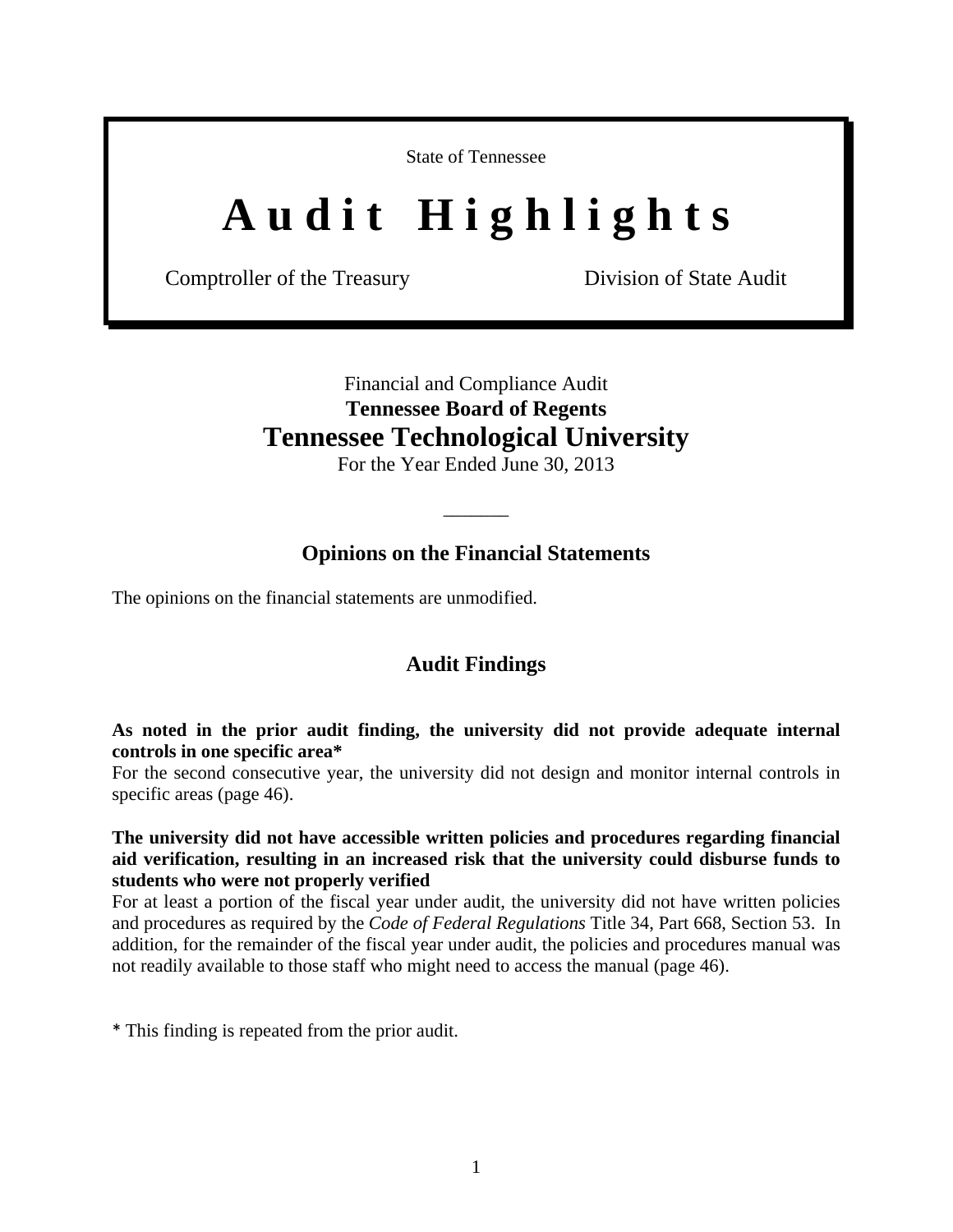

**STATE OF TENNESSEE COMPTROLLER OF THE TREASURY DEPARTMENT OF AUDIT DIVISION OF STATE AUDIT SUITE 1500 JAMES K. POLK STATE OFFICE BUILDING 505 DEADERICK STREET NASHVILLE, TENNESSEE 37243-1402** 

**PHONE (615) 401-7897 FAX (615) 532-2765** 

### **Independent Auditor's Report**

The Honorable Bill Haslam, Governor Members of the General Assembly The Honorable John G. Morgan, Chancellor Dr. Philip B. Oldham, President

### **Report on the Financial Statements**

We have audited the accompanying financial statements of Tennessee Technological University, an institution of the Tennessee Board of Regents, which is a component unit of the State of Tennessee, and its discretely presented component unit as of and for the year ended June 30, 2013, and the related notes to the financial statements, which collectively comprise the basic financial statements as listed in the table of contents.

#### *Management's Responsibility for the Financial Statements*

Management is responsible for the preparation and fair presentation of these financial statements in accordance with accounting principles generally accepted in the United States of America; this includes the design, implementation, and maintenance of internal control relevant to the preparation and fair presentation of financial statements that are free from material misstatement, whether due to fraud or error.

#### *Auditor's Responsibility*

Our responsibility is to express opinions on these financial statements, based on our audit. We conducted our audit in accordance with auditing standards generally accepted in the United States of America and the standards applicable to financial audits contained in *Government Auditing Standards*, issued by the Comptroller General of the United States. Those standards require that we plan and perform the audit to obtain reasonable assurance about whether the financial statements are free of material misstatement.

An audit involves performing procedures to obtain audit evidence about the amounts and disclosures in the financial statements. The procedures selected depend on the auditor's judgment, including the assessment of the risks of material misstatement of the financial statements, whether due to fraud or error. In making those risk assessments, the auditor considers internal control relevant to the entity's preparation and fair presentation of the financial statements in order to design audit procedures that are appropriate in the circumstances, but not for the purpose of expressing an opinion on the effectiveness of the entity's internal control. Accordingly, we express no such opinion. An audit also includes evaluating the appropriateness of accounting policies used and the reasonableness of significant accounting estimates made by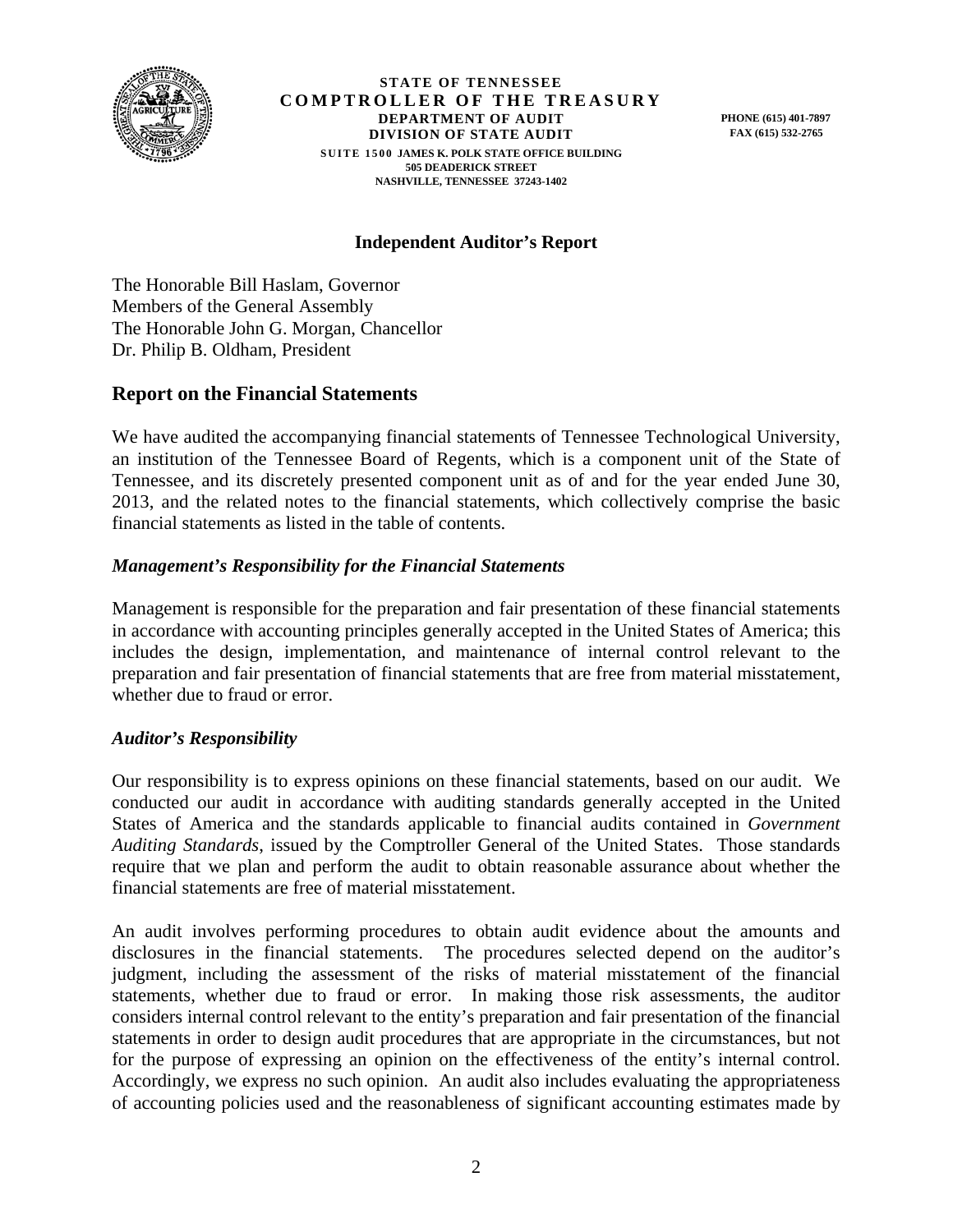management, as well as evaluating the overall presentation of the financial statements. We believe that the audit evidence we have obtained is sufficient and appropriate to provide a basis for our audit opinions.

# *Opinions*

In our opinion, the financial statements referred to above present fairly, in all material respects, the respective financial position of Tennessee Technological University, and its discretely presented component unit as of June 30, 2013, and the respective changes in financial position and, where applicable, cash flows thereof for the year then ended, in accordance with accounting principles generally accepted in the United States of America.

### *Emphasis of Matters*

As discussed in Note 1, the financial statements of Tennessee Technological University, an institution of the Tennessee Board of Regents, are intended to present the financial position, the changes in financial position, and the cash flows of only Tennessee Technological University. They do not purport to, and do not, present fairly the financial position of the Tennessee Board of Regents, as of June 30, 2013, and the changes in financial position and cash flows thereof for the year then ended, in accordance with accounting principles generally accepted in the United States of America. Our opinion is not modified with respect to this matter.

As discussed in Note 1, the university implemented GASB Statement 65, *Items Previously Reported as Assets and Liabilities*, during the year ended June 30, 2013. Our opinion is not modified with respect to this matter.

As discussed in Note 21, the financial statements of Tennessee Technological University Foundation, a discretely presented component unit of Tennessee Technological University, include investments valued at \$7,332,822.71 (12.29 percent of net position of the foundation), whose fair values have been estimated by management in the absence of readily determinable fair values. Management's estimates are based on information provided by the fund managers or the general partners. Our opinion is not modified with respect to this matter.

#### *Other Matters*

#### *Required Supplementary Information*

Accounting principles generally accepted in the United States of America require that the management's discussion and analysis on pages 5 through 15 and the schedule of funding progress on page 42 be presented to supplement the basic financial statements. Such information, although not a part of the basic financial statements, is required by the Governmental Accounting Standards Board, which considers it to be an essential part of financial reporting for placing the basic financial statements in an appropriate operational, economic, or historical context. We have applied certain limited procedures to the required supplementary information in accordance with auditing standards generally accepted in the United States of America, which consisted of inquiries of management about the methods of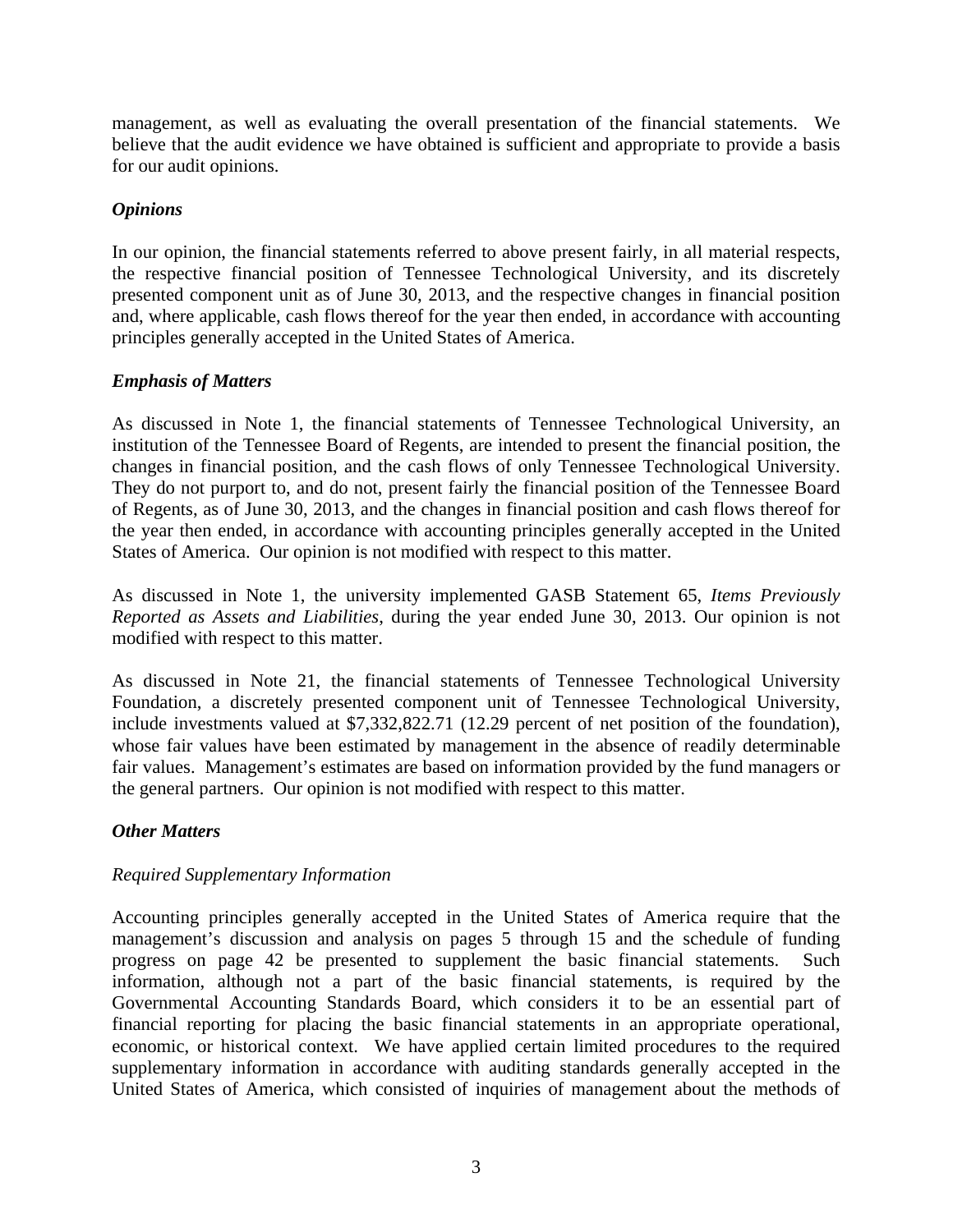preparing the information and comparing the information for consistency with management's responses to our inquiries, the basic financial statements, and other knowledge we obtained during the audit of the basic financial statements. We do not express an opinion or provide any assurance on the information because the limited procedures do not provide us with sufficient evidence to express an opinion or provide any assurance.

#### *Supplementary Information*

Our audit was conducted for the purpose of forming opinions on the financial statements that collectively comprise the university's basic financial statements. The schedule of cash flows – component unit on page 43 is presented for purposes of additional analysis and is not a required part of the basic financial statements.

The schedule of cash flows – component unit is the responsibility of the university's management and was derived from, and relates directly to, the underlying accounting and other records used to prepare the basic financial statements. Such information has been subjected to the auditing procedures applied in the audit of the basic financial statements and certain additional procedures, including comparing and reconciling such information directly to the underlying accounting and other records used to prepare the basic financial statements or to the basic financial statements themselves, and other additional procedures in accordance with auditing standards generally accepted in the United States of America. In our opinion, the schedule of cash flows – component unit is fairly stated, in all material respects, in relation to the basic financial statements as a whole.

# **Other Reporting Required by** *Government Auditing Standards*

In accordance with *Government Auditing Standards*, we have also issued our report dated June 27, 2014, on our consideration of the university's internal control over financial reporting and on our tests of its compliance with certain provisions of laws, regulations, contracts, and grant agreements and other matters. The purpose of that report is to describe the scope of our testing of internal control over financial reporting and compliance and the results of that testing, and not to provide an opinion on the internal control over financial reporting or on compliance. That report is an integral part of an audit performed in accordance with *Government Auditing Standards* in considering the university's internal control over financial reporting and compliance.

Separal U. Lordese)

 Deborah V. Loveless, CPA **Director** June 27, 2014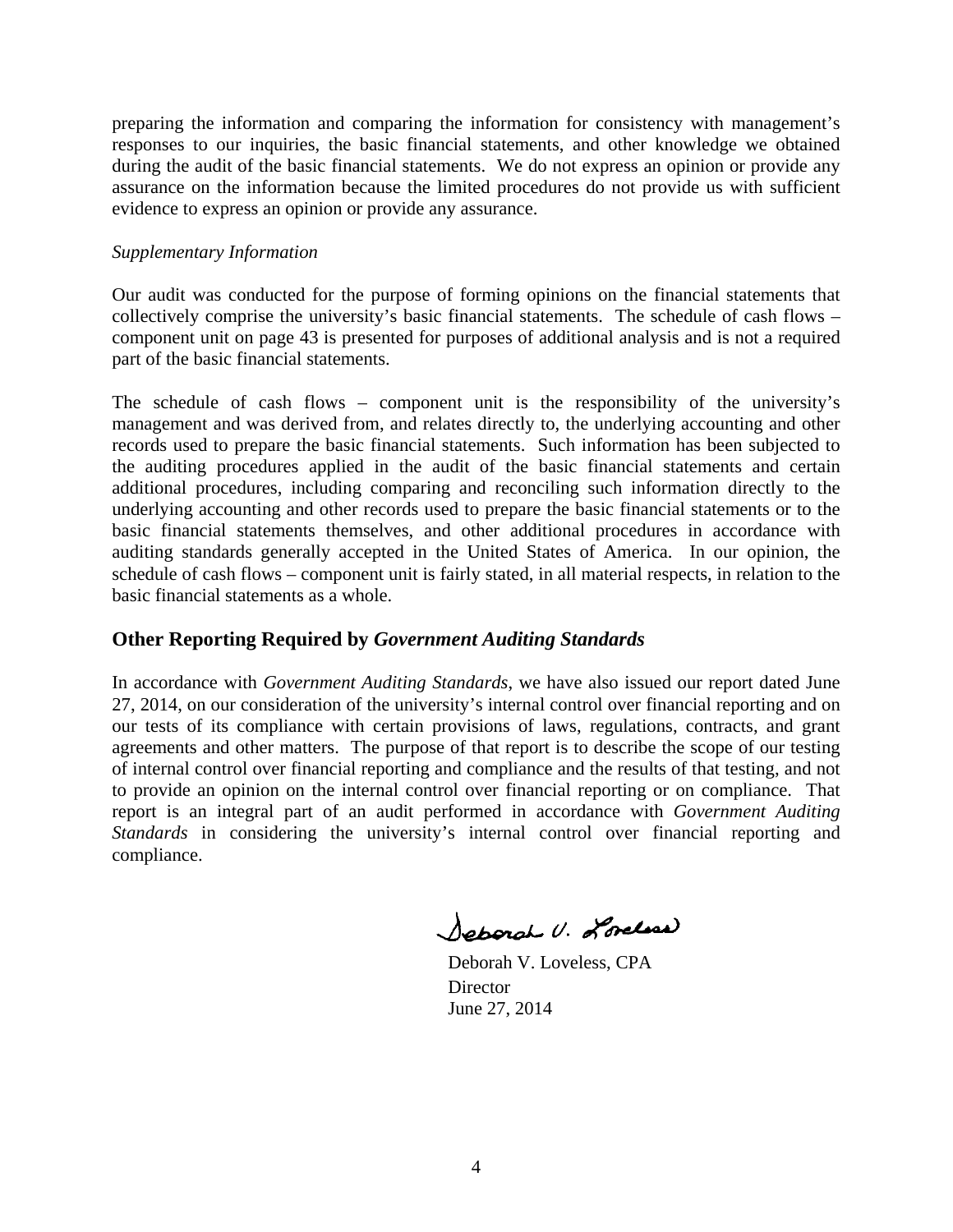# **Tennessee Board of Regents TENNESSEE TECHNOLOGICAL UNIVERSITY Management's Discussion and Analysis For the Year Ended June 30, 2013**

# **Introduction**

This section of Tennessee Technological University's annual financial report presents a discussion and analysis of the financial performance of the university during the fiscal year ended June 30, 2013, with comparative information presented for the fiscal year ended June 30, 2012. This discussion has been prepared by management along with the financial statements and related note disclosures and should be read in conjunction with the independent auditor's report, the audited financial statements, and the accompanying notes. The financial statements, notes, and this discussion are the responsibility of management.

The university has one discretely presented component unit, the Tennessee Technological University Foundation. More detailed information about the foundation is presented in Note 21 to the financial statements. This discussion and analysis focuses on the university and does not include the foundation.

# **Overview of the Financial Statements**

The financial statements have been prepared in accordance with generally accepted accounting principles as prescribed by the Governmental Accounting Standards Board (GASB), which establishes standards for external financial reporting for public colleges and universities. The financial statements are presented on a consolidated basis to focus on the university as a whole. The full scope of the university's activities is considered to be a single business-type activity, and accordingly, is reported within a single column in the basic financial statements.

The university's financial report includes the statement of net position; the statement of revenues, expenses, and changes in net position; and the statement of cash flows. Notes to the financial statements are also presented to provide additional information that is essential to a full understanding of the financial statements.

# The Statement of Net Position

The statement of net position is a point in time financial statement. The statement of net position presents the financial position of the university at the end of the fiscal year. To aid the reader in determining the university's ability to meet immediate and future obligations, the statement includes all assets, liabilities, deferred outflows/inflows, and net position of the university and segregates the assets and liabilities into current and noncurrent components. Current assets are those that are available to satisfy current liabilities, inclusive of assets that will be converted to cash within one year. Current liabilities are those that will be paid within one year. The statement of net position is prepared under the accrual basis of accounting; assets and liabilities are recognized when goods or services are provided or received despite when cash is actually exchanged.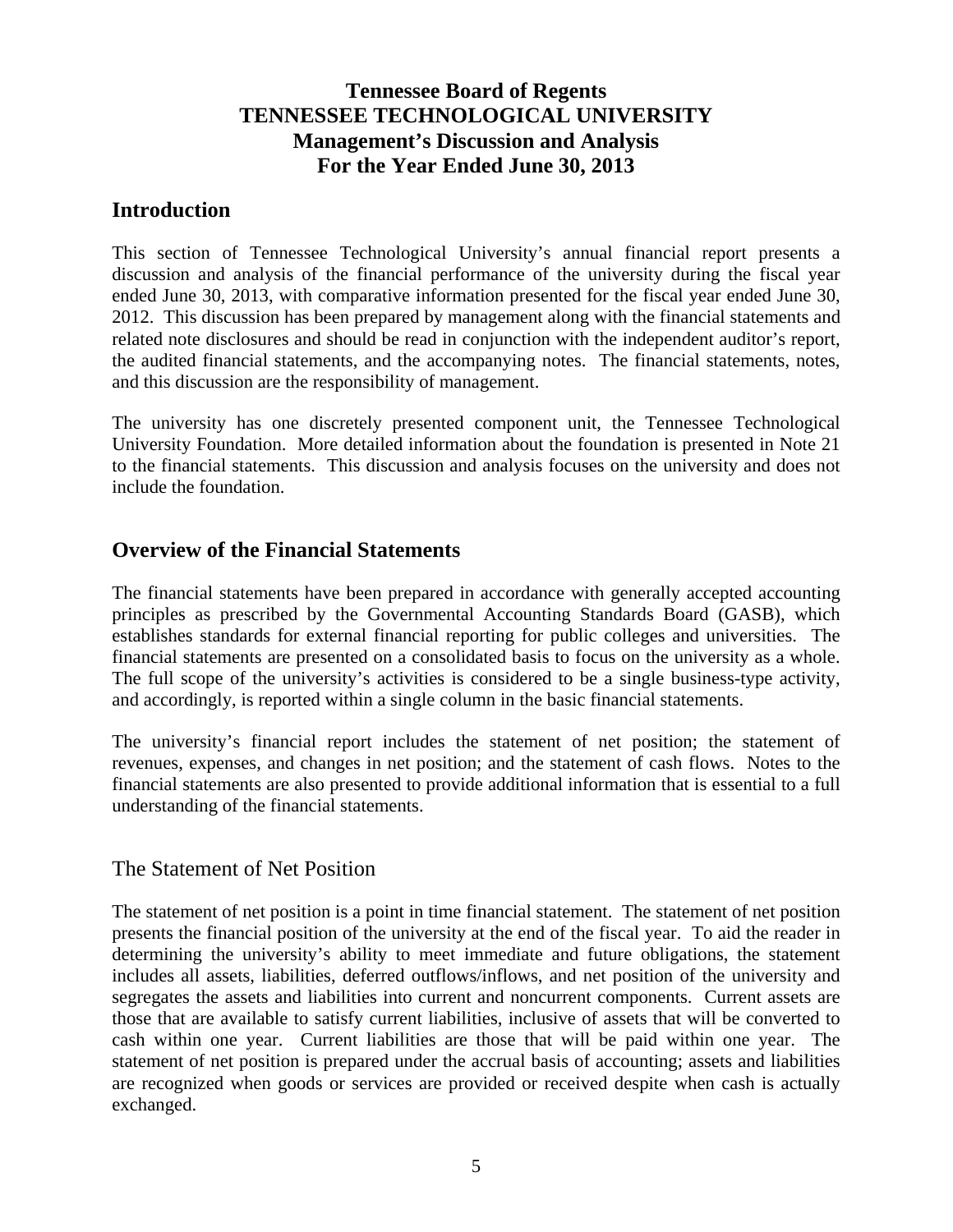From the data presented, readers of the statement are able to determine the assets available to continue the operations of the university. They are also able to determine how much the university owes vendors, lenders, and others. Net position represents the difference between the university's assets and liabilities, along with the difference between deferred outflows and deferred inflows of resources, and is one indicator of the university's current financial condition.

The statement of net position also indicates the availability of net position for expenditure by the university. Net position is divided into three major categories. The first category, net investment in capital assets, represents the university's total investment in property, plant, and equipment, net of outstanding debt obligations related to these capital assets. To the extent debt or deferred inflows of resources have been incurred but not yet expended for capital assets, such amounts are not included. The next category is restricted net position, which is sub-divided into two categories, nonexpendable and expendable. Nonexpendable restricted net position includes endowment and similar resources whose use is limited by donors or other outside sources and as a condition of the gift, the principal is to be maintained in perpetuity. Expendable restricted net position is available for expenditure by the university but must be spent for purposes as determined by donors and/or external entities that have placed time or purpose restrictions on the use of the resources. The final category is unrestricted net position. Unrestricted net position is available to the university for any lawful purpose of the university.

The following table summarizes the university's assets, liabilities, deferred outflows of resources, and net position at June 30, 2013, and June 30, 2012.

|                                                            | 2013     | 2012     |
|------------------------------------------------------------|----------|----------|
| Assets:                                                    |          |          |
| <b>Current assets</b>                                      | \$43,140 | \$37,908 |
| Capital assets, net                                        | 121,755  | 113,822  |
| Other assets                                               | 67,677   | 62,090   |
| <b>Total Assets</b>                                        | 232,572  | 213,820  |
| Deferred Outflows of Resources:<br>Deferred amount on debt |          |          |
| refunding                                                  | 76       |          |
| <b>Total Deferred Outflows</b>                             | 76       |          |
| Liabilities:                                               |          |          |
| <b>Current liabilities</b>                                 | 18,786   | 15,632   |
| Noncurrent liabilities                                     | 57,214   | 53,490   |
| <b>Total Liabilities</b>                                   | 76,000   | 69,122   |
| <b>Net Position:</b>                                       |          |          |
| Net investment in capital assets                           | 73,878   | 68,954   |
| Restricted – nonexpendable                                 | 176      | 176      |

# **Summary of Net Position (in thousands of dollars)**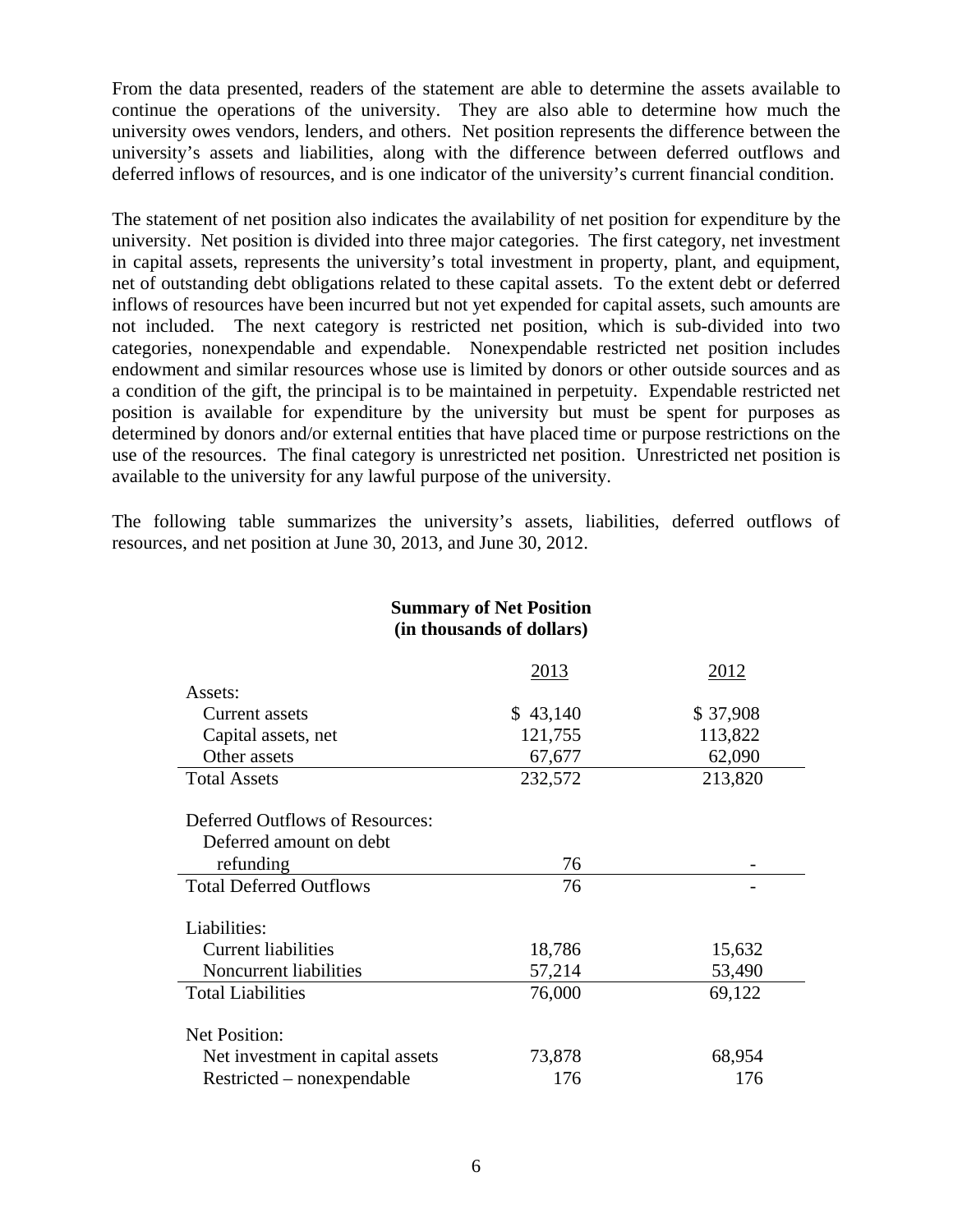| $Restricted - expendable$ | 3,923     | 4,454     |
|---------------------------|-----------|-----------|
| Unrestricted              | 78,671    | 71,114    |
| <b>Total Net Position</b> | \$156,648 | \$144,698 |

- Assets of the university increased 8.8% from 2012 to 2013. Current assets increased 13.8%, capital assets increased 7.0%, and other assets increased 9.0%.
- Current assets increased \$5,232,084, primarily due to cash increasing \$4,805,229 and accounts receivables increasing \$582,351.
- An increase in current liabilities of \$3,153,005 as well as an increase of \$994,165 longterm liabilities for OPEB and compensated absences was the primary reason for the increase in current cash. State appropriations increased by \$1,220,504 and long-term unearned revenue increased by \$160,000, contributing to increased current cash.
- Capital assets increased 7.0% for a total of \$7,932,973. Construction upgrades to Tech Village Student Apartments, residential halls, academic buildings, and other land improvements accounted for \$12,016,690. Software projects were \$394,557. Equipment purchases and library holding investments were \$1,884,463. The value of capital assets was reduced by current year depreciation expense and equipment disposals.
- In August 2012, the state issued \$3,190,699 in revenue bonds to advance refund \$3,632,639 of outstanding revenue bonds. This refunding resulted in a deferred loss of \$82,706 to be amortized over 12 years. The unamortized balance at June 30, 2013, was \$75,814. For further detail on the deferred loss on debt refunding, see Note 7 of the financial statements.
- The primary increase in other assets is noncurrent cash. Current funds in the amount of \$9,534,711 were transferred to plant funds for various maintenance and capital projects. Auxiliary profits of \$5,831,715 were designated for renewal and replacement reserves.
- Total liabilities increased 10.0% with current liabilities increasing 20.2% and noncurrent liabilities increasing 6.9%.
- Current liabilities increased 20.2%, primarily due to a \$2,183,884 increase in accounts payable, \$564,835 increase in accrued liabilities, and \$287,064 increase in current portion of long-term debt. Accounts payable increased \$624,716 due to major maintenance and repair projects entered into by the university. Professional services contracts contributed an additional \$198,535 increase due to accruals for services performed. Other increases in accounts payable and accrued liabilities were primarily the result of timing of payments between fiscal years.
- Noncurrent liabilities increased 6.9%, primarily as the result of current year increases in other post employment benefits (OPEB) actuarial cost of \$729,612, compensated absence accrual of \$264,553, and unearned revenue of \$160,000. The university incurred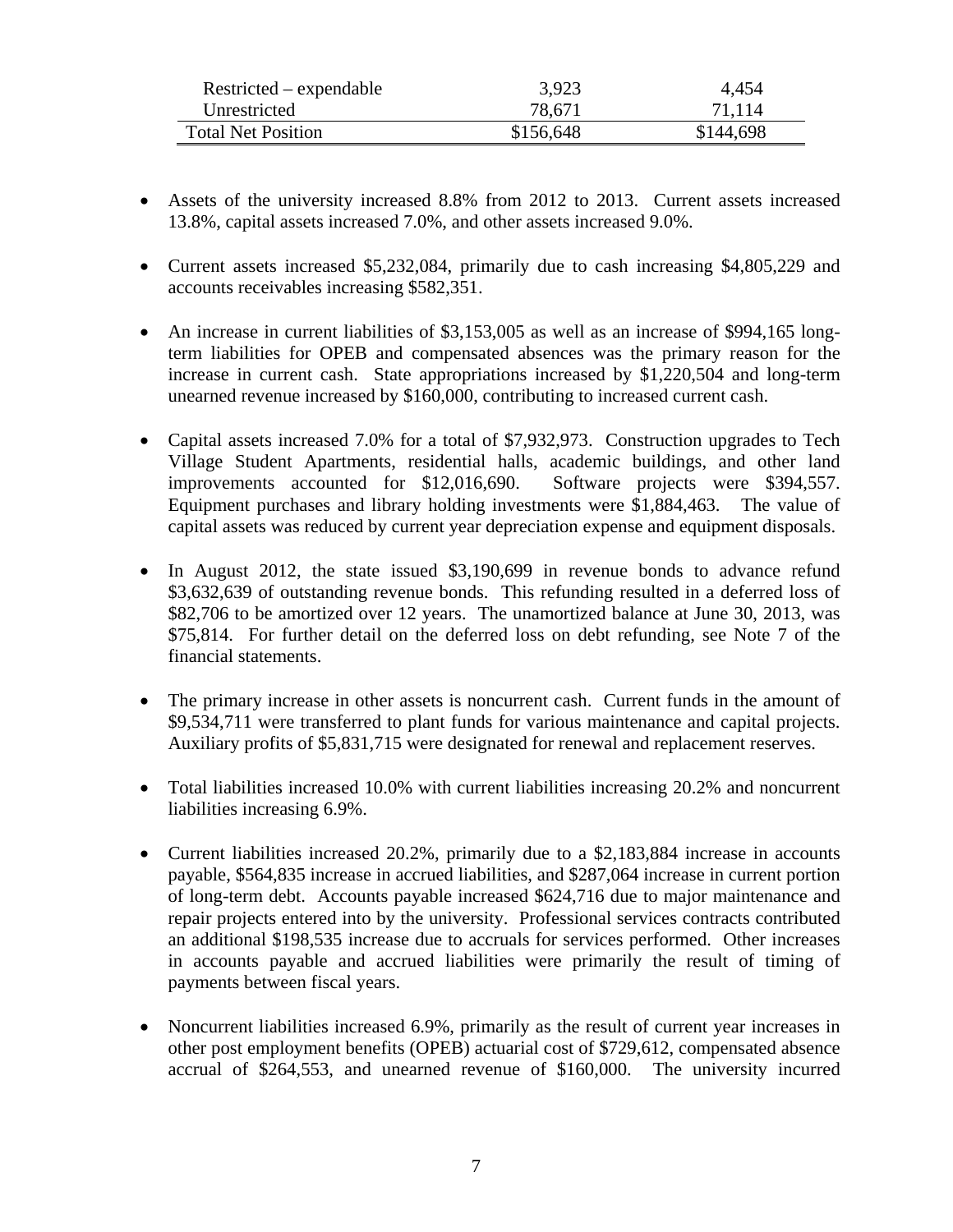additional long-term debt of \$2,797,687 for renovations to student housing apartments. See Note 7 to the financial statements for additional information on university debt.

- The increase in net position of 8.3% from 2012 to 2013 was due to a \$12,427,689 excess of total revenues over expense. This amount is decreased by the prior period adjustment of \$477,850 that is explained in Note 17 to the financial statements.
- Restricted expendable net position decreased 11.9%, primarily due to a \$477,850 reduction of assets held by plant funds for the STEM Center construction as explained in Note 17 to the financial statements. Net investments in capital assets increased \$4,924,035.57 (7.1%) as discussed in the capital asset and debt administration section of this Management's Discussion and Analysis.

# The Statement of Revenues, Expenses, and Changes in Net Position

The statement of revenues, expenses, and changes in net position presents the results of operations for the fiscal year. Revenues and expenses are recognized when earned or incurred, regardless of when cash is received. The statement indicates whether the university's financial condition has improved or deteriorated during the fiscal year. The statement presents the revenues received by the university, both operating and nonoperating, and the expenses paid by the university, operating and nonoperating, and any other revenues, expenses, gains, or losses received or spent by the university.

Generally speaking, operating revenues are received for providing goods and services to the various customers and constituencies of the university. Operating expenses are those expenses paid to acquire or produce the goods and services provided in return for the operating revenues, and to carry out the mission of the university. Nonoperating revenues are revenues received for which goods and services are not provided directly to the payor.Although Tennessee Technological University is dependent upon state appropriations and gifts to fund educational and general operations, under GASB standards these funding sources are reported as nonoperating revenues, as is investment income. As a result, the university has historically reported an excess of operating expenses over operating revenues, resulting in an operating loss. Therefore, the "increase in net position" is more indicative of overall financial results for the year.

A summary of the university's revenues, expenses, and changes in net position for the year ended June 30, 2013, and June 30, 2012, follows.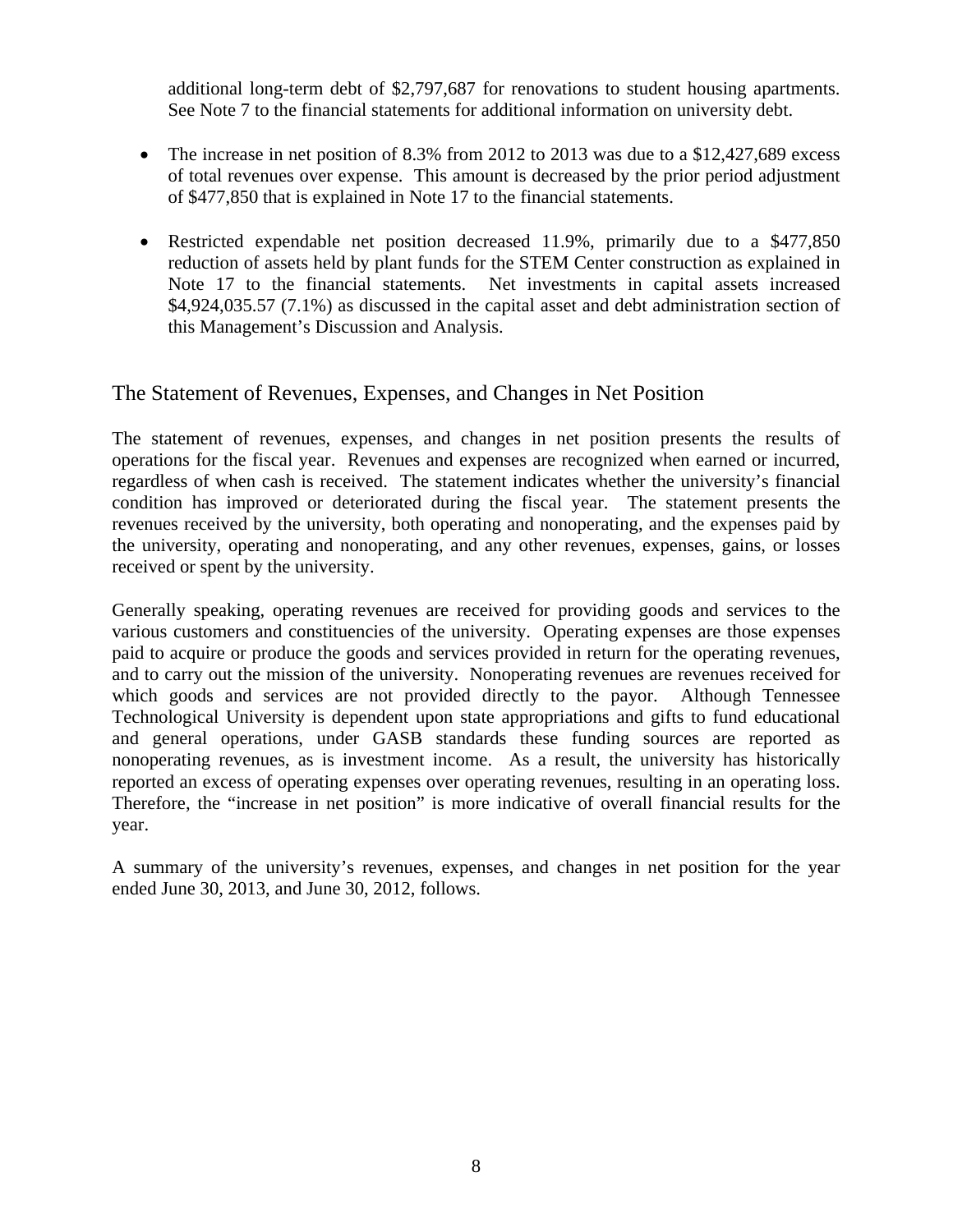# **Summary of Revenues, Expenses, and Changes in Net Position (in thousands of dollars)**

|                                           | 2013      | 2012         |
|-------------------------------------------|-----------|--------------|
| Operating revenues                        | 82,975    | 75,820<br>S. |
| Operating expenses                        | 153,204   | 151,231      |
| <b>Operating loss</b>                     | (70, 229) | (75, 411)    |
| Nonoperating revenues and expenses        | 79,416    | 79,064       |
| Income before other revenues,             |           |              |
| expenses, gains or losses                 | 9,187     | 3,653        |
| Other revenues, expenses, gains or losses | 3,241     | 2,861        |
| Increase in net position                  | 12,428    | 6,514        |
| Net position at beginning of year         | 144,698   | 137,593      |
| Prior period adjustment                   | (478)     | 591          |
| Net position at end of year               | \$156,648 | \$144,698    |

# Operating Revenues

The following summarizes the operating revenues by source that were used to fund operating activities for the last two fiscal years:



## **Operating Revenues by Source (in thousands of dollars)**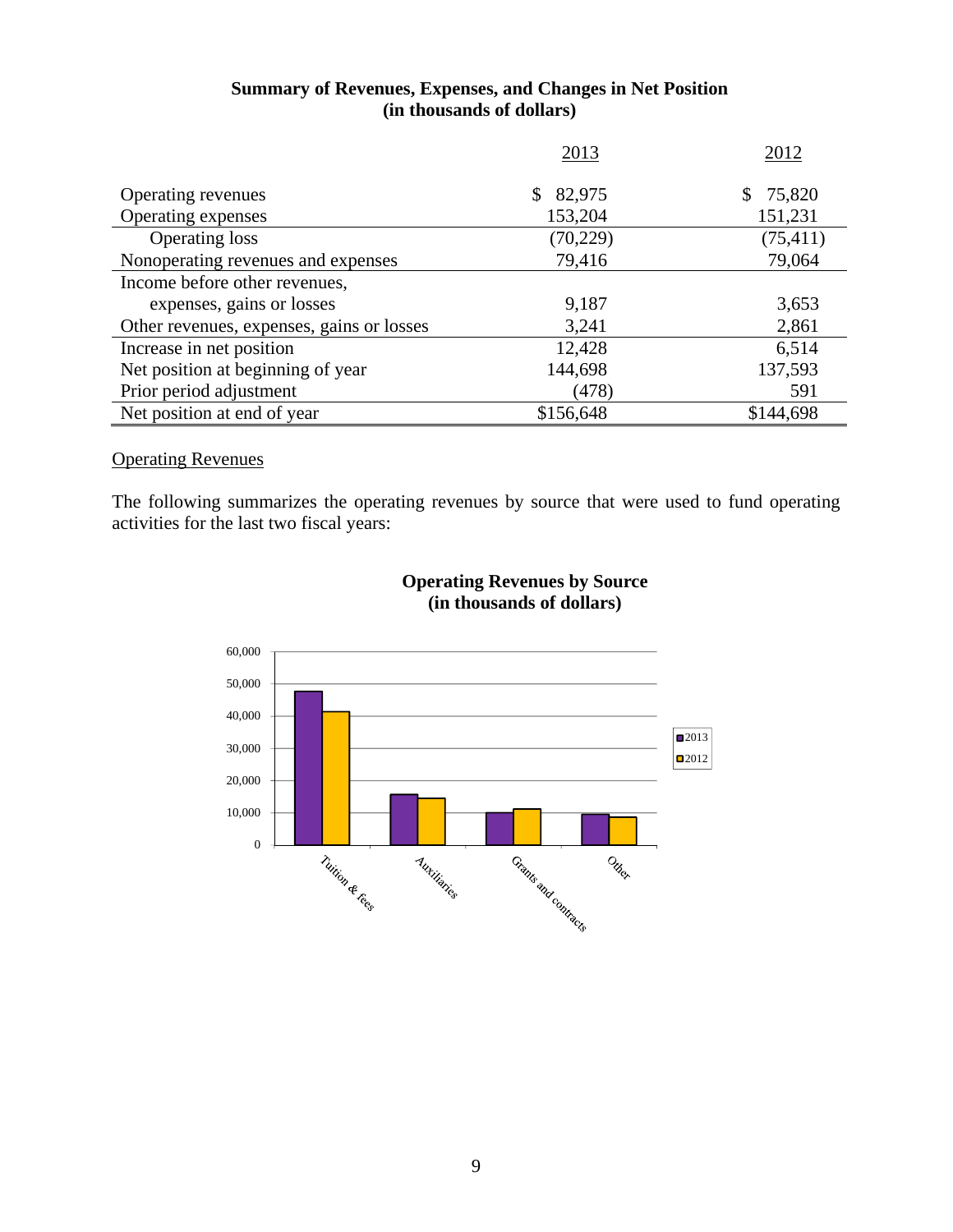### Comparison of FY 2013 to FY 2012

- Operating revenues of the university increased 9.4%. Net tuition and fees increased 15.2%, auxiliary revenues increased 8.1%, grants and contracts decreased 10.3%, and other increased 9.7%.
- Tuition and fees net of the scholarship allowance increased \$6,289,722 due to a tuition increase of approximately 4% and an enrollment increase in FTE of approximately 0.4%. In-state tuition increased \$3,273,551 (5.7%) from the above changes and out-of-state tuition increased \$3,564,768 (46.3%), primarily from an increase in international students. Revenues from academic course fees dedicated to specific high-cost programs increased by \$802,988 (56.9%).
- Auxiliary revenues increased \$1,170,501 due to rate increases and increased revenues from camps, events, and clinics. Housing rate increases and operations of newly renovated student apartments increased housing revenues by \$542,353. Dining rate increases and modifications to end-of-year accruals for food services and bookstore increased revenue \$468,806. An increase in student and general membership rates for the campus fitness center added \$200,222 in revenue.
- Grants and contracts have decreased 10.3% due to a reduced level of federal and state funded research projects.
- Other revenues increased \$845,871. A majority of the increase resulted from an increase in the athletic student activity fee that generated \$551,681 in revenue.

#### Operating Expenses

Operating expenses may be reported by nature or function. The university has chosen to report the expenses in their natural classification on the statement of revenues, expenses, and changes in net position and has displayed the functional classification in the notes to the financial statements. The following summarizes the operating expenses by natural classifications for the last two fiscal years: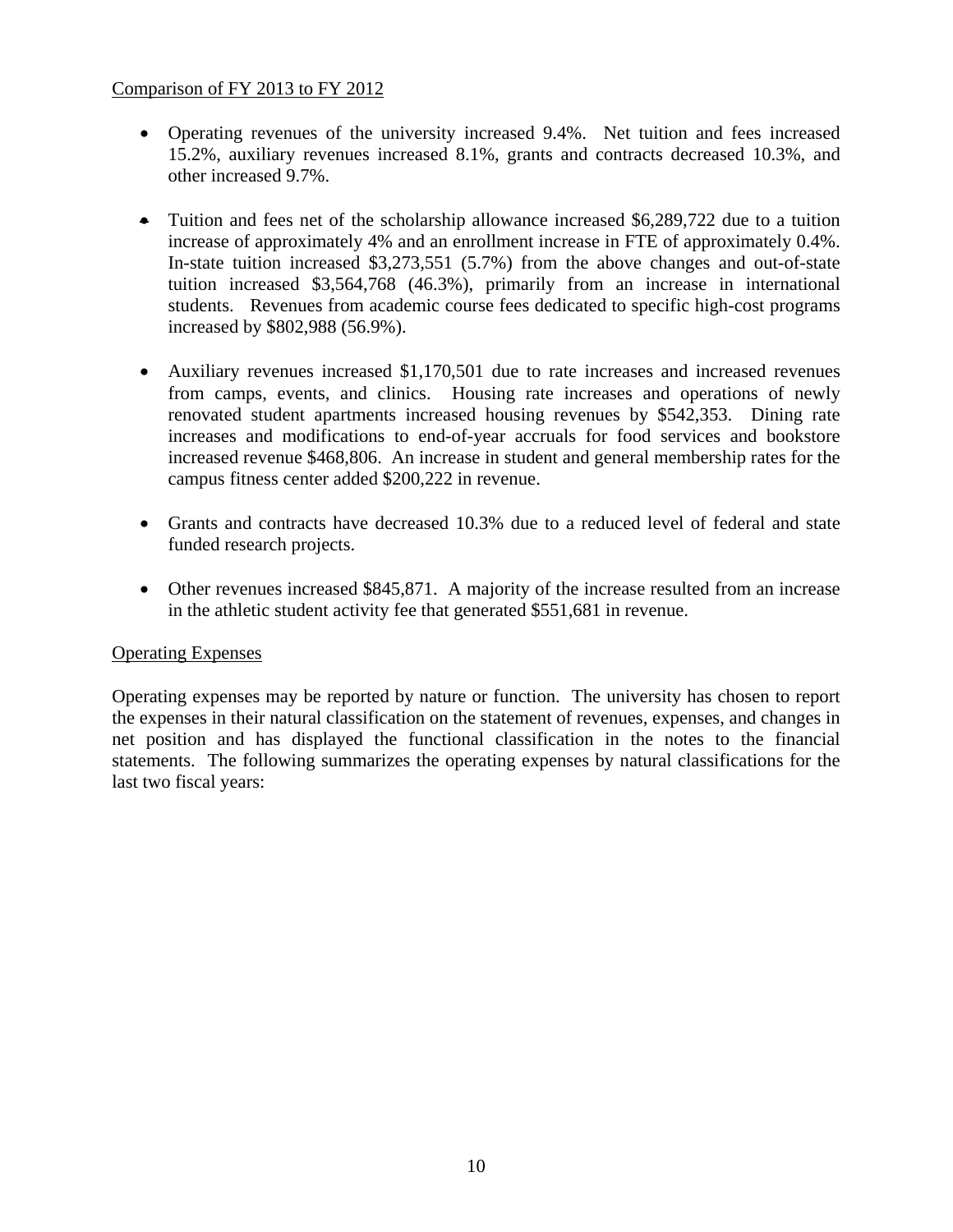

# **Operating Expenses (in thousands of dollars)**

#### Comparison of FY 2013 to FY 2012

- Operating expenditures increased \$1,973,510 (1.30%) from 2012 to 2013.
- Salaries and wages increased 2.2% as the result of a cost of living adjustment, compensation plan adjustments, and faculty promotions. These additions were offset by a reduction in salaries due to contracting custodial services with an outside vendor.
- Benefits increased \$1,458,847. Rate increases for both employee health insurance and state retirement benefits account for the increase in this classification.
- Utilities, supplies, and other services increased \$3,438,373 (10.6%). Contracting custodial services, increasing computer software maintenance costs, increasing property and liability insurance costs, and professional consulting contracts were the primary drivers of this increase.
- Depreciation is \$2,563,950 (26.3%) less in FY 2013 compared to FY 2012 because of a change in the estimated life of library periodicals in 2012 that reduced current year depreciation by \$2,872,326.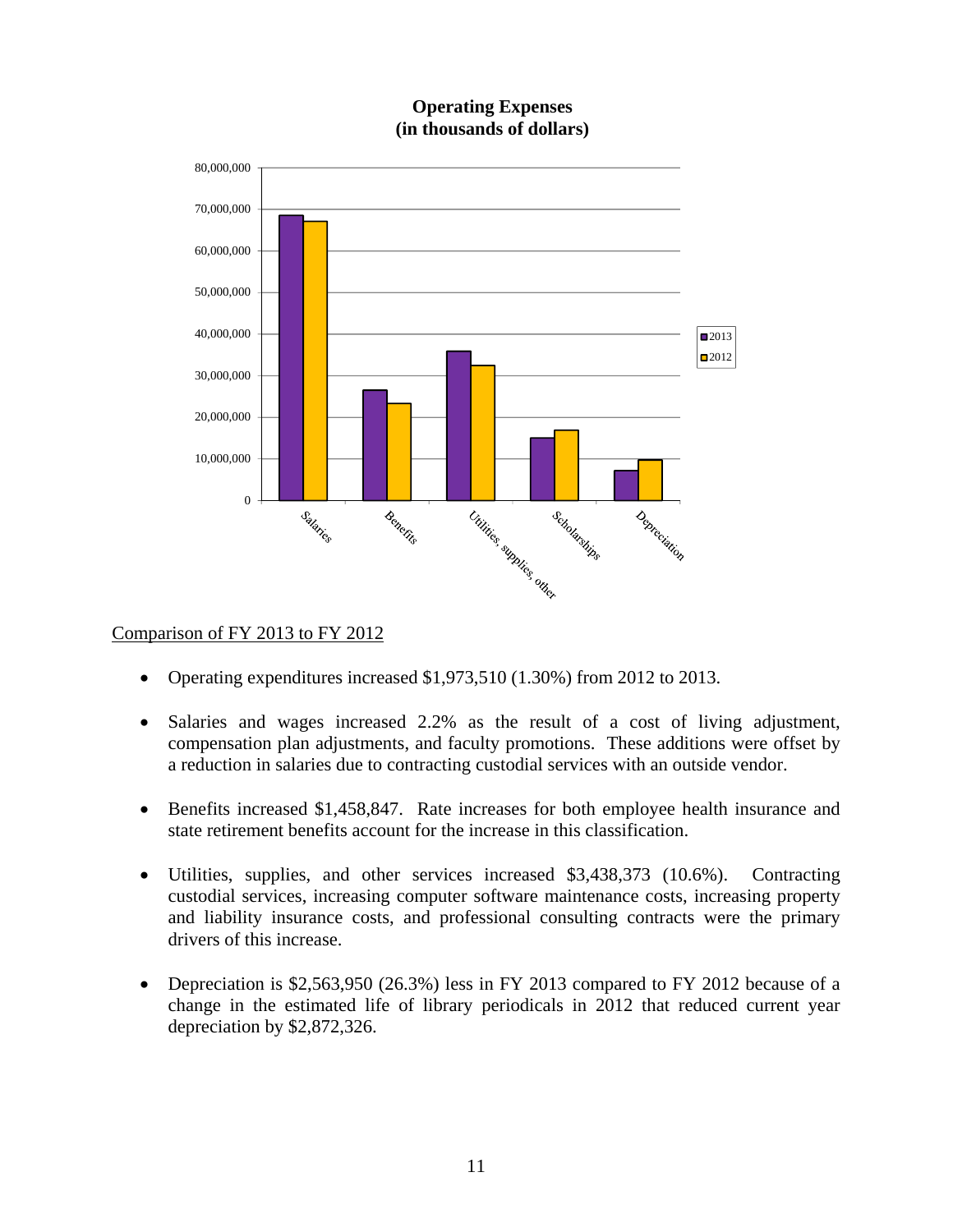#### Nonoperating Revenues and Expenses

Certain revenue sources that the university relies on to provide funding for operations, including state noncapital appropriations, certain gifts and grants, and investment income, are defined by the GASB as nonoperating. Nonoperating expenses include capital financing costs and other costs related to capital assets. The following summarizes the university's nonoperating revenues and expenses for the last two fiscal years:

| <b>Nonoperating Revenues and Expenses</b> |
|-------------------------------------------|
| (in thousands of dollars)                 |
|                                           |

|                                | 2013     | 2012     |
|--------------------------------|----------|----------|
| State appropriations           | \$41,140 | \$39,920 |
| <b>Gifts</b>                   | 790      | 694      |
| Grants and contracts           | 38,663   | 39,566   |
| Investment income              | 301      | 294      |
| Interest on capital asset debt | (1, 542) | (1, 478) |
| Other                          | 64       | 68       |
| Total                          | 79.416   | 164      |

# **Nonoperating Revenues and Expenses (in thousands of dollars)**



#### Comparison of FY 2013 to FY 2012

Nonoperating revenues and expenses increased in total by less than 1%. State appropriations increased \$1,220,504 (3.1%) due to funding received under the new funding formula as well as state covered benefits and across-the-board salary increases approved and funded by the state.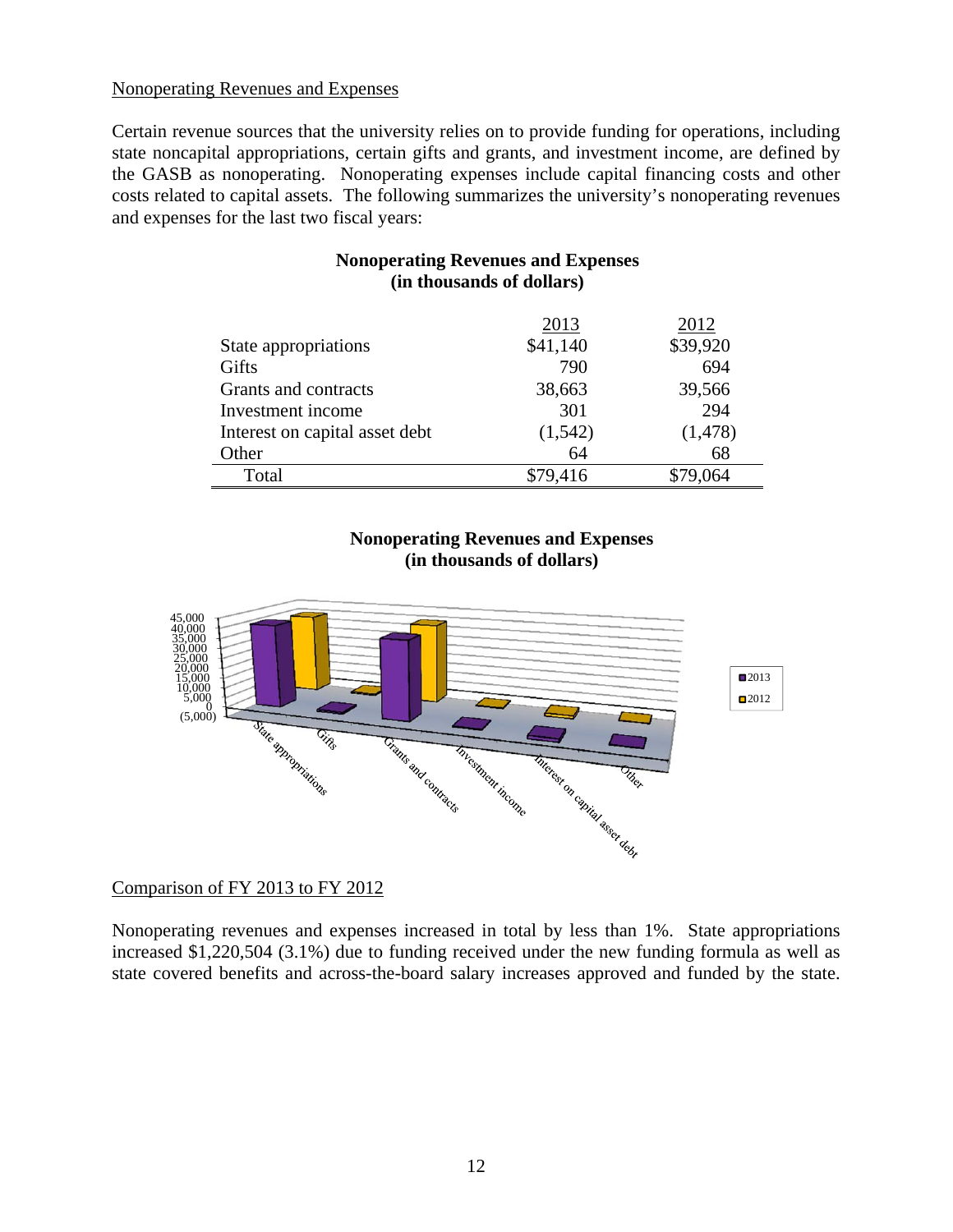#### Other Revenues

This category is composed of state appropriations for capital purposes, capital grants and gifts, and additions to permanent endowments. These amounts were as follows for the last two fiscal years:

### **Other Revenues (in thousands of dollars)**

|                                   | 2013    | 2012    |
|-----------------------------------|---------|---------|
| Capital appropriations            | \$3,087 | \$2,526 |
| Capital grants and gifts          | 153     | 334     |
| Additions to permanent endowments |         |         |
| Total                             | \$3.241 | 2.861   |

**Other Revenues (in thousands of dollars)**



#### Comparison of FY 2013 to FY 2012

Other revenues increased 13.3% during 2013. Capital appropriations to address deferred maintenance on the campus increased by \$561,246 in 2013 over 2012. Capital grants and gifts decreased \$181,937 primarily from a reduction of in-kind gifts of equipment.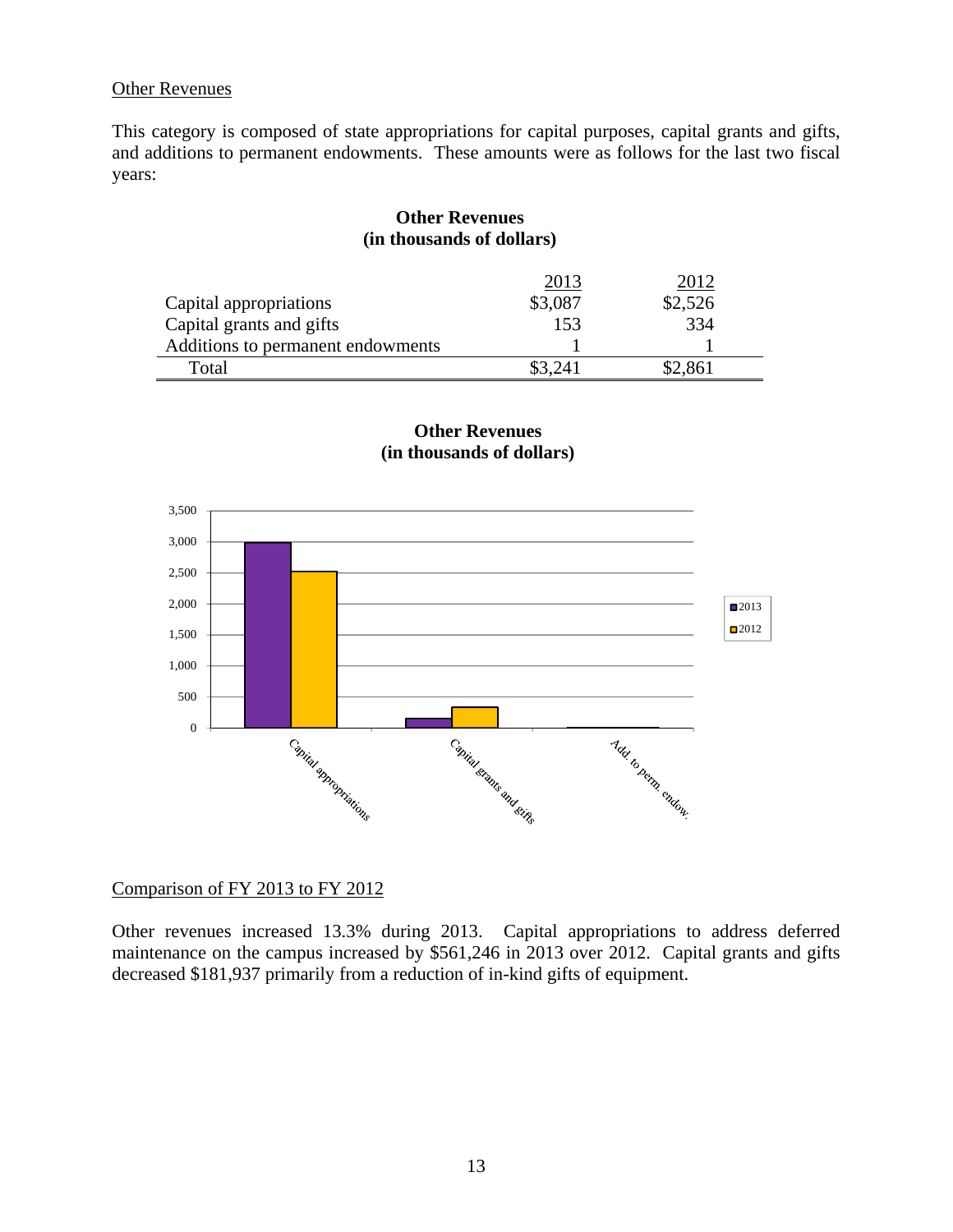# **Capital Assets and Debt Administration**

#### Capital Assets

Tennessee Technological University had \$121,754,971 invested in capital assets, net of accumulated depreciation of \$110,606,511 at June 30, 2013; and \$113,821,999 invested in capital assets, net of accumulated depreciation of \$104,924,401 at June 30, 2012. Depreciation charges totaled \$7,170,011 and \$9,733,961 for the years ended June 30, 2013, and June 30, 2012, respectively.

# **Schedule of Capital Assets, Net of Depreciation (in thousands of dollars)**

|                                                  | 2013        | 2012        |
|--------------------------------------------------|-------------|-------------|
| Land                                             | 2,027<br>\$ | 2,027<br>\$ |
| Land improvements & infrastructure               | 10,964      | 10,598      |
| <b>Buildings</b>                                 | 87,773      | 87,677      |
| Equipment                                        | 7,665       | 7,770       |
| Library holdings                                 | 1,298       | 1,366       |
| Intangible assets                                | 1,483       | 1,671       |
| Projects in progress                             | 10,545      | 2,713       |
| <b>Total Capital Assets, Net of Depreciation</b> | \$121,755   | \$113,822   |

The university is involved in various renovation projects on campus that increased the capital assets by \$12,016,690 during fiscal year 2013. The Tech Village apartment renovations, residential hall renovations, and academic building renovation were the largest projects. Another \$2,279,019 in equipment, library holdings, and software were capitalized during the year.

At June 30, 2013, outstanding commitments under construction contracts totaled \$6,230,363 for various renovations and repairs of buildings and infrastructure. Future state capital outlay appropriations will fund \$381,552 of these costs.

More detailed information about the university's capital assets is presented in Note 5 to the financial statements.

#### Debt

The university had \$47,952,902 and \$44,868,151 in debt outstanding at June 30, 2013, and June 30, 2012, respectively. The table below summarizes these amounts by type of debt instrument.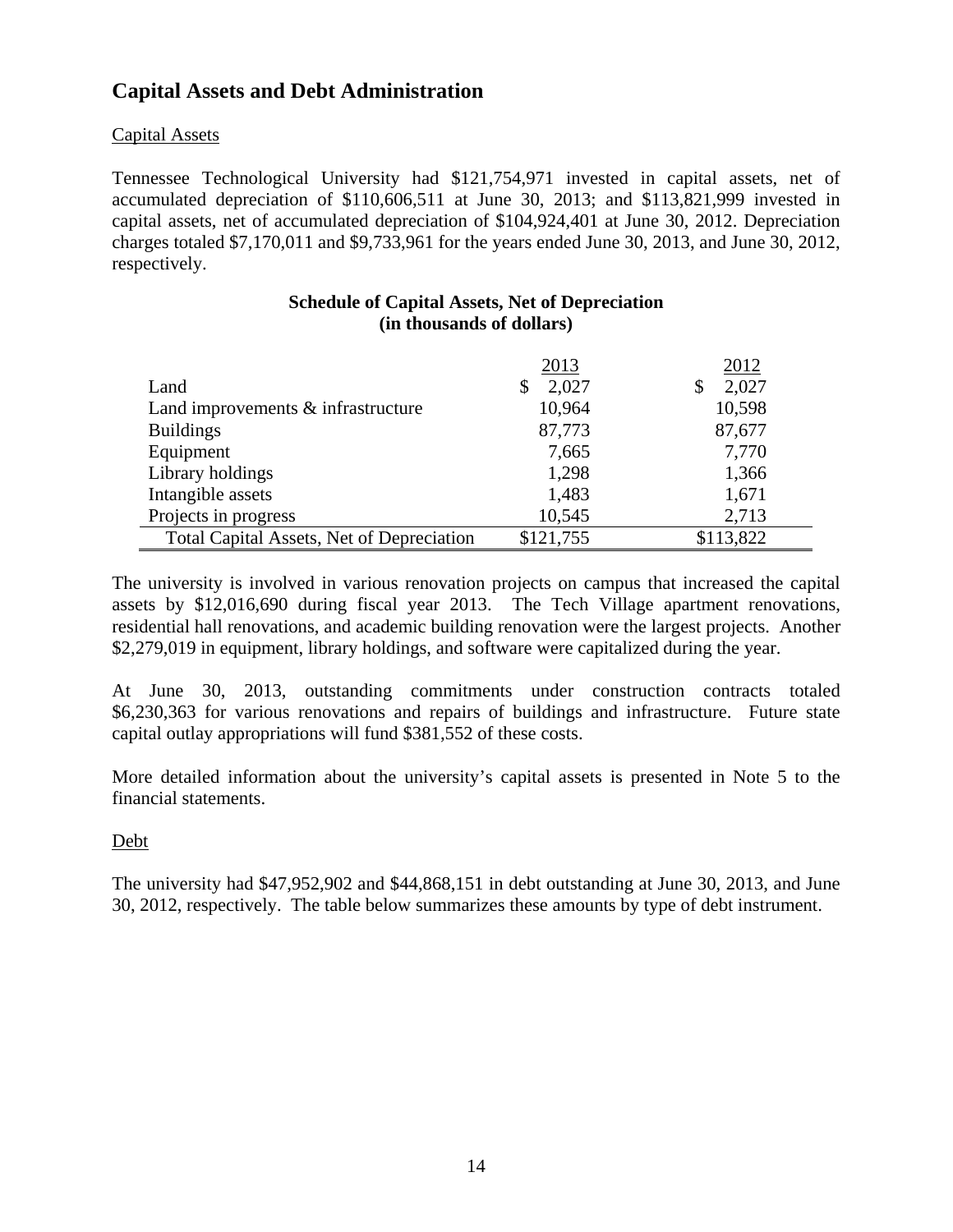|                          | 2013     |          |
|--------------------------|----------|----------|
| Bonds payable            | \$38,082 | \$33,280 |
| Unamortized bond premium | 3,421    | 1,896    |
| Commercial paper         | 6,450    | 9,692    |
| Total outstanding debt   | \$47,953 | \$44,868 |

### **Schedule of Debt Outstanding (in thousands of dollars)**

The TSSBA issued bonds with interest rates ranging from 0.35% to 5.00% due serially until 2032 on behalf of Tennessee Technological University. The university is responsible for the debt service of these bonds. The current portion of the \$47,952,902 outstanding at June 30, 2013, is \$1,857,947.

In fiscal year 2013, commercial paper for the Tech Village Phase 1 renovation and the Athletic Performance Center projects were bonded, increasing bonds payable by \$7,018,251 and adding a \$1,739,116 unamortized bond premium. Commercial paper of \$4,958,020 was added related to the Tech Village Phase 2 renovation project.

The ratings on debt issued by the Tennessee State School Bond Authority at June 30, 2013, were as follows:

| Fitch                    | $AA+$ |
|--------------------------|-------|
| Moody's Investor Service | Aal   |
| Standard & Poor's        | AA    |

More information about the university's long-term liabilities is presented in Note 7 to the financial statements.

# **Economic Factors That Will Affect the Future**

The Tennessee Higher Education Commission has implemented a new outcomes based funding formula for higher education to comply with state law effective January 2010. The new funding formula is based on student progression toward an academic degree; the number of degrees conferred each academic year; and a six-year graduation rate. Although the full impact of the new funding formula is not known, the university's strategic planning is centered on student success measures that align with the new outcomes funding model. It is anticipated that the funding formula will have a positive funding impact for the university over the long term.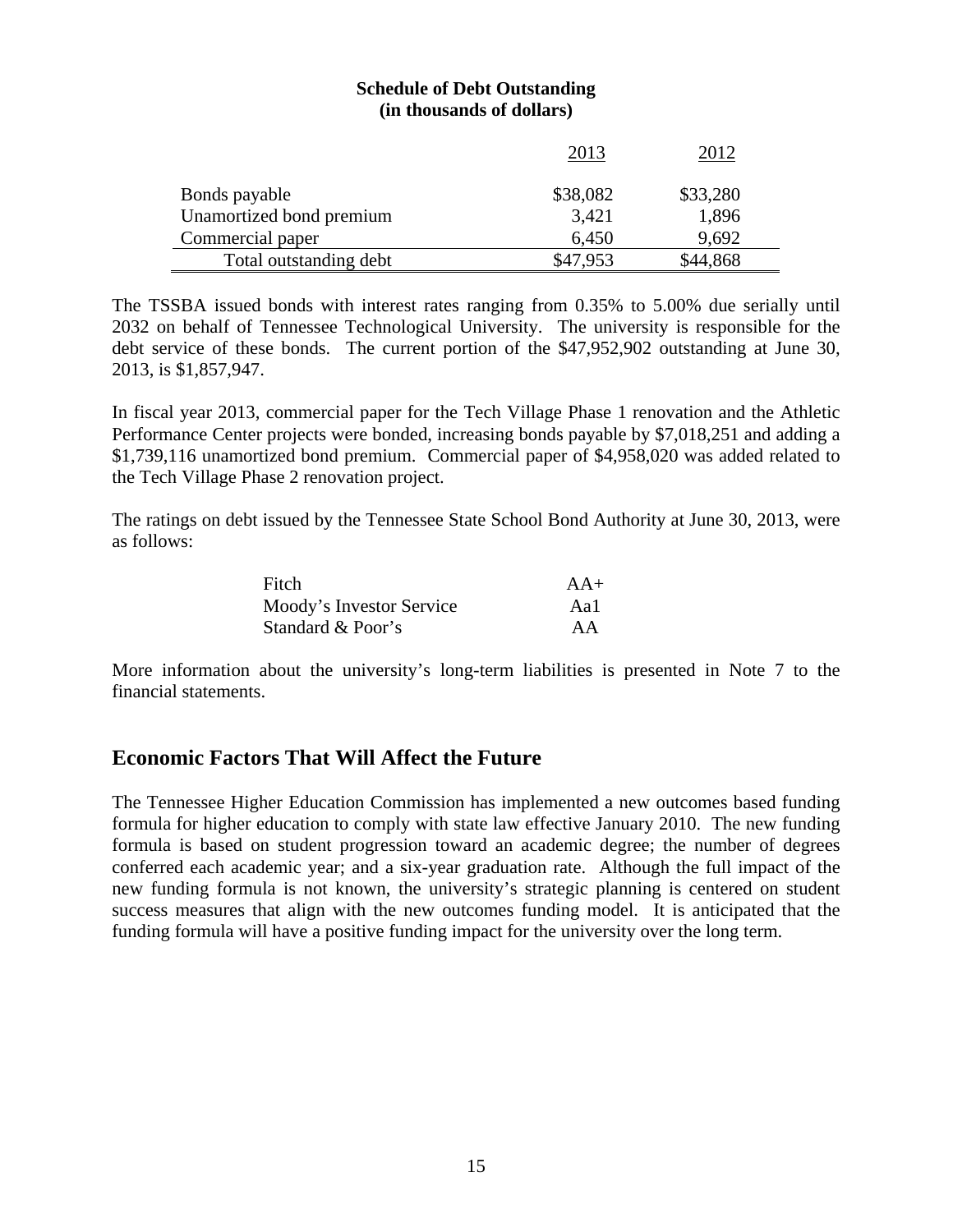#### **TENNESSEE TECHNOLOGICAL UNIVERSITY Tennessee Board of Regents Statement of Net Position June 30, 2013**

| <b>ASSETS</b>                                                              |                          |
|----------------------------------------------------------------------------|--------------------------|
|                                                                            |                          |
|                                                                            |                          |
| Current assets:                                                            |                          |
| \$<br>Cash and cash equivalents (Notes 2 and 21)<br>35, 317, 825. 16<br>\$ | 784,067.32               |
| Short-term investments (Note 3)<br>5,451.74                                |                          |
| Accounts, notes, and grants receivable (net) (Note 4)<br>7,108,799.65      |                          |
| Inventories (at lower of cost or market)<br>264,602.08                     |                          |
| Prepaid expenses<br>430,074.89<br>Accrued interest receivable              | 37,782.33                |
| 13,572.32<br>43,140,325.84<br>Total current assets                         | 109,767.71<br>931,617.36 |
| Noncurrent assets:                                                         |                          |
| Cash and cash equivalents (Notes 2 and 21)<br>65,771,345.73                | 10,453,491.67            |
| Investments (Notes 3 and 21)<br>426,775.51                                 | 48,411,078.53            |
| Accounts, notes, and grants receivable (net) (Note 4)<br>1,478,337.81      | 4,000.00                 |
| Capital assets (net) (Notes 5 and 21)<br>121,754,971.49                    | 316,579.81               |
| Total noncurrent assets<br>189, 431, 430. 54                               | 59,185,150.01            |
| Total assets<br>232,571,756.38                                             | 60,116,767.37            |
|                                                                            |                          |
| <b>DEFERRED OUTFLOWS OF RESOURCES</b>                                      |                          |
| Deferred amount on debt refunding (Note 7)<br>75,814.18                    |                          |
| Total deferred outflows of resources<br>75,814.18                          |                          |
|                                                                            |                          |
| <b>LIABILITIES</b>                                                         |                          |
| Current liabilities:                                                       |                          |
| Accounts payable (Note 6)<br>4,045,245.18                                  | 78,276.01                |
| <b>Accrued liabilities</b><br>7,241,704.90                                 |                          |
| Due to grantors (Note 7)<br>28,556.09                                      |                          |
| Student deposits<br>485,082.12                                             |                          |
| Unearned revenue (Note 7)<br>3,552,822.80                                  |                          |
| Compensated absences (Note 7)<br>642,377.29                                |                          |
| Accrued interest payable<br>306,900.76                                     |                          |
| Long-term liabilities, current portion (Notes 7 and 21)<br>1,857,947.69    | 82,222.20                |
| Deposits held in custody for others<br>553,561.47                          |                          |
| Other liabilities<br>71,494.40                                             |                          |
| Total current liabilities<br>18,785,692.70                                 | 160,498.21               |
| Noncurrent liabilities:                                                    |                          |
| Net OPEB obligation (Note 11)<br>6,543,017.46                              |                          |
| Unearned revenue (Note 7)<br>160,000.00                                    |                          |
| Compensated absences (Note 7)<br>3,004,951.76                              |                          |
| Long-term liabilities (Notes 7 and 21)<br>46,094,954.41                    | 294,629.75               |
| Due to grantors (Note 7)<br>1,411,382.88                                   |                          |
| Total noncurrent liabilities<br>57,214,306.51                              | 294,629.75               |
| Total liabilities<br>75,999,999.21                                         | 455,127.96               |
| NET POSITION                                                               |                          |
| Net investment in capital assets<br>73,877,883.57                          | 316,579.81               |
| Restricted for:                                                            |                          |
| Nonexpendable:                                                             |                          |
| Scholarships and fellowships<br>176,246.37                                 | 28,797,194.00            |
| Research                                                                   | 512,790.53               |
| Instructional department uses                                              | 2,821,532.72             |
| Other                                                                      | 10,053,016.53            |
| Expendable:                                                                |                          |
| Scholarships and fellowships (Note 8)<br>258,341.20                        | 5,424,862.39             |
| Research<br>1,367,655.02                                                   | 170,888.71               |
| Instructional department uses (Note 8)<br>512,999.48                       | 1,263,164.05             |
| Loans (Note 8)<br>459,968.31                                               |                          |
| Capital projects<br>191,635.82                                             | 26,984.28                |
| Debt service<br>28,767.00                                                  |                          |
| Other (Note 8)<br>1,102,985.34                                             | 9,819,981.10             |
| Unrestricted (Note 8)<br>78,671,089.24                                     | 454,645.29               |
| Total net position<br>\$156,647,571.35                                     | \$59,661,639.41          |

The notes to the financial statements are an integral part of this statement.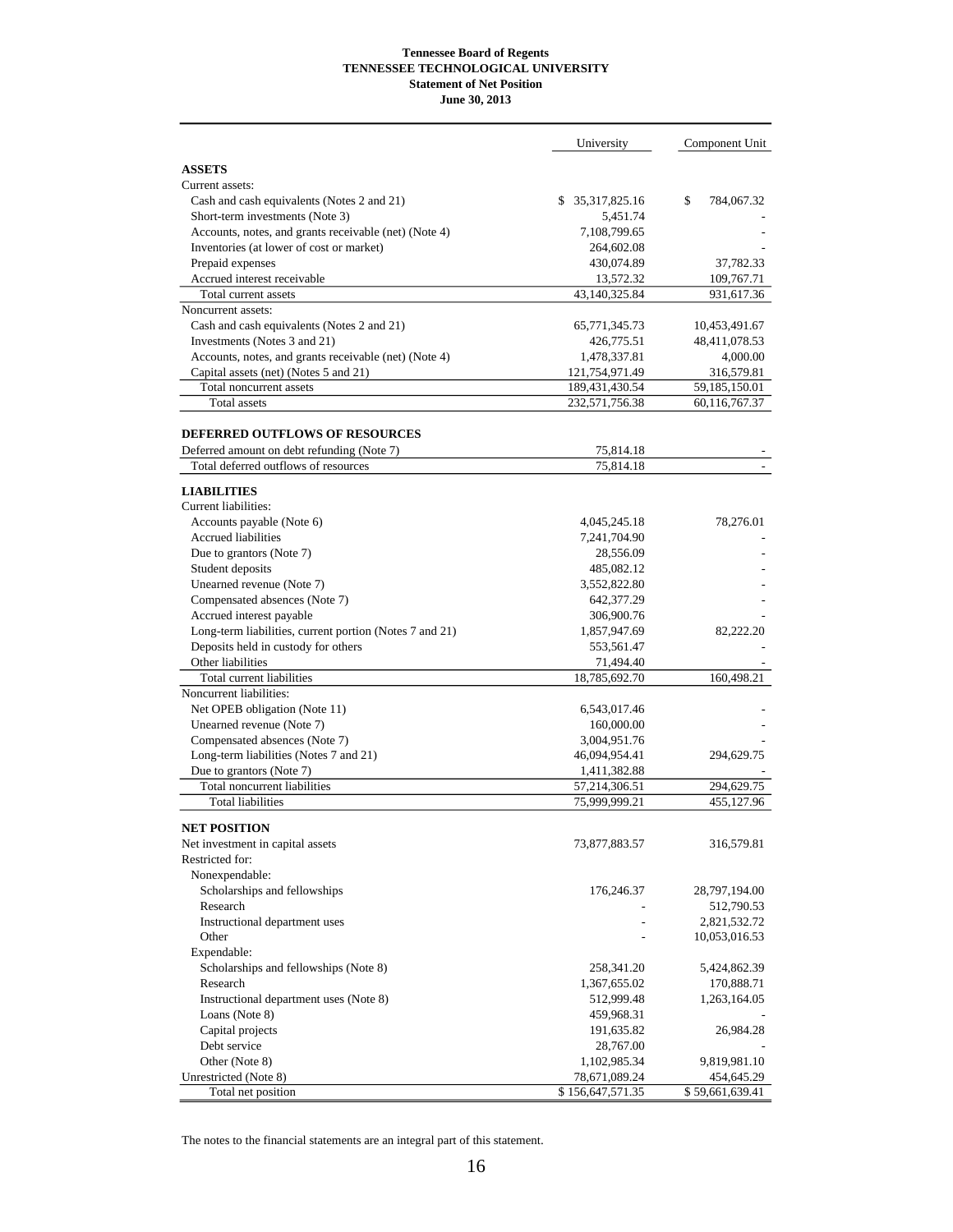#### **Tennessee Board of Regents TENNESSEE TECHNOLOGICAL UNIVERSITY Statement of Revenues, Expenses, and Changes in Net Position For the Year Ended June 30, 2013**

|                                                                                  | University                      | Component Unit            |
|----------------------------------------------------------------------------------|---------------------------------|---------------------------|
| <b>REVENUES</b>                                                                  |                                 |                           |
| Operating revenues:                                                              |                                 |                           |
| Student tuition and fees (net of scholarship allowances of                       |                                 |                           |
| \$35,684,513.61)                                                                 | \$<br>47,708,612.17             | \$                        |
| Gifts and contributions                                                          |                                 | 2,070,011.27              |
| Governmental grants and contracts                                                | 9,703,802.88                    |                           |
| Nongovernmental grants and contracts                                             | 340,317.84                      |                           |
| Sales and services of educational activities                                     | 1,272,121.89                    |                           |
| Sales and services of other activities                                           | 8,219,525.23                    |                           |
| Auxiliary enterprises:                                                           |                                 |                           |
| Residential life (net of scholarship allowances of \$30,623.89; all              |                                 |                           |
| residential life revenues are used as security for revenue                       |                                 |                           |
| bonds; see Note 9)                                                               | 11,374,268.03                   |                           |
| Bookstore (all bookstore revenues are used as security for                       |                                 |                           |
| revenue bonds; see Note 9)<br>Food service (all food service revenue are used as | 614,323.75                      |                           |
| security for revenue bonds; see Note 9)                                          | 1,886,978.99                    |                           |
| Wellness facility (all wellness facility revenues are used as security           |                                 |                           |
| for revenue bonds, see Note 9)                                                   | 1,152,566.38                    |                           |
| Other auxiliaries (all other auxiliaries revenues are used as                    |                                 |                           |
| security for revenue bonds; see Note 9)                                          | 662,758.67                      |                           |
| Interest earned on loans to students                                             | 25,011.69                       |                           |
| Other operating revenues                                                         | 14,758.38                       | 905,514.65                |
| Total operating revenues                                                         | 82,975,045.90                   | 2,975,525.92              |
|                                                                                  |                                 |                           |
| <b>EXPENSES</b>                                                                  |                                 |                           |
| Operating expenses (Note 16):                                                    |                                 |                           |
| Salaries and wages                                                               | 68,554,929.04                   |                           |
| <b>Benefits</b>                                                                  | 26,519,938.61                   |                           |
| Utilities, supplies, and other services<br>Scholarships and fellowships          | 35,910,041.65<br>15,049,234.85  | 1,645,565.15              |
| Depreciation expense                                                             | 7,170,011.04                    | 1,517,018.35<br>26,168.53 |
| Payments to or on behalf of Tennessee Technological University                   |                                 |                           |
| (Note 21)                                                                        |                                 | 725,102.61                |
| Total operating expenses                                                         | 153, 204, 155. 19               | 3,913,854.64              |
| Operating loss                                                                   | (70, 229, 109.29)               | (938, 328.72)             |
|                                                                                  |                                 |                           |
| NONOPERATING REVENUES (EXPENSES)                                                 |                                 |                           |
| State appropriations<br>Gifts, including \$649,485.88 from component unit        | 41,139,921.50                   |                           |
| Grants and contracts                                                             | 790,075.95                      |                           |
| Investment income (net of investment expense for the                             | 38,662,883.50                   |                           |
| component unit of \$215,083.61)                                                  | 300,532.02                      | 6,389,768.24              |
| Interest on capital asset-related debt                                           | (1,541,785.87)                  |                           |
| Bond issuance costs                                                              | (32, 721.29)                    |                           |
| Other nonoperating revenues (expenses)                                           | 97,221.86                       | (2,911.11)                |
| Net nonoperating revenues (expenses)                                             | 79,416,127.67                   | 6,386,857.13              |
| Income before other revenues, expenses, gains, or losses                         | 9,187,018.38                    | 5,448,528.41              |
| Capital appropriations                                                           | 3,086,771.86                    |                           |
| Capital grants and gifts, including \$75,616.73 from the component unit          | 153,449.02                      | 10,440.00                 |
| Additions to permanent endowments                                                | 450.00                          | 906,331.88                |
| Total other revenues                                                             | 3,240,670.88                    | 916,771.88                |
| Increase in net assets                                                           | 12,427,689.26                   | 6,365,300.29              |
|                                                                                  |                                 |                           |
| <b>NET POSITION</b>                                                              |                                 | 52,766,152.11             |
| Net position - beginning of year<br>Prior period adjustment (Notes 17 and 21)    | 144,697,732.09<br>(477, 850.00) | 530,187.01                |
| Net assets - end of year                                                         | \$156,647,571.35                | \$59,661,639.41           |
|                                                                                  |                                 |                           |

The notes to the financial statements are an integral part of this statement.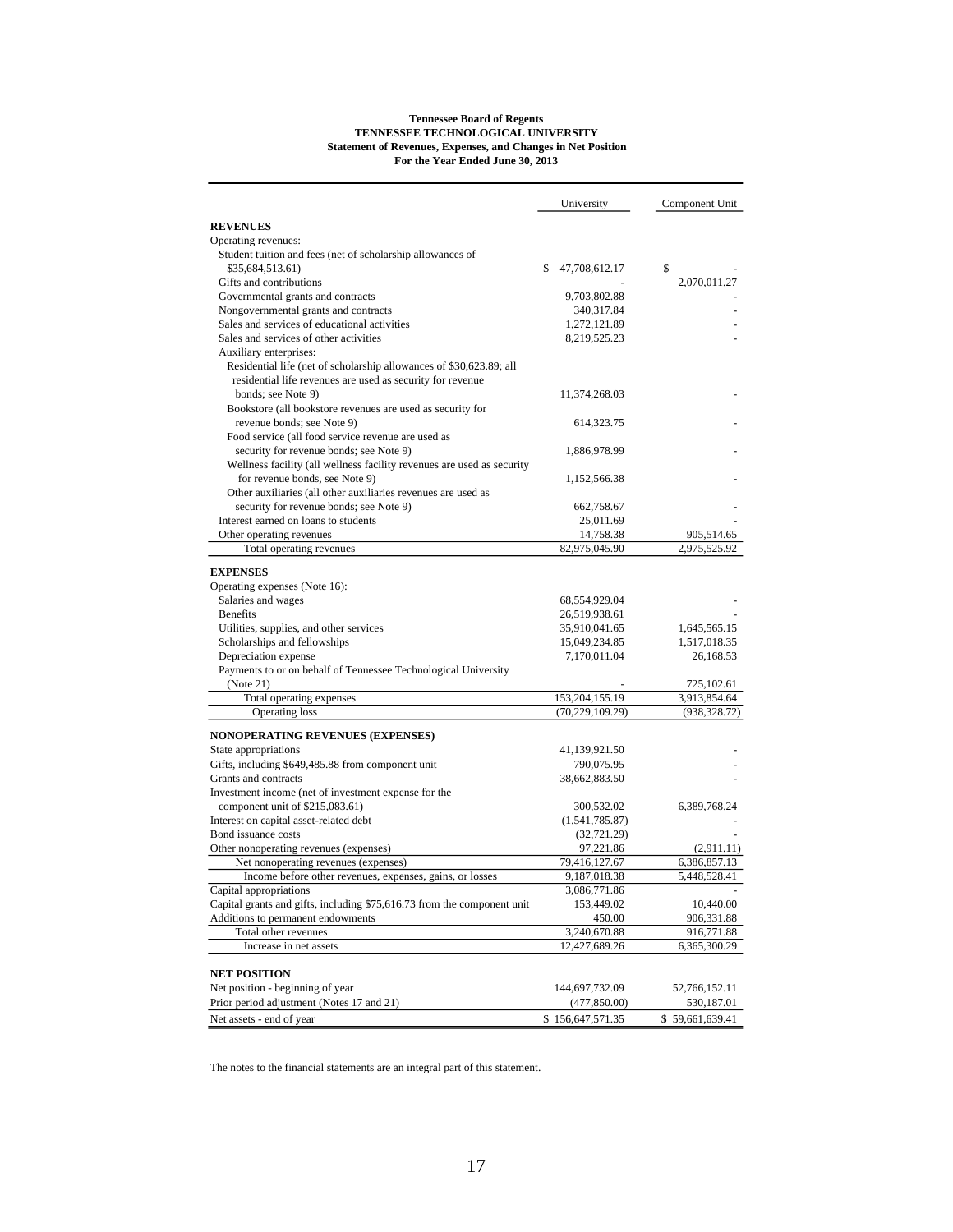#### **Tennessee Board of Regents TENNESSEE TECHNOLOGICAL UNIVERSITY Statement of Cash Flows For the Year Ended June 30, 2013**

| <b>CASH FLOWS FROM OPERATING ACTIVITIES</b>                                                                    |                               |
|----------------------------------------------------------------------------------------------------------------|-------------------------------|
| Tuition and fees                                                                                               | \$47,347,727.17               |
| Grants and contracts                                                                                           | 9,877,730.71                  |
| Sales and services of educational activities                                                                   | 1,308,751.29                  |
| Sales and services of other activities                                                                         | 8, 171, 948. 98               |
| Payments to suppliers and vendors                                                                              | (33,829,951.44)               |
| Payments to employees                                                                                          | (68,068,011.26)               |
| Payments for benefits                                                                                          | (25,093,881.54)               |
| Payments for scholarships and fellowships                                                                      | (15,060,016.84)               |
| Loans issued to students                                                                                       | (226,070.80)                  |
| Collection of loans from students                                                                              | 295,561.68                    |
| Interest earned on loans to students                                                                           | 14,958.93                     |
| Auxiliary enterprise charges:                                                                                  |                               |
| Residence halls                                                                                                | 11,329,887.62                 |
| <b>Bookstore</b>                                                                                               | 603,246.06                    |
| Food services                                                                                                  | 1,549,759.20                  |
| Wellness facility                                                                                              | 1,168,324.98                  |
| Other auxiliaries                                                                                              | 669,705.72                    |
| Other receipts (payments)                                                                                      | 14,675.05                     |
| Net cash used by operating activities                                                                          | (59, 925, 654.49)             |
| <b>CASH FLOWS FROM NONCAPITAL FINANCING ACTIVITIES</b>                                                         |                               |
| State appropriations                                                                                           | 41,173,600.00                 |
| Gifts and grants received for other than capital or endowment purposes, including                              |                               |
| \$649,485.88 from Tennessee Technological University Foundation                                                | 39,406,524.91                 |
| Private gifts for endowment purposes                                                                           | 450.00                        |
| Federal student loan receipts                                                                                  | 35,307,338.00                 |
| Federal student loan disbursements                                                                             | (35,706,290.75)               |
| Changes in deposits held for others                                                                            | 59,512.28                     |
| Other noncapital financing receipts (payments)                                                                 | 175,261.95                    |
| Net cash provided by noncapital financing activities                                                           | 80,416,396.39                 |
| <b>CASH FLOWS FROM CAPITAL AND RELATED FINANCING ACTIVITIES</b>                                                |                               |
|                                                                                                                |                               |
| Proceeds from capital debt<br>Capital appropriations                                                           | 16,906,086.91<br>3,086,771.86 |
|                                                                                                                |                               |
| Capital grants and gifts received, including \$17,000.00 from Tennessee<br>Technological University Foundation |                               |
| Proceeds from sale of capital assets                                                                           | 94,832.29<br>23,368.91        |
| Purchases of capital assets and construction                                                                   | (14, 227, 776.67)             |
| Principal paid on capital debt                                                                                 | (13,607,646.53)               |
| Interest paid on capital debt                                                                                  | (1,794,881.73)                |
| Bond issue costs paid on new debt issue                                                                        | (32, 721.29)                  |
| Other capital and related financing receipts (payments)                                                        | (36, 468.23)                  |
| Net cash used by capital and related financing activities                                                      | (9,588,434.48)                |
|                                                                                                                |                               |
| <b>CASH FLOWS FROM INVESTING ACTIVITIES</b>                                                                    |                               |
| Proceeds from sales and maturities of investments                                                              | 138,573.79                    |
| Income on investments                                                                                          | 324,780.93                    |
| Purchase of investments                                                                                        | (423.14)                      |
| Net cash provided by investing activities                                                                      | 462,931.58                    |
| Net increase in cash and cash equivalents                                                                      | 11,365,239.00                 |
| Cash and cash equivalents - beginning of year                                                                  | 90, 201, 781.89               |
| Prior period adjustment (Note 17)                                                                              | (477, 850.00)                 |
| Cash and cash equivalents - end of year                                                                        | \$101,089,170.89              |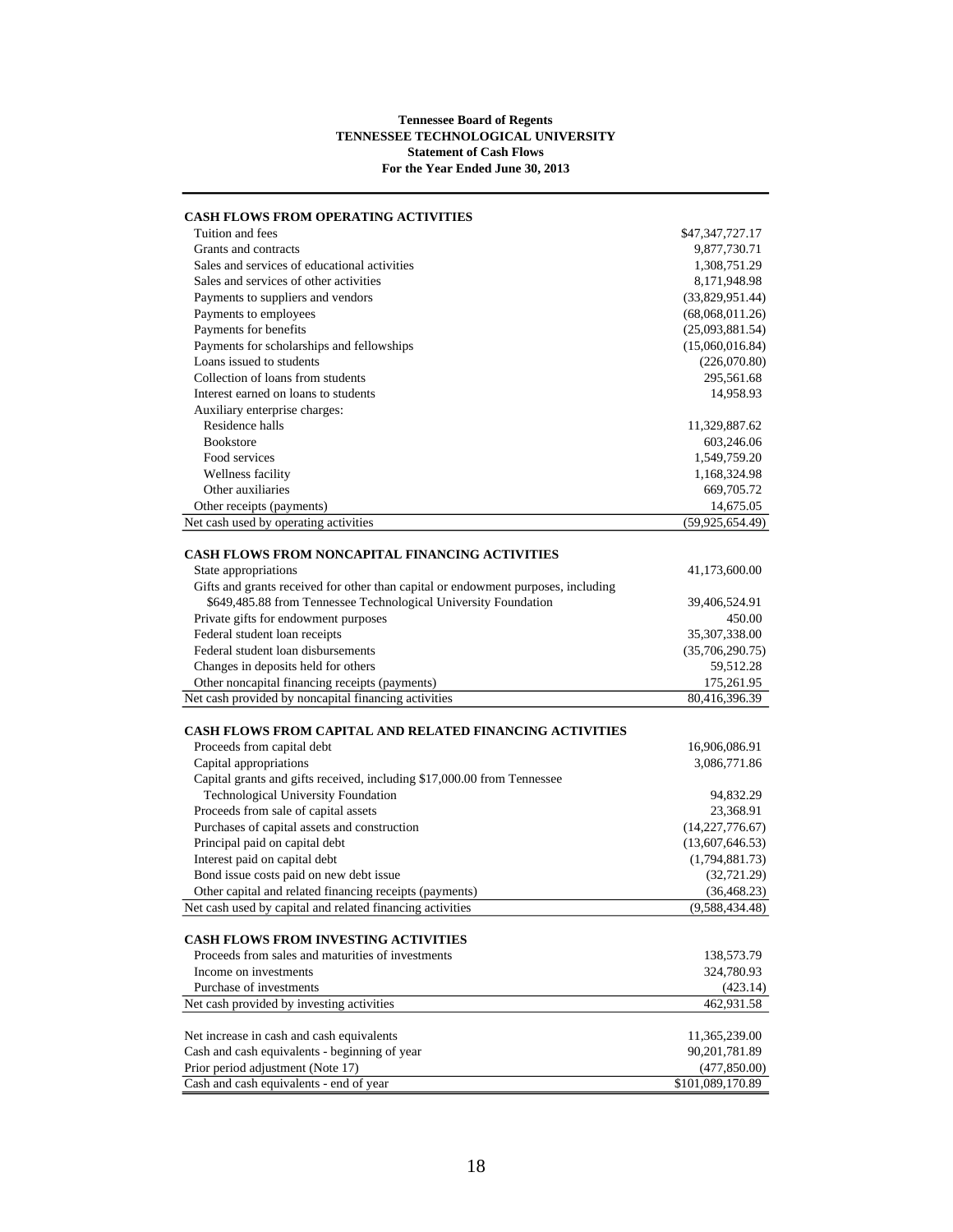#### **Statement of Cash Flows (continued) For the Year Ended June 30, 2013 Tennessee Board of Regents TENNESSEE TECHNOLOGICAL UNIVERSITY**

| Reconciliation of operating loss to net cash used by operating activities:        |                         |
|-----------------------------------------------------------------------------------|-------------------------|
| Operating loss                                                                    | \$(70,229,109.29)       |
| Adjustments to reconcile operating loss to net cash used by operating activities: |                         |
| Depreciation expense                                                              | 7,170,011.04            |
| Gifts in-kind                                                                     | 12,190.00               |
| Other adjustments (Note 19)                                                       | 116,221.50              |
| Change in assets and liabilities:                                                 |                         |
| Receivables, net                                                                  | 536,982.93              |
| Inventories                                                                       | 26,623.73               |
| Prepaid items                                                                     | (21, 539.19)            |
| Accounts payable                                                                  | 1,251,271.40            |
| Accrued liabilities                                                               | 1,331,007.36            |
| Unearned revenues                                                                 | (58, 411.49)            |
| Deposits                                                                          | 86,935.00               |
| Compensated absences                                                              | 393,503.97              |
| Due to grantors                                                                   | (198, 864.18)           |
| Loans to students and employees                                                   | (342, 477.27)           |
| Net cash used by operating activities                                             | \$<br>(59, 925, 654.49) |
|                                                                                   |                         |
| Noncash investing, capital, or financing transactions                             |                         |
| Gifts in-kind - capital                                                           | \$<br>58,616.73         |
| Unrealized losses on investments                                                  | \$<br>(19,779.67)       |
| Loss on disposal of capital assets                                                | \$<br>(88, 453.88)      |

The notes to the financial statements are an integral part of this statement.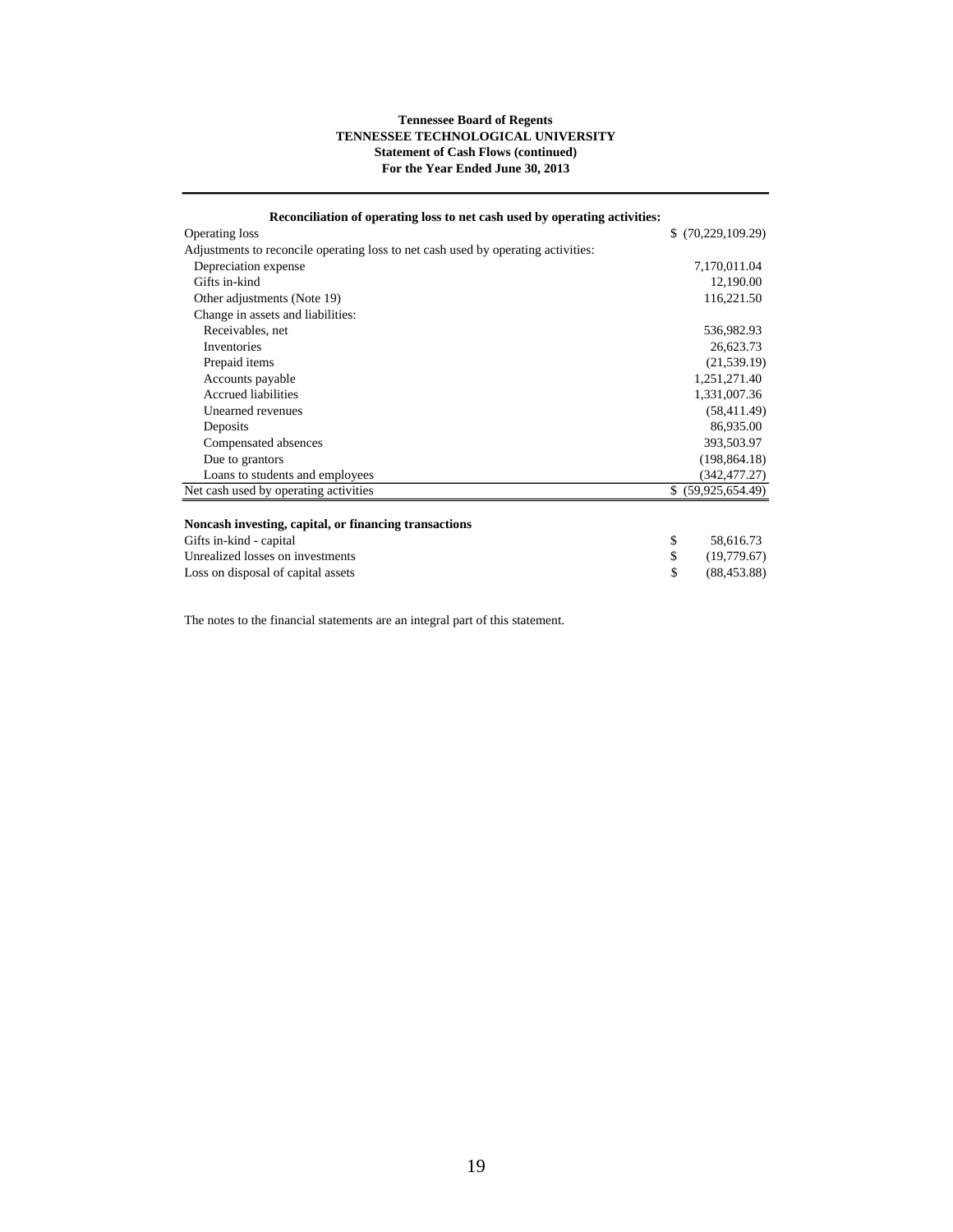# **Tennessee Board of Regents TENNESSEE TECHNOLOGICAL UNIVERSITY Notes to the Financial Statements June 30, 2013**

# **Note 1. Summary of Significant Accounting Policies**

#### **Reporting Entity**

The university is a part of the State University and Community College System of Tennessee (Tennessee Board of Regents). This system is a component unit of the State of Tennessee because the state appoints a majority of the system's governing body and provides significant financial support; the system is discretely presented in the *Tennessee Comprehensive Annual Financial Report*.

The financial statements present only that portion of the Tennessee Board of Regents' activities that is attributable to the transactions of Tennessee Technological University.

The Tennessee Technological University Foundation is considered a component unit of the university. Although the university does not control the timing or amount of receipts from the foundation, the majority of resources, or income thereon, that the foundation holds and invests are restricted to the activities of the university by its donors. Because these restricted resources held by the foundation can only be used by, or for the benefit of, the university, the foundation is considered a component unit of the university and is discretely presented in the university's financial statements. See Note 21 for more detailed information about the component unit and how to obtain the report.

#### **Basis of Presentation**

The university and the foundation's financial statements have been prepared in accordance with accounting principles generally accepted in the United States of America applicable to governmental colleges and universities engaged in business-type activities as prescribed by the Governmental Accounting Standards Board (GASB).

#### **Basis of Accounting**

For financial statement purposes, the university is considered a special-purpose government engaged only in business-type activities. Accordingly, the financial statements have been prepared using the economic resources measurement focus and the accrual basis of accounting. Revenues are recorded when earned, and expenses are recorded when a liability is incurred, regardless of the timing of related cash flows. Grants and similar items are recognized as revenue as soon as all of the provider's eligibility requirements have been met. All significant interfund transactions have been eliminated.

The university has classified its revenues and expenses as either operating or nonoperating according to the following criteria: Operating revenues and expenses are those that have the characteristics of exchange transactions. Operating revenues include (1) tuition and fees, net of scholarship discounts and allowances; (2) certain federal, state, local, and private grants and contracts; (3) sales and services of auxiliary enterprises; and (4) interest on institutional loans.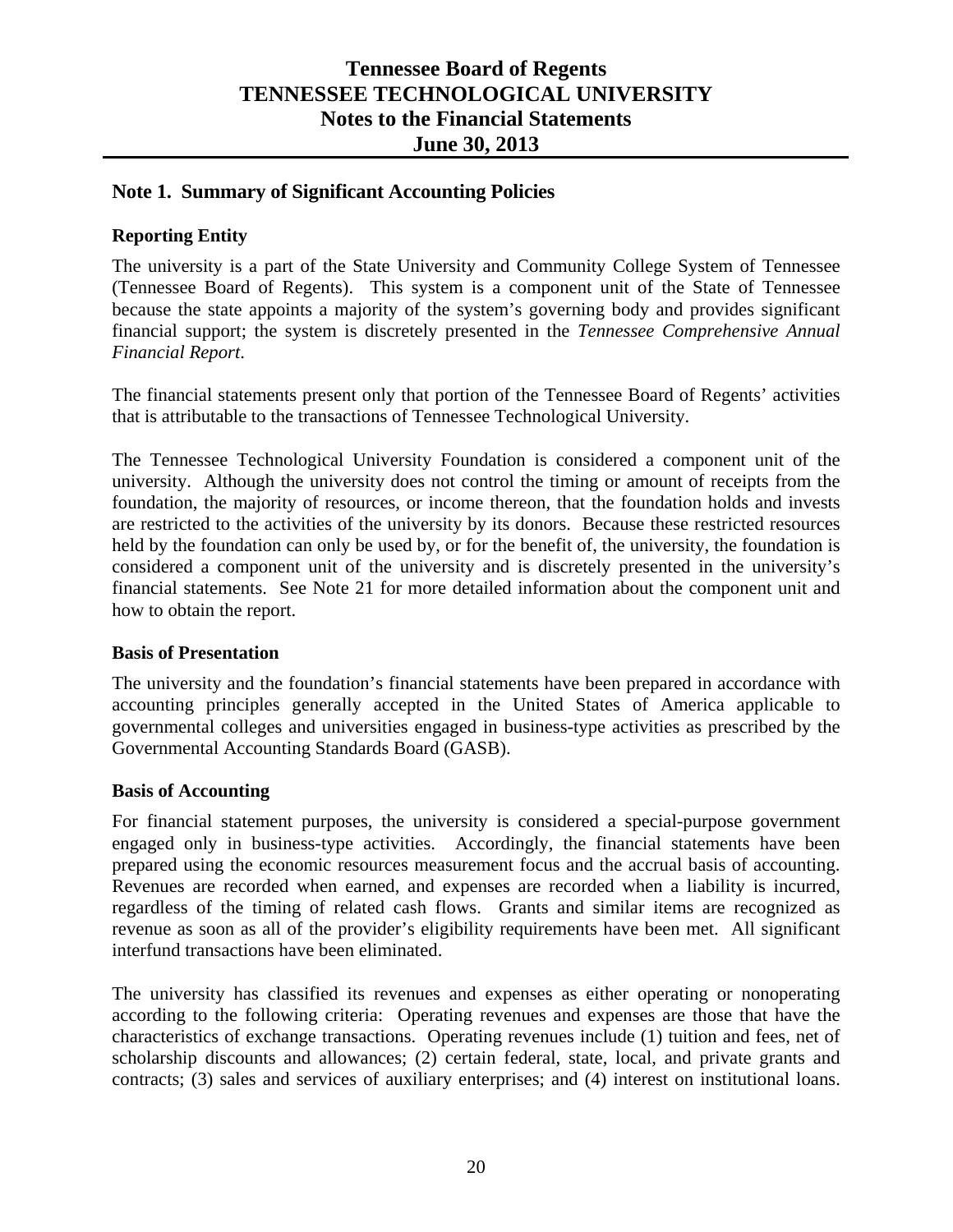Operating expenses include (1) salaries and wages; (2) employee benefits; (3) utilities, supplies, and other services; (4) scholarships and fellowships; and (5) depreciation.

Nonoperating revenues and expenses include activities that have the characteristics of nonexchange transactions, such as gifts and contributions, and other activities that are defined as nonoperating by GASB Statement 9, *Reporting Cash Flows of Proprietary and Nonexpendable Trust Funds and Governmental Entities that Use Proprietary Fund Accounting*, and GASB Statement 34, such as state appropriations and investment income.

When both restricted and unrestricted resources are available for use, it is the university's policy to determine which to use first, depending upon existing facts and circumstances.

### **Inventories**

Inventories are valued at the lower of cost or market. All items are maintained on an average cost or first-in, first-out basis.

### **Compensated Absences**

The university's employees accrue annual and sick leave at varying rates, depending on length of service or classification. Some employees also earn compensatory time.

The amount of the liabilities for annual leave and compensatory time and their related benefits are reported in the statement of net position. There is no liability for unpaid accumulated sick leave since the university's policy is to pay this only if the employee dies or is absent because of illness, injury, or related family death.

# **Capital Assets**

Capital assets, which include property, plant, equipment, library holdings, and intangible assets, are reported in the statement of net position at historical cost or at fair value at date of donation, less accumulated depreciation/amortization. The costs of normal maintenance and repairs that do not add to the value of the asset or materially extend the asset's useful life are not capitalized.

A capitalization threshold of \$100,000 is used for buildings, and \$50,000 is used for infrastructure. Equipment is capitalized when the unit acquisition cost is \$5,000 or greater. The capitalization threshold for additions and improvements to buildings and land is set at \$50,000. The capitalization threshold for intangible assets is set at \$100,000.

These assets, with the exception of land, are depreciated/amortized using the straight-line method over the estimated useful lives, which range from 5 to 40 years.

#### **Net Position**

The university's net position is classified as follows:

Net investment in capital assets – This represents the university's total investment in capital assets, net of accumulated depreciation and net of outstanding debt obligations and deferred outflows/inflows of resources related to those capital assets. To the extent debt has been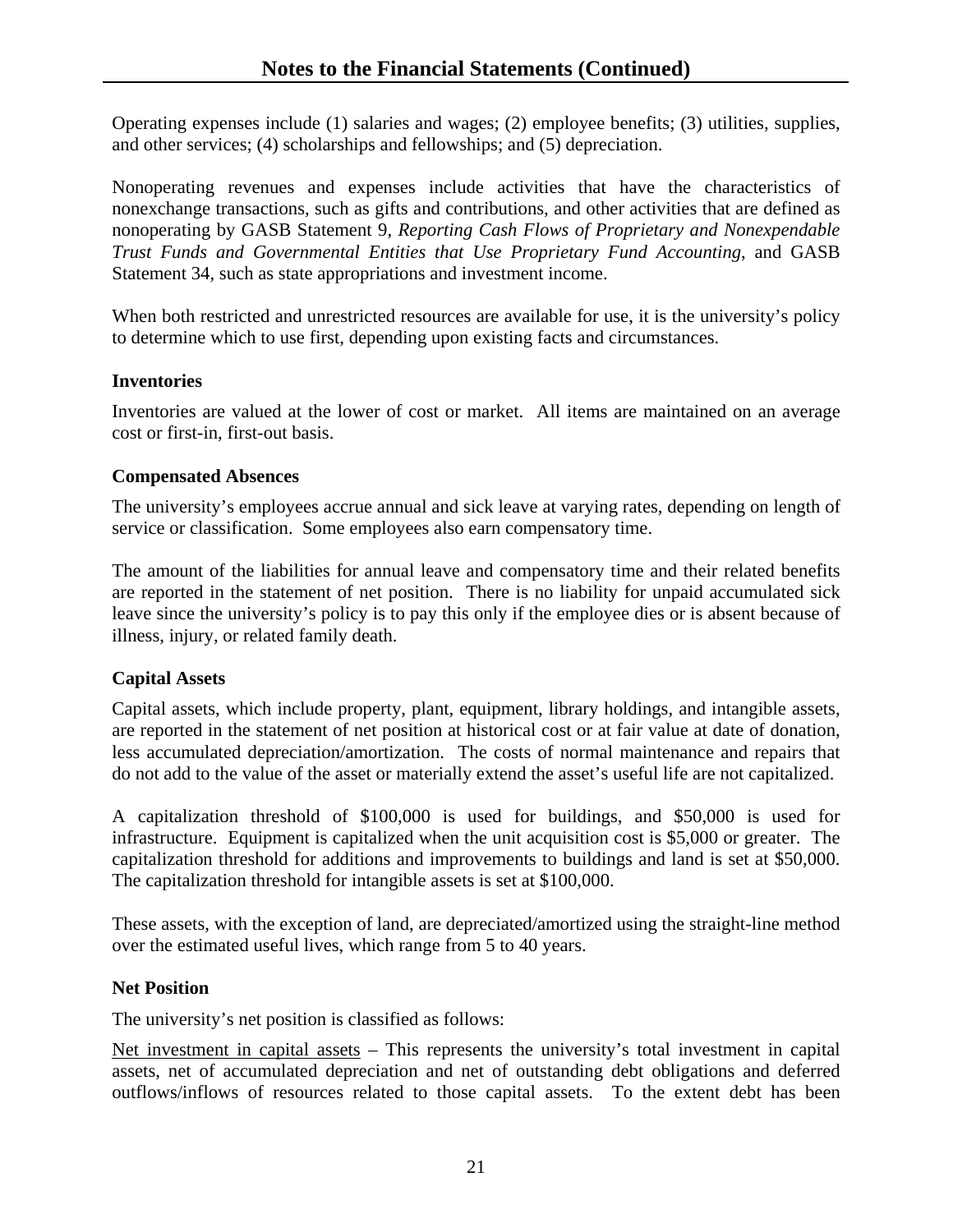incurred but not yet expended for capital assets, such amounts are not included as a component of net investment in capital assets.

Nonexpendable restricted net position – Nonexpendable restricted net position consists of endowment and similar type funds in which donors or other outside sources have stipulated, as a condition of the gift instrument, that the principal is to be maintained inviolate and in perpetuity, and invested for the purpose of producing present and future income, which may be expendable or added to principal.

Expendable restricted net position – Expendable restricted net position includes resources that the university is legally or contractually obligated to spend in accordance with restrictions imposed by external third parties.

Unrestricted net position – Unrestricted net position represents resources derived from student tuition and fees; state appropriations; sales and services of educational departments and other activities; and auxiliary enterprises. These resources are used for transactions relating to the educational and general operations of the university and may be used at the university's discretion to meet current expenses for any purpose. The auxiliary enterprises are substantially selfsupporting activities that provide services for students, faculty, and staff.

# **Scholarship Discounts and Allowances**

Student tuition and fee revenues, as well as certain other revenues from students, are reported net of scholarship discounts and allowances in the statement of revenues, expenses, and changes in net position. Scholarship discounts and allowances are the difference between the stated charge for goods and services provided by the university and the amount that is paid by the student and/or third parties making payments on the student's behalf. Certain governmental grants, such as Pell grants and other federal, state, or nongovernmental programs, are recorded as either operating or nonoperating revenues in the university's financial statements. To the extent that revenues from such programs are used to satisfy tuition and fees and other student charges, the university has recorded a scholarship discount and allowance.

# **Accounting Change**

The university implemented GASB Statement 63, *Financial Reporting of Deferred Outflows of Resources, Deferred Inflows of Resources, and Net Position*, during the year ended June 30, 2013. The effect on the university was the renaming of the residual of all other elements in the statement of financial position as net position, rather than net assets.

# **Early Implementation of Accounting Pronouncement**

In March 2012, GASB issued Statement No. 65, *Items Previously Reported as Assets and Liabilities*. This statement establishes accounting and financial reporting standards that reclassify, as deferred outflows of resources or deferred inflows of resources, certain items that were previously reported as assets and liabilities; it also recognizes, as outflows of resources or inflows of resources, certain items that were previously reported as assets and liabilities. The provisions of this statement are effective for financial statements for periods beginning after December 15, 2012.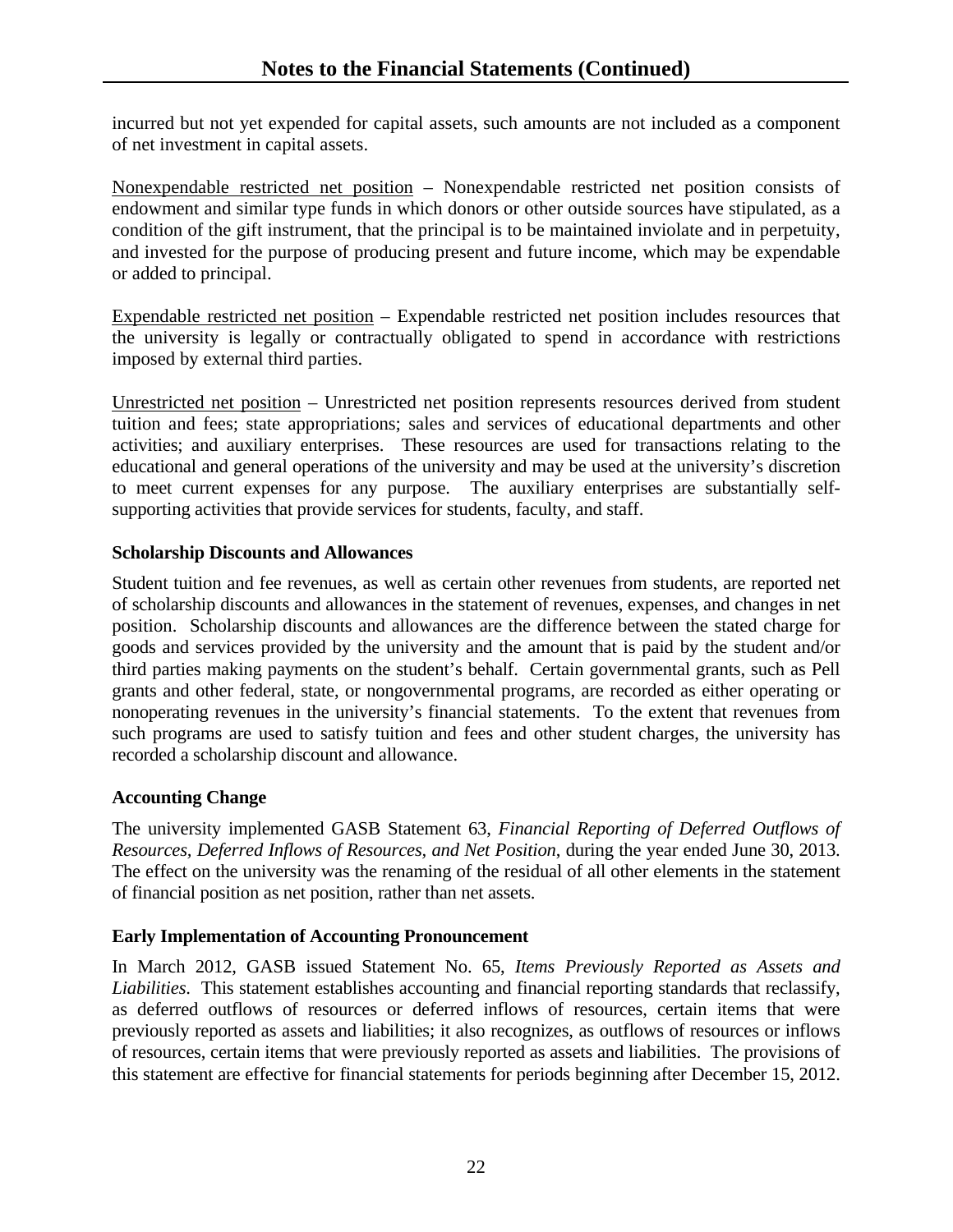However, the university has elected to implement the provisions of this statement for fiscal year 2013.

# **Note 2. Cash**

This classification includes demand deposits and petty cash on hand. At June 30, 2013, cash consisted of \$9,176,151.91 in bank accounts, \$7,721.90 of petty cash on hand, \$81,440,247.51 in the State of Tennessee Local Government Investment Pool (LGIP) administered by the State Treasurer, \$10,275,049.57 in LGIP deposits for capital projects, and \$190,000.00 in escrow.

The university has deposits in the LGIP, which is administered by the State Treasurer. The LGIP is part of the State Pooled Investment Fund. The fund's required risk disclosures are presented in the *State of Tennessee's Treasurer's Report*. That report is available on the state's website at www.treasury.tn.gov.

LGIP deposits for capital projects – Payments related to the university's capital projects are made by the State of Tennessee's Department of Finance and Administration. The university's estimated local share of the cost of each project is held in a separate LGIP account. As expenses are incurred, the Tennessee Board of Regents withdraws funds from the LGIP account and transfers them to the Department of Finance and Administration. The funds in the account are not available to the university for any other purpose until the project is completed and the Tennessee Board of Regents releases any remaining funds.

# **Note 3. Investments**

All investments permitted to be reported at fair value under GASB Statement 31, *Accounting and Financial Reporting for Certain Investments and External Investment Pools*, as amended, are reported at fair value, including those with a maturity date of one year or less at the time of purchase. At June 20, 2013, the university had the following investments and maturities:

|                                                               |              | Investment Maturities (in Years) |             |              |              |                     |
|---------------------------------------------------------------|--------------|----------------------------------|-------------|--------------|--------------|---------------------|
| Investment Type                                               | Fair Value   | Less than 1                      | $1$ to 5    | 6 to 10      | More than 10 | No Maturity<br>Date |
| U.S. agencies                                                 | \$413,830.50 | \$5,451.74                       | \$35,216.45 | \$161,304.71 | \$211,857.60 | \$                  |
| Collateralized<br>mortgage obligation<br>Cash surrender value | 1.649.34     | $\overline{\phantom{a}}$         | 1.649.34    | ۰            | ۰            |                     |
| life insurance                                                | 16,747.41    | $\overline{\phantom{0}}$         | ٠           | ۰            | ٠.           | 16,747.41           |
| Total investments                                             | \$432,227.25 | \$5,451.74                       | \$36,865.79 | \$161,304.71 | \$211,857.60 | \$16,747.41         |

# **Interest Rate Risk**

Interest rate risk is the risk that changes in interest rates will adversely affect the fair value of a debt investment. The university does not have a formal investment policy that limits investment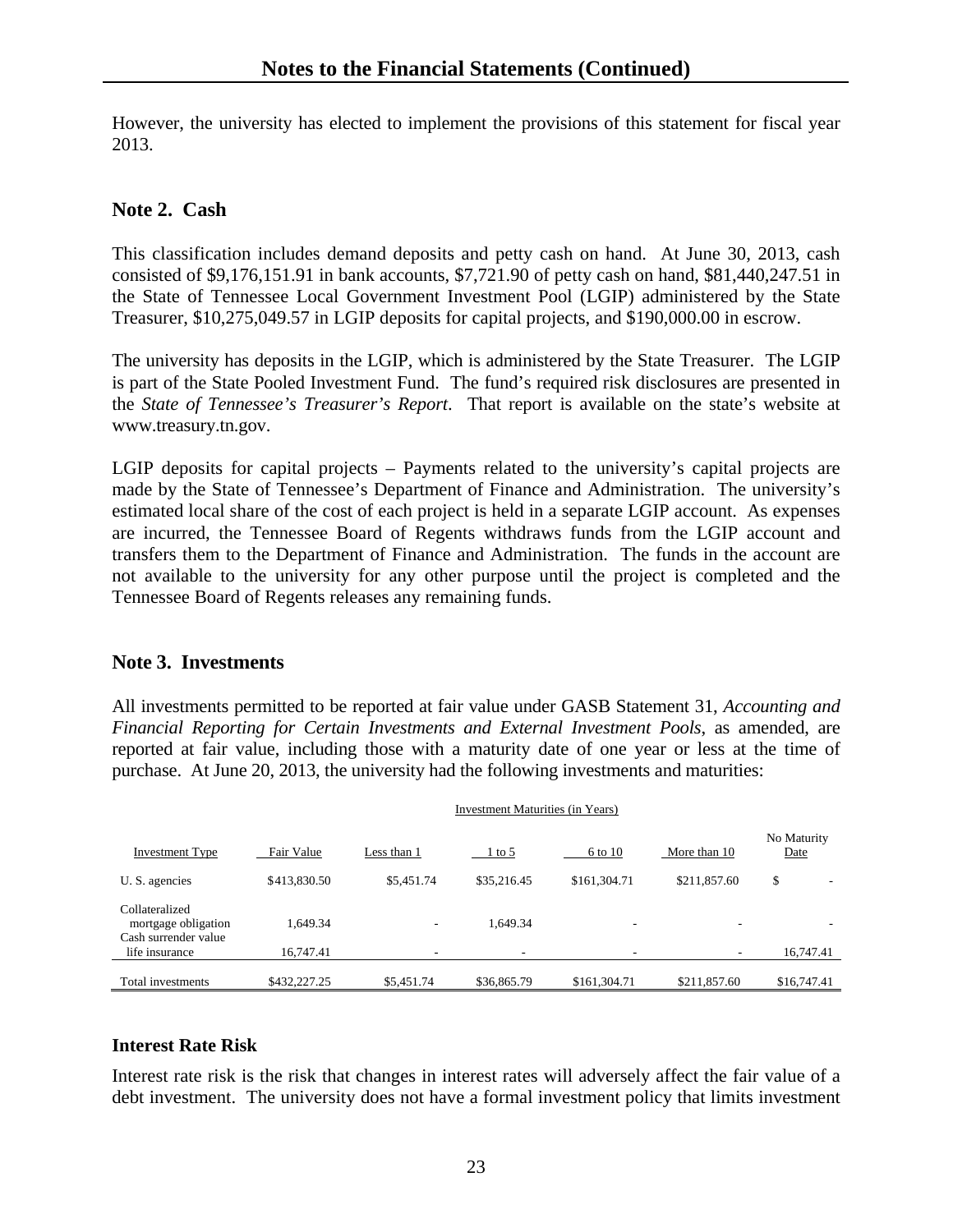maturities as a means of managing its exposure to fair value losses arising from increasing interest rates.

# **Credit Risk**

Credit risk is the risk that an issuer or other counterparty to an investment will not fulfill its obligations. The university is authorized by statute to invest funds in accordance with Tennessee Board of Regents policies. Under the current policy, funds other than endowments may be invested only in obligations of the United States or its agencies backed by the full faith and credit of the United States; repurchase agreements for United States securities; certificates of deposit in banks and savings and loan associations; banker's acceptances; commercial paper; money market mutual funds; and the State of Tennessee Local Government Investment Pool. The policy requires that investments of endowments in equity securities be limited to funds from private gifts or other sources external to the university and that endowment investments be prudently diversified*.* Securities are rated by Standard and Poor's, Moody's Investors Service, and/or Fitch Ratings and are presented below using the Standard and Poor's rating scale.

Tennessee Board of Regents policy restricts investments in banker's acceptances and commercial paper. The policy requires that prime banker's acceptances must be issued by domestic banks with a minimum AA rating or foreign banks with a AAA long-term debt rating by a majority of the ratings services that have rated the issuer. Prime banker's acceptances are required to be eligible for purchase by the Federal Reserve System. To be eligible, the original maturity must not be more than 270 days, and it must 1) arise out of the current shipment of goods between countries or with the United States, or 2) arise out of storage within the United States of goods that are under contract of sale or are expected to move into the channel of trade within a reasonable time and that are secured throughout their life by a warehouse receipt or similar document conveying title to the underlying goods.

The policy requires that prime commercial paper shall be limited to that of corporations that meet the following criteria: 1) Senior long-term debt, if any, should have a minimum rating of A1 or equivalent, and short-term debt should have a minimum rating of A1 or equivalent, as provided by a majority of the rating services that rate the issuer. If there is no long-term debt rating, the short-term debt rating must be A1 by all rating services (minimum of two). 2) The rating should be based on the merits of the issuer or guarantee by a nonbank. 3) A financial review should be made to ascertain the issuer's financial strength to cover the debt. 4) Commercial paper of a banking institution should not be purchased. Prime commercial paper shall not have a maturity that exceeds 270 days.

At June 30, 2013, the university's investments were rated as follows: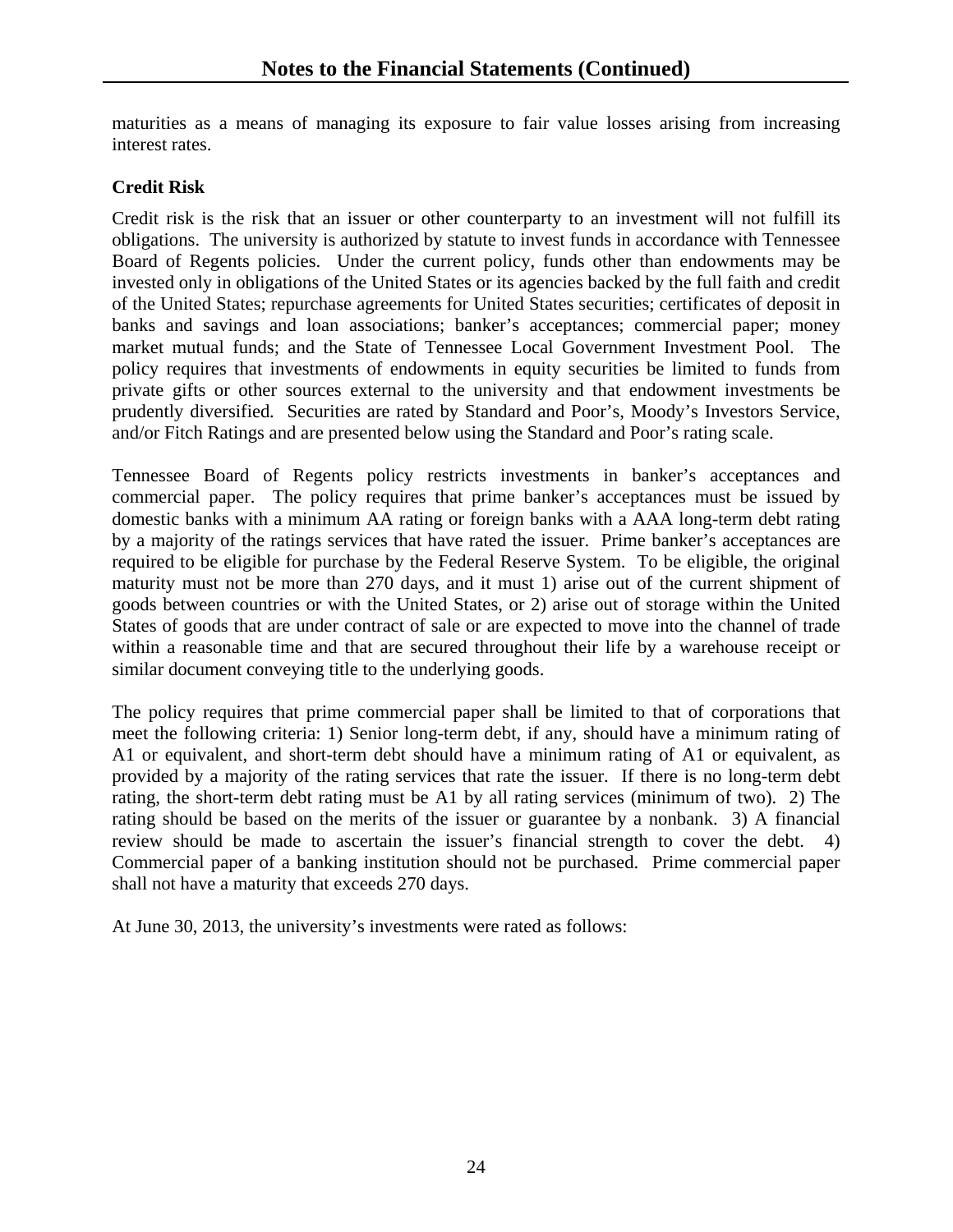# **Notes to the Financial Statements (Continued)**

| <b>Investment Type</b>                            | Fair Value                  | <b>Credit Quality Rating</b><br>Unrated |
|---------------------------------------------------|-----------------------------|-----------------------------------------|
| <b>LGIP</b><br>Collateralized mortgage obligation | \$91,715,297.08<br>1,649.34 | \$91,715,297.08<br>1,649.34             |
| Total                                             | \$91,716,946.42             | \$91,716,946.42                         |

Investments of the university's endowment and similar funds are composed of the following:

| Investments                                                                   | Fair Value<br>June 30, 2013  |
|-------------------------------------------------------------------------------|------------------------------|
| Collateralized mortgage obligation<br><b>Local Government Investment Pool</b> | 1,649.34<br>S.<br>333,934.28 |
| Total                                                                         | \$335,583.62                 |

Assets of endowments are pooled on a fair-value basis, with each individual fund subscribing to or disposing of units on the basis of the fair value per unit at the beginning of the calendar quarter within which the transaction takes place. Of the total units at June 30, 2013, each having a fair value of \$1.17470, 169,749.81 units were owned by endowments, 7,629.70 units were owned by term endowments, and 108,352.34 units were owned by quasi-endowments.

The following tabulations summarize changes in relationships between cost and fair values of the pooled assets:

| FY 2013                       |              | Pooled Assets |                  | Fair         |
|-------------------------------|--------------|---------------|------------------|--------------|
|                               |              |               | <b>Net Gains</b> | Value        |
|                               | Fair Value   | Cost          | (Losses)         | Per Unit     |
| End of year                   | \$335,583.62 | \$335,515.89  | \$67.73          | \$1.174470   |
| Beginning of year             | \$334,964.22 | \$334,848.86  | 115.36           | 1.175996     |
|                               |              |               |                  |              |
| Change in unit value          |              |               |                  | \$(0.001526) |
| Unrealized net gains/(losses) |              |               | (47.63)          |              |
| Realized net gains/(losses)   |              |               |                  |              |
|                               |              |               |                  |              |
| Total net gains/(losses)      |              |               | \$(47.63)        |              |

The average annual earnings per unit, exclusive of net gains, were \$0.001825 for the year ended June 30, 2013.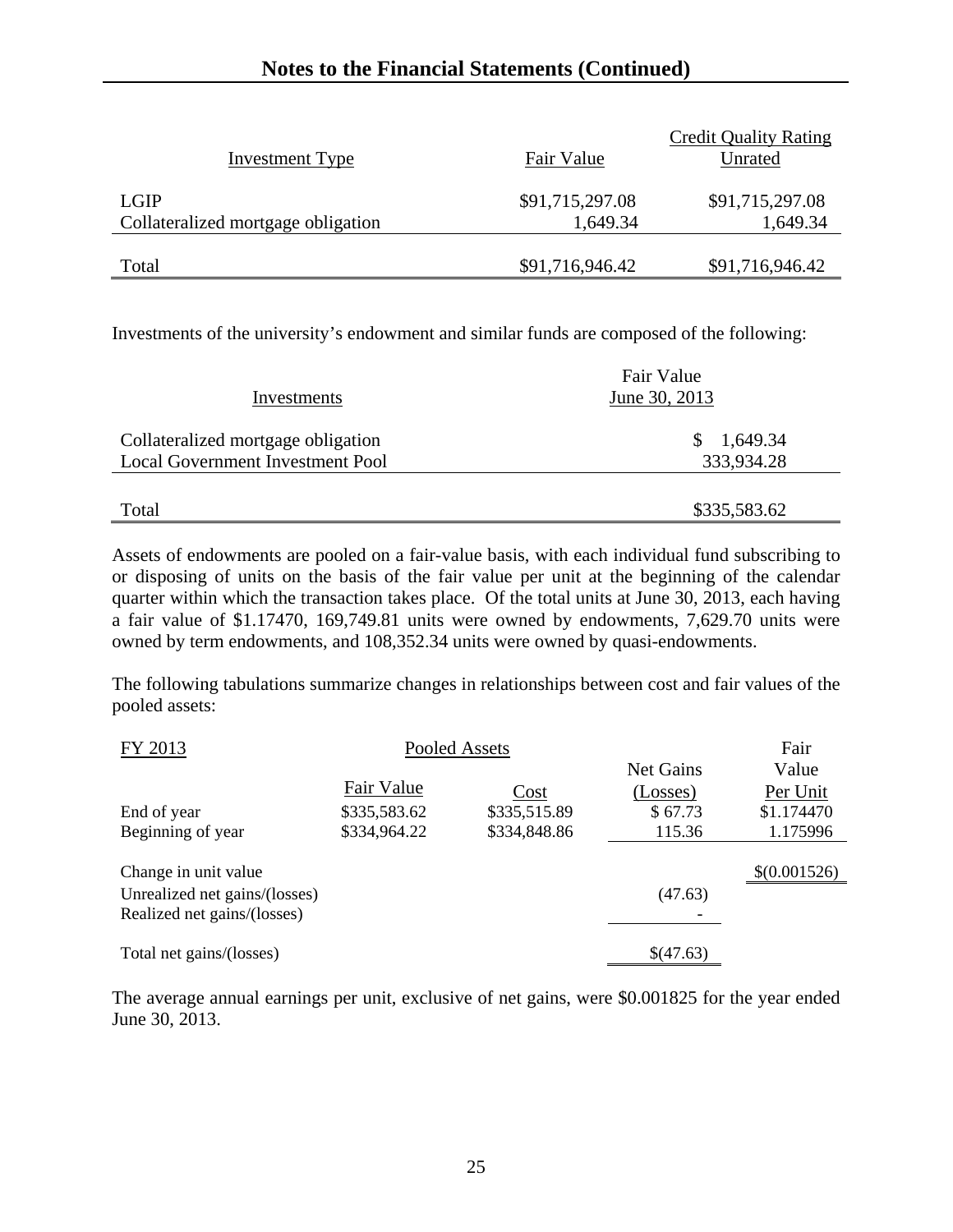# **Note 4. Receivables**

Receivables included the following:

|                                                            | June 30, 2013  |
|------------------------------------------------------------|----------------|
| Student accounts receivable                                | \$1,341,322.36 |
| Grants receivable                                          | 3,601,728.32   |
| Notes receivable                                           | 93,221.62      |
| Other receivables                                          | 2,666,833.12   |
|                                                            |                |
| Subtotal                                                   | 7,703,105.42   |
| Less allowance for doubtful accounts                       | (594, 305.77)  |
|                                                            |                |
| Total receivables                                          | \$7,108,799.65 |
|                                                            |                |
| Federal Perkins Loan Program funds included the following: |                |
|                                                            | June 30, 2013  |
| Perkins loans receivable                                   | \$1,569,249.71 |
| Less allowance for doubtful accounts                       | (90, 911.90)   |
| Total                                                      | \$1,478,337.81 |

# **Note 5. Capital Assets**

Capital asset activity for the year ended June 30, 2013, was as follows:

|                                     | Beginning<br><b>Balance</b> | Additions        | <b>Transfers</b>               | Reductions   | Ending<br><b>Balance</b> |
|-------------------------------------|-----------------------------|------------------|--------------------------------|--------------|--------------------------|
| Land<br>Land<br>improvements<br>and | 2,027,101.10<br>\$.         | \$               | \$<br>$\overline{\phantom{0}}$ | \$           | \$<br>2,027,101.10       |
| infrastructure                      | 18,237,497.76               | 319,020.53       | 897,637.03                     |              | 19,454,155.32            |
| <b>Buildings</b>                    | 164,813,812.60              |                  | 4,121,406.07                   | -            | 168,935,218.67           |
| Equipment                           | 24, 397, 805.03             | 1,654,287.45     |                                | 1,230,050.07 | 24,822,042.41            |
| Library holdings                    | 3,118,194.70                | 230, 175.33      |                                | 346, 304. 74 | 3,002,065.29             |
| Intangible assets                   | 3.438.440.79                | 137,796.85       |                                |              | 3,576,237.64             |
| Projects in                         |                             |                  |                                |              |                          |
| progress                            | 2,713,548.31                | 12,850,157.27    | (5,019,042.10)                 |              | 10,544,662.48            |
|                                     |                             |                  |                                |              |                          |
| Total                               | 218,746,400.29              | 15, 191, 437. 43 |                                | 1,576,354.81 | 232,361,482.91           |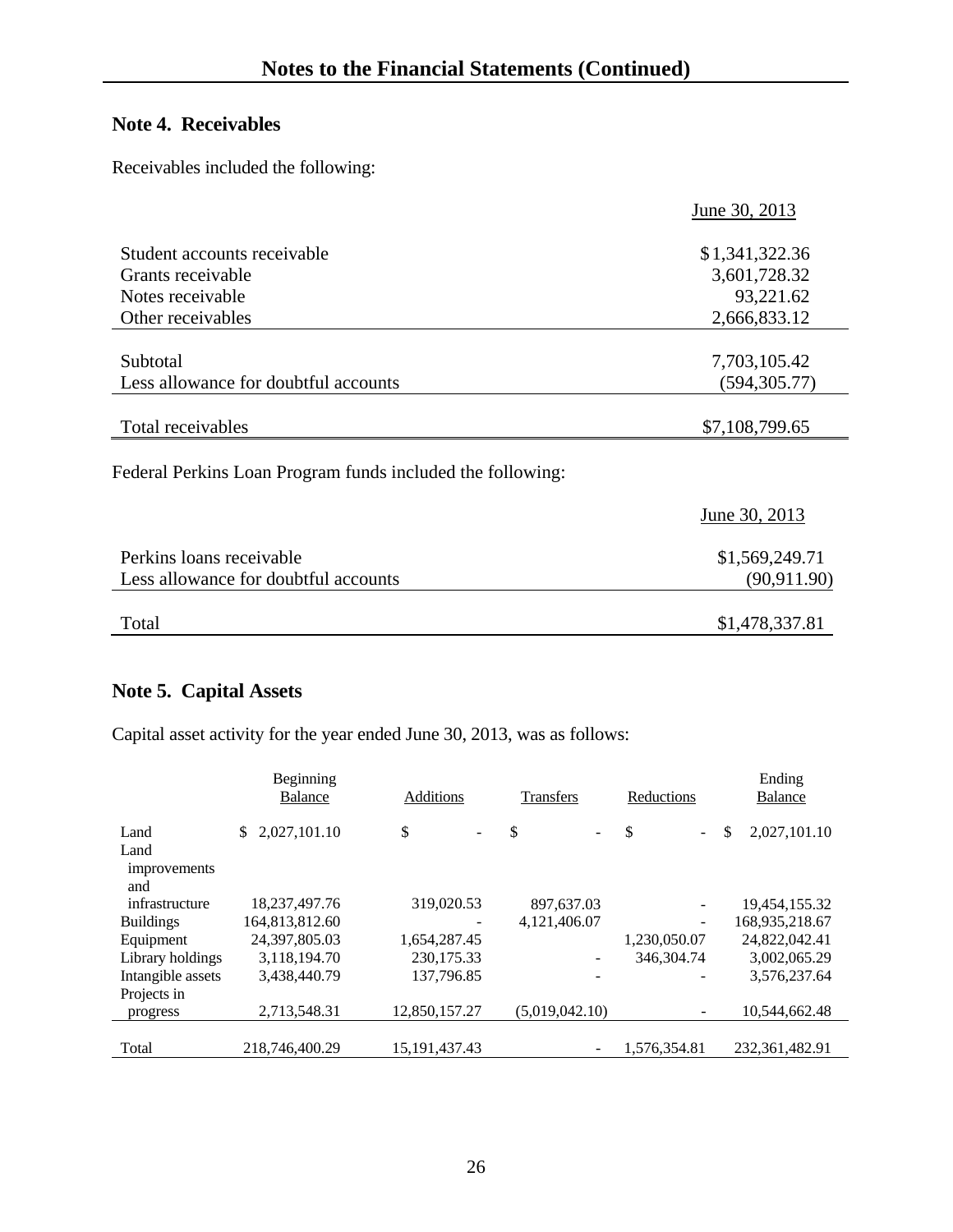|                   | Less accumulated depreciation / amontzation |                |    |                 |                  |
|-------------------|---------------------------------------------|----------------|----|-----------------|------------------|
| Land              |                                             |                |    |                 |                  |
| improvements      |                                             |                |    |                 |                  |
| and               |                                             |                |    |                 |                  |
| infrastructure    | 7.639.944.87                                | 849,848.60     |    |                 | 8,489,793.47     |
| <b>Buildings</b>  | 77,136,432.22                               | 4,026,072.96   |    |                 | 81,162,505.18    |
| Equipment         | 16.628.204.19                               | 1,670,686.93   | -  | 1,141,596.19    | 17, 157, 294. 93 |
| Library holdings  | 1,752,534.20                                | 297,605.48     | -  | 346, 304. 74    | 1,703,834.94     |
| Intangible assets | 1,767,285.83                                | 325,797.07     |    |                 | 2,093,082.90     |
|                   |                                             |                |    |                 |                  |
| Total             | 104,924,401.31                              | 7,170,011.04   |    | 1,487,900.93    | 110,606,511.42   |
|                   |                                             |                |    |                 |                  |
| Capital assets,   |                                             |                |    |                 |                  |
| net               | \$113,821,998.98                            | \$8,021,426.39 | \$ | 88,453.88<br>\$ | \$121,754,971.49 |
|                   |                                             |                |    |                 |                  |

Less accumulated depreciation /amortization

# **Note 6. Accounts Payable**

Accounts payable included the following:

|                            | June 30, 2013  |
|----------------------------|----------------|
| Vendors payable            | \$3,751,039.70 |
| Unapplied student payments | 287, 165.48    |
| Other payables             | 7,040.00       |
|                            |                |
| Total accounts payables    | \$4,045,245.18 |

# **Note 7. Long-term Liabilities**

Long-term liabilities activity of the year ended June 30, 2013, was as follows:

|                    | Beginning<br><b>Balance</b> | Additions       | Reductions     | Ending<br><b>Balance</b> | Current<br>Portion |
|--------------------|-----------------------------|-----------------|----------------|--------------------------|--------------------|
| Payables:          |                             |                 |                |                          |                    |
| <b>TSSBA</b> debt: |                             |                 |                |                          |                    |
| <b>Bonds</b>       | \$33,280,443.11             | \$10,208,950.00 | \$5,407,646.56 | \$38,081,746.55          | \$1,857,947.69     |
| Unamortized        |                             |                 |                |                          |                    |
| bond premium       | 1,895,728.11                | 1,739,116.70    | 213,689.26     | 3,421,155.55             |                    |
| Commercial         |                             |                 |                |                          |                    |
| paper              | 9,691,979.76                | 4,958,020.21    | 8,199,999.97   | 6,450,000.00             |                    |
|                    |                             |                 |                |                          |                    |
| Subtotal           | 44,868,150.98               | 16.906.086.91   | 13,821,335.79  | 47.952.902.10            | 1,857,947.69       |
|                    |                             |                 |                |                          |                    |
| Other liabilities: |                             |                 |                |                          |                    |
| Compensated        |                             |                 |                |                          |                    |
| absences           | 3,253,825.08                | 2,032,228.24    | 1,638,724.27   | 3,647,329.05             | 642,377.29         |
| Due to grantors    | 1,638,803.15                | 28,556.09       | 227,420.27     | 1,439,938.97             | 28,556.09          |
| Unearned revenue   | 3,771,234.29                | 3,712,822.80    | 3,771,234.29   | 3,712,822.80             | 3,552,822.80       |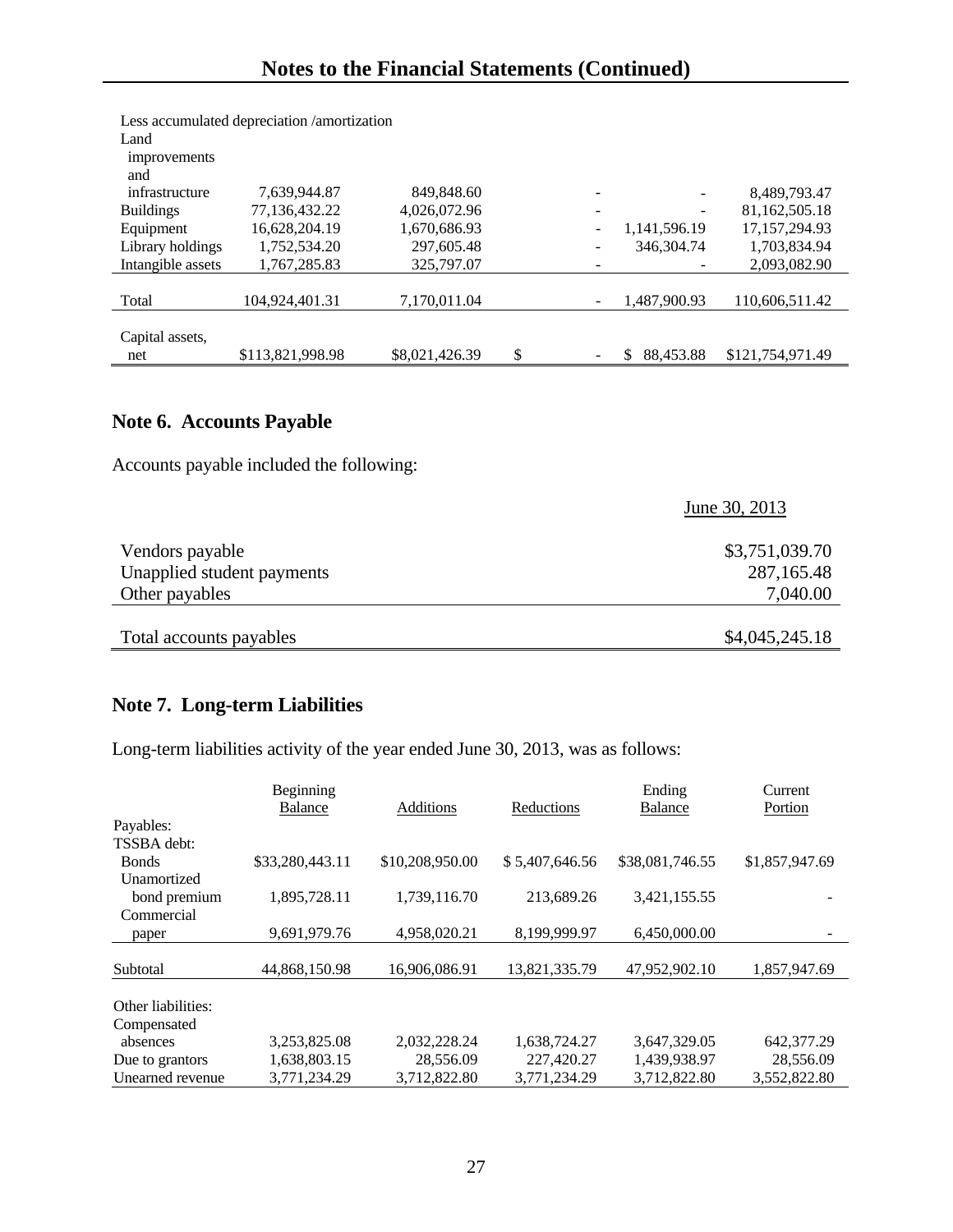| Subtotal        | 8.663.862.52    | 5.773.607.13    | 5,637,378.83    | 8.800.090.82    | 4.223.756.18   |
|-----------------|-----------------|-----------------|-----------------|-----------------|----------------|
| Total long-term |                 |                 |                 |                 |                |
| liabilities     | \$53,532,013.50 | \$22,679,694.04 | \$19,458,714.62 | \$56,752,992.92 | \$6,081,703.87 |

# **Notes to the Financial Statements (Continued)**

#### **TSSBA Debt – Bonds**

Bonds, with interest rates ranging from 0.35% to 5.00%, were issued by the Tennessee State School Bond Authority (TSSBA). The bonds are due serially to 2032 and are secured by pledges of the facilities' revenues to which they relate and certain other revenues and fees of the university, including state appropriations; see Note 9 for further details. The bonded indebtedness with the Tennessee State School Bond Authority included in long-term liabilities on the statement of net position is shown net of assets held by the authority in the debt service reserve and unexpended debt proceeds. The reserve amount was \$2,297,022.88 at June 30, 2013.

Debt service requirements to maturity for the university's portion of TSSBA bonds at June 30, 2013, are as follows:

| Year Ending June 30 | Principal       | Interest        | Total            |
|---------------------|-----------------|-----------------|------------------|
|                     |                 |                 |                  |
| 2014                | \$1,857,947.69  | \$1,765,194.43  | \$3,623,142.12   |
| 2015                | 1,921,722.56    | 1,702,378.44    | 3,624,101.00     |
| 2016                | 2,006,494.22    | 1,618,989.98    | 3,625,484.20     |
| 2017                | 2,098,573.92    | 1,528,401.88    | 3,626,975.80     |
| 2018                | 2,194,970.91    | 1,437,387.27    | 3,632,358.18     |
| $2019 - 2023$       | 12,289,135.70   | 5,588,121.52    | 17,877,257.22    |
| $2024 - 2028$       | 11,184,573.41   | 2,937,861.32    | 14, 122, 434. 73 |
| $2029 - 2032$       | 4,528,328.14    | 610,567.88      | 5,138,896.02     |
|                     |                 |                 |                  |
| Total               | \$38,081,746.55 | \$17,188,902.72 | \$55,270,649.27  |

#### **TSSBA Debt – Commercial Paper**

The Tennessee State School Bond Authority (TSSBA) issues commercial paper to finance the costs of various capital projects during the construction phase. When projects are placed in service, TSSBA issues long-term, fixed-rate debt to finance the project over its useful payback period and redeems the commercial paper. The amount issued for projects at the university was \$6,450,000.00 at June 30, 2013.

For the commercial paper program, TSSBA maintains an interest rate reserve fund. The university contributes amounts to the reserve fund based on the amounts drawn. The principal of the reserve will be contributed to pay off notes or credited back to the university when the notes are converted to bonds. The interest earned on the reserve is used to pay interest due during the month.

More detailed information regarding the bonds and commercial paper can be found in the notes to the financial statements in the financial report for the Tennessee State School Bond Authority. That report is available on the state's website at www.comptroller.tn.gov/tssba/cafr.asp.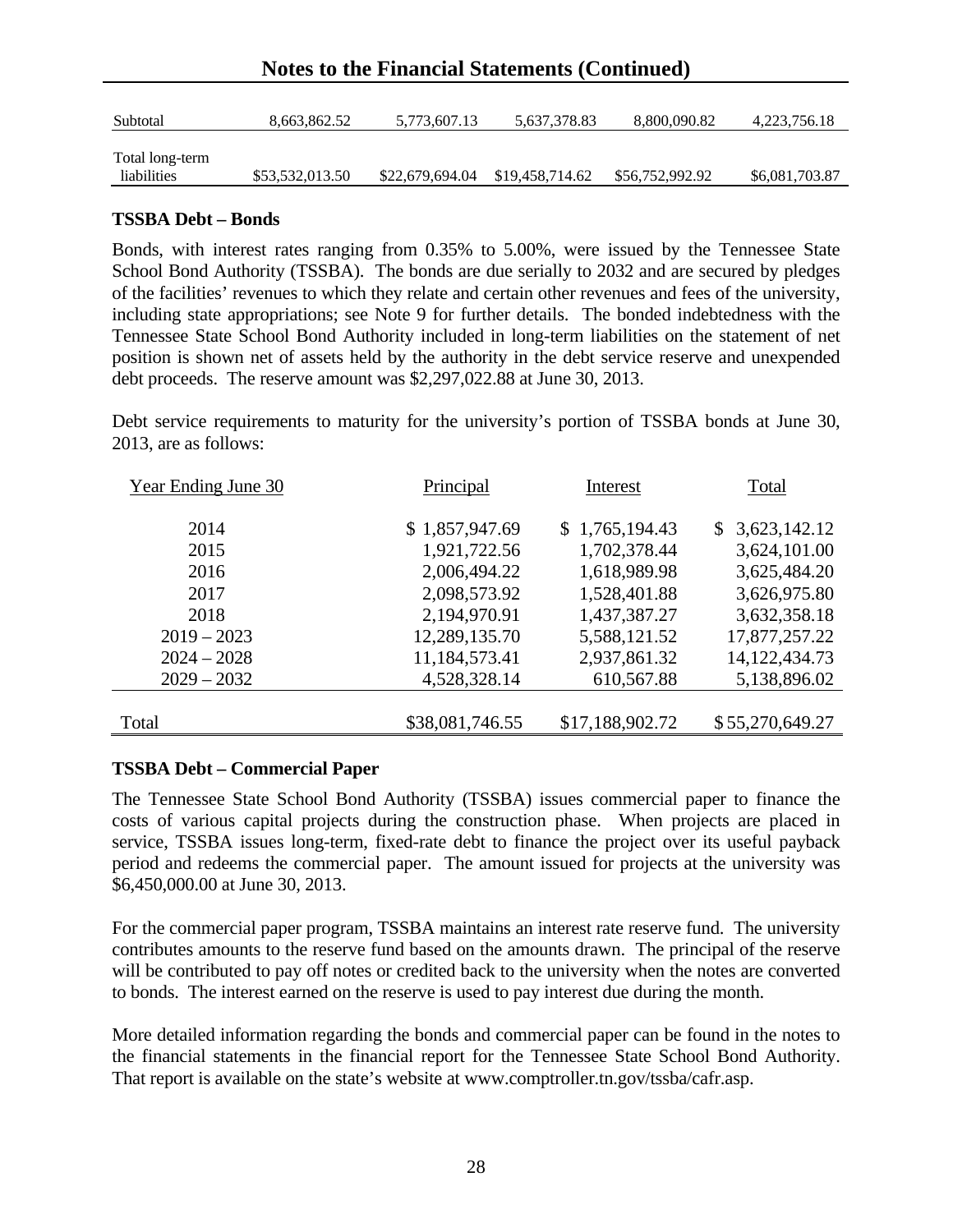# **Refunding of Debt**

On August 1, 2012, the state issued \$3,190,699.00 in revenue bonds with an average interest rate of 4.55% to advance refund \$3,632,639.06 of outstanding 2004B Series bonds with an average interest rate of 4.43%. The net proceeds of \$3,715,345.44 (after payment of \$10,071.02 in underwriter's fees and issuance costs) were deposited with an escrow agent to provide for all future debt service payments on the 2004B Series bonds. As a result, the 2004B Series bonds are considered to be defeased, and the liability for those bonds has been removed from the university's long-term liabilities.

Although the advance refunding resulted in the recognition of a deferred loss of \$82,706.38 to be amortized over the next 12 years, the university in effect reduced its aggregate debt service payments by \$631,151.80 over the next 12 years and obtained an economic gain (difference between the present values of the old and new debt service payments) of \$516,902.10.

# **Note 8. Endowments**

If a donor has not provided specific instructions to the university, state law permits the university to authorize for expenditure the net appreciation (realized and unrealized) of the investments of endowment funds. When administering its power to spend net appreciation, the university is required to consider the university's long-term and short-term needs; present and anticipated financial requirements; expected total return on its investments; price-level trends; and general economic conditions. Any net appreciation spent is required to be spent for the purposes for which the endowment was established.

The university chooses to spend only a portion of the investment income (including changes in the value of investments) each year. Under the spending plan established by the university, only realized gains have been authorized for expenditure. The remaining amount, if any, is retained to be used in future years when the amount computed using the spending plan exceeds the investment income. At June 30, 2013, net appreciation of \$187,883.93 is available to be spent, of which \$6,181.80 is included in restricted net position expendable for scholarships and fellowships, \$5,296.59 is included in restricted net position expendable for instructional departmental uses, \$40,591.35 is included in restricted net position expendable for loans, \$10,034.83 is included in restricted net position expendable for other, and \$125,779.36 is included in unrestricted net position.

# **Note 9. Pledged Revenues**

The university has pledged certain revenues and fees, including state appropriations, to repay \$38,081.746.55 in revenue bonds issued from March 2004 to August 2012 (see Note 7 for further detail). Proceeds from the bonds provided financing for student housing and energy performance upgrades. The bonds are payable through 2032. Annual principal and interest payments on the bonds are expected to require 2.46% of available revenues. The total principal and interest remaining to be paid on the bonds is \$55,270,649.27. Principal and interest paid for the current year and total available revenues were \$3,522,175.85 and \$147,131,445.32, respectively. The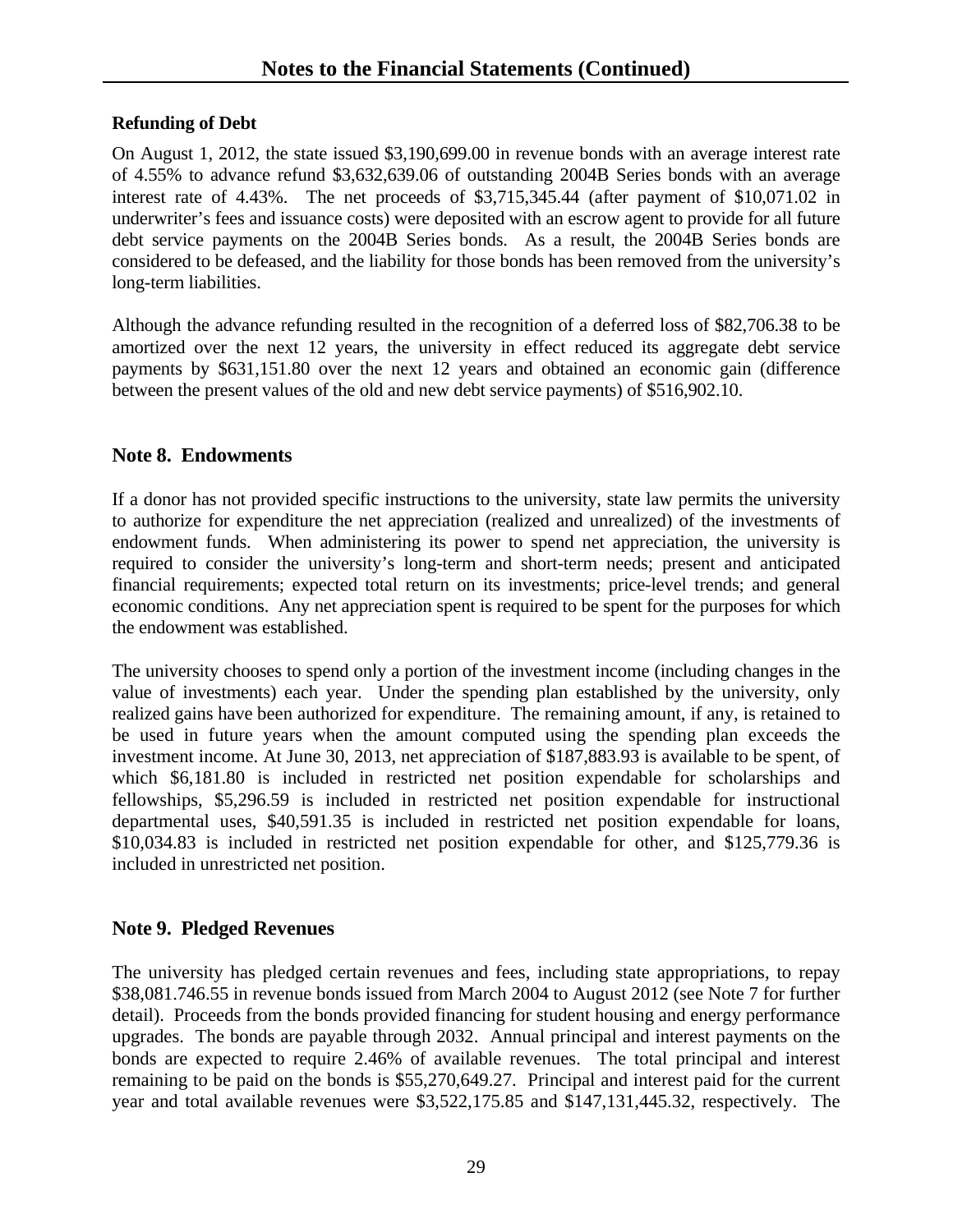amount of principal and interest paid for the current year does not include debt of \$3,632,639.06 defeased through a bond refunding in the current year.

# **Note 10. Pension Plans**

# **Defined Benefit Plans**

# **Tennessee Consolidated Retirement System**

Plan Description – The university contributes to the State Employees, Teachers, and Higher Education Employees Pension Plan (SETHEEPP), a cost-sharing, multiple-employer, defined benefit pension plan administered by the Tennessee Consolidated Retirement System (TCRS). TCRS provides retirement, death, and disability benefits, as well as annual cost-of-living adjustments to plan members and their beneficiaries. Title 8, Chapters 34-37, *Tennessee Code Annotated*, establishes benefit provisions. State statutes are amended by the Tennessee General Assembly.

The TCRS issues a publicly available financial report that includes financial statements and required supplementary information for SETHEEPP. That report is available on the state's website at www.treasury.tn.gov/tcrs.

Funding Policy – Plan members are noncontributory. The university is required to contribute an actuarially determined rate. The current rate is 15.03% of annual covered payroll. Contribution requirements for the university are established and may be amended by the TCRS' Board of Trustees. The university's contributions to TCRS for the years ended June 30, 2013; June 30, 2012; and June 30, 2011, were \$3,817,723.28, \$3,667,032.54, and \$3,499,531.11, respectively. Contributions met the requirements for each year.

# **Defined Contribution Plans**

# **Optional Retirement Plans**

Plan Description – The university contributes to three defined contribution plans: Teachers Insurance and Annuity Association–College Retirement Equities Fund, ING Life Insurance and Annuity Company, and Variable Annuity Life Insurance Company. These plans are administered by the Tennessee Department of the Treasury. Each plan provides retirement benefits to faculty and staff who are exempt from the overtime provisions of the Fair Labor Standards Act and who waive membership in the TCRS. Benefits depend solely on amounts contributed to the plan plus investment earnings. Plan provisions are established by state statute in Title 8, Chapter 35, Part 4, *Tennessee Code Annotated*. State statutes are amended by the Tennessee General Assembly.

Funding Policy – Plan members are noncontributory. The university contributes an amount equal to 10% of the employee's base salary up to the social security wage base and 11% above the social security wage base. Contribution requirements are established and amended by state statute. The contributions made by the university to the plans were \$3,444,874.54 for the year ended June 30, 2013, and \$3,330,426.26 for the year ended June 30, 2012. Contributions met the requirements for each year.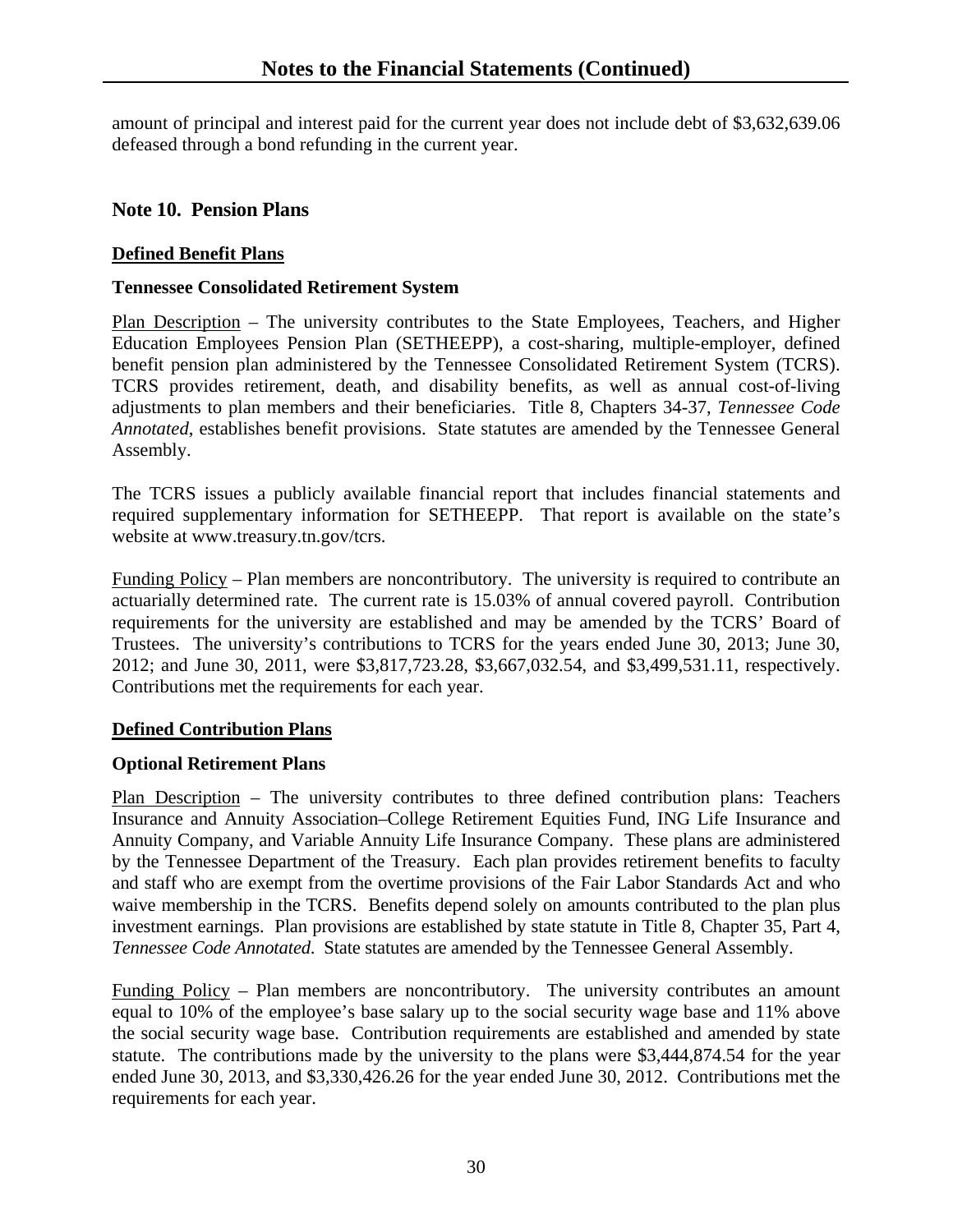# **Note 11. Other Postemployment Benefits**

Health care is the only "other postemployment benefit" (OPEB) provided to employees. The State of Tennessee administers a group health insurance program which provides postemployment health insurance benefits to eligible university retirees. This program includes two plans available to higher education employees—the State Employee Group Plan and the Medicare Supplement Plan. For accounting purposes, the plans are agent multiple-employer defined benefit OPEB plans. Benefits are established and amended by an insurance committee created by Section 8-27-101, *Tennessee Code Annotated*. Prior to reaching age 65, all members have the option of choosing between the standard or partnership preferred provider organization plan for health care benefits. Subsequent to age 65, members who are also in the state's retirement system may participate in a state-administered Medicare supplement that does not include pharmacy. The state makes on-behalf payments to the Medicare Supplement Plan for the university's eligible retirees; see Note 19. The plans are reported in the *Tennessee Comprehensive Annual Financial Report* (CAFR). The CAFR is available on the state's website at www.tn.gov/finance/act/cafr.shtml.

# **Special Funding Situation**

The State of Tennessee is legally responsible for contributions to the Medicare Supplement Plan, which covers the retirees of other governmental entities, including Tennessee Technological University. The state is the sole contributor for the university retirees who participate in the Medicare Supplement Plan and, therefore, is acting as the employer.

# **Funding Policy**

The premium requirements of members of the State Employee Group Plan are established and may be amended by the insurance committee. The plan is self-insured and financed on a pay-asyou-go basis with the risk shared equally among the participants. The plan's claims liabilities are periodically computed using actuarial and statistical techniques to establish premium rates. The plan's administrative costs are allocated to plan participants. In accordance with Section 8- 27-205(b), *Tennessee Code Annotated*, retirees in the State Employee Group Plan pay the same base premium, adjusted for years of service, as active employees. Retirees with 30 years of service are subsidized 80%; retirees with 20 years of service but less than 30 years of service, 70%; and retirees with less than 20 years of service, 60%. Retirees in the Medicare Supplement Plan have flat-rate premium subsidies based on years of service. Retirees with 30 years of service receive \$50 per month; retirees with 20 years of service but less than 30 years of service, \$37.50; and retirees with 15 years of service but less than 20 years of service, \$25.

|  |                           | University's Annual OPEB Cost and Net OPEB Obligation |
|--|---------------------------|-------------------------------------------------------|
|  | State Employee Group Plan |                                                       |

| Annual required contribution (ARC)  | \$1,988,000.00 |
|-------------------------------------|----------------|
| Interest on the net OPEB obligation | 232,536.21     |
| Adjustment to the ARC               | (246,832.76)   |
| Annual OPEB cost                    | 1,973,703.45   |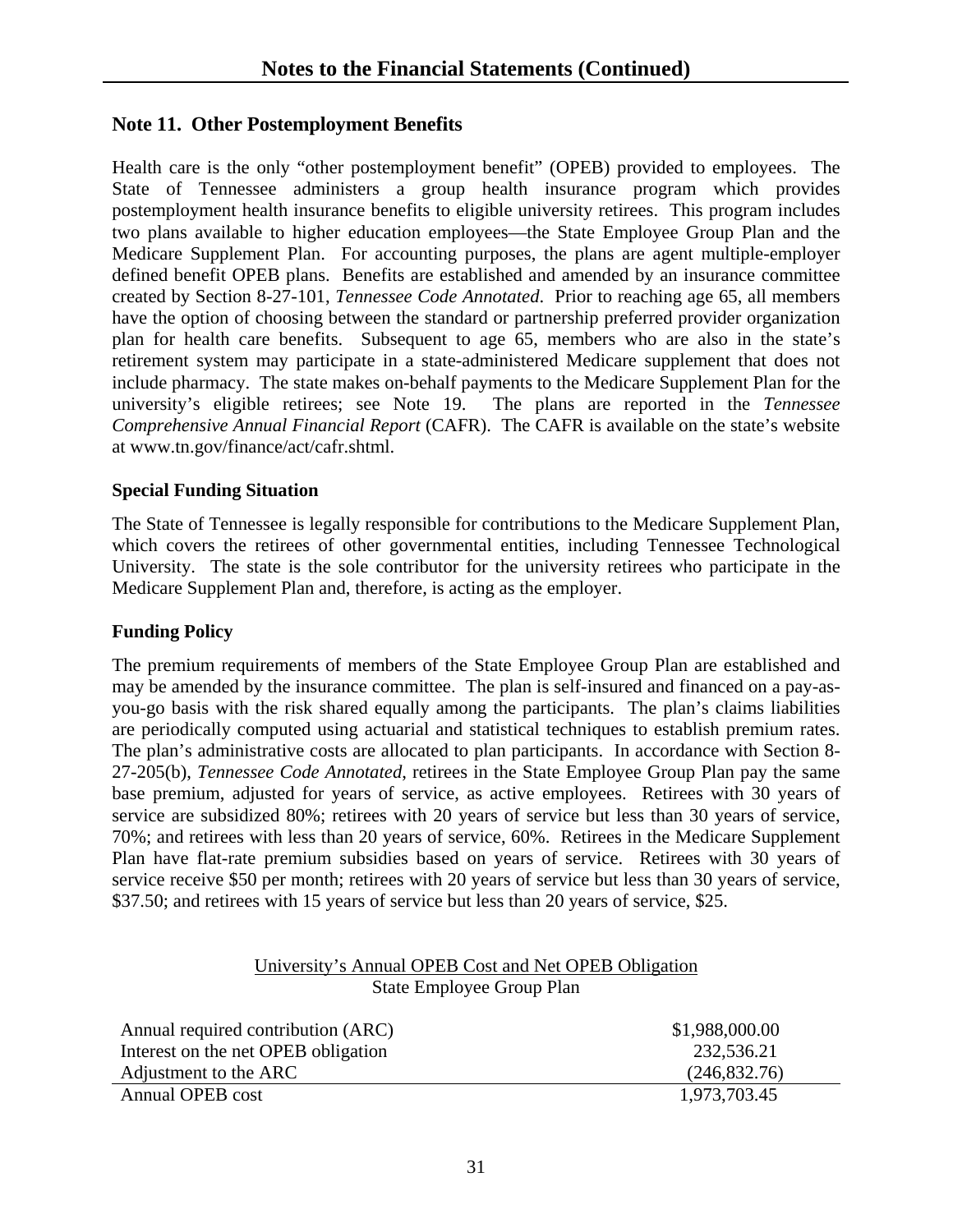| Amount of contribution                  | (1,244,091.13) |
|-----------------------------------------|----------------|
| Increase in net OPEB obligation         | 729,612.32     |
| Net OPEB obligation – beginning of year | 5,813,405.14   |
|                                         |                |
| Net OPEB obligation – end of year       | \$6,543,017.46 |

# **Notes to the Financial Statements (Continued)**

| Year-end      | Plan                                | <b>Annual OPEB</b><br>Cost | Percentage of<br><b>Annual OPEB</b><br>Cost<br>Contributed | Net OPEB Obligation<br>at Year-end |
|---------------|-------------------------------------|----------------------------|------------------------------------------------------------|------------------------------------|
| June 30, 2013 | <b>State Employee</b><br>Group Plan | \$1,973,703.45             | 63.03%                                                     | \$6,543,017.46                     |
| June 30, 2012 | <b>State Employee</b><br>Group Plan | \$1,953,179.34             | 69.27%                                                     | \$5,813,405.14                     |
| June 30, 2011 | <b>State Employee</b><br>Group Plan | \$2,022,405.53             | 58.76%                                                     | \$5,213,264.72                     |

### **Funded Status and Funding Progress**

The funded status of the university's portion of the State Employee Group Plan as of July 1, 2011, was as follows:

# State Employee Group Plan

| Actuarial valuation date                                                                          | July 1, 2011    |
|---------------------------------------------------------------------------------------------------|-----------------|
| Actuarial accrued liability (AAL)                                                                 | \$17,870,000.00 |
| Actuarial value of plan assets                                                                    |                 |
| Unfunded actuarial accrued liability (UAAL)                                                       | \$17,870,000.00 |
| Actuarial value of assets as a percentage of the AAL                                              | $0.0\%$         |
| Covered payroll (active plan members)                                                             | \$48,082,260.98 |
| UAAL as percentage of covered payroll                                                             | 37.17%          |
| Actuarial valuations involve estimates of the value of reported amounts and assumptions about the |                 |

Actuarial valuations involve estimates of the value of reported amounts and assumptions about the probability of events far into the future, and actuarially determined amounts are subject to continual revision as actual results are compared to past expectations and new estimates are made about the future. The schedule of funding progress, presented as Required Supplementary Information following the notes to the financial statements, presents multiyear trend information about whether the actuarial value of plan assets is increasing or decreasing over time relative to the actuarial accrued liability for benefits.

#### **Actuarial Methods and Assumptions**

Calculations are based on the types of benefits provided under the terms of the substantive plan at the time of each valuation and on the pattern of sharing of costs between the employer and plan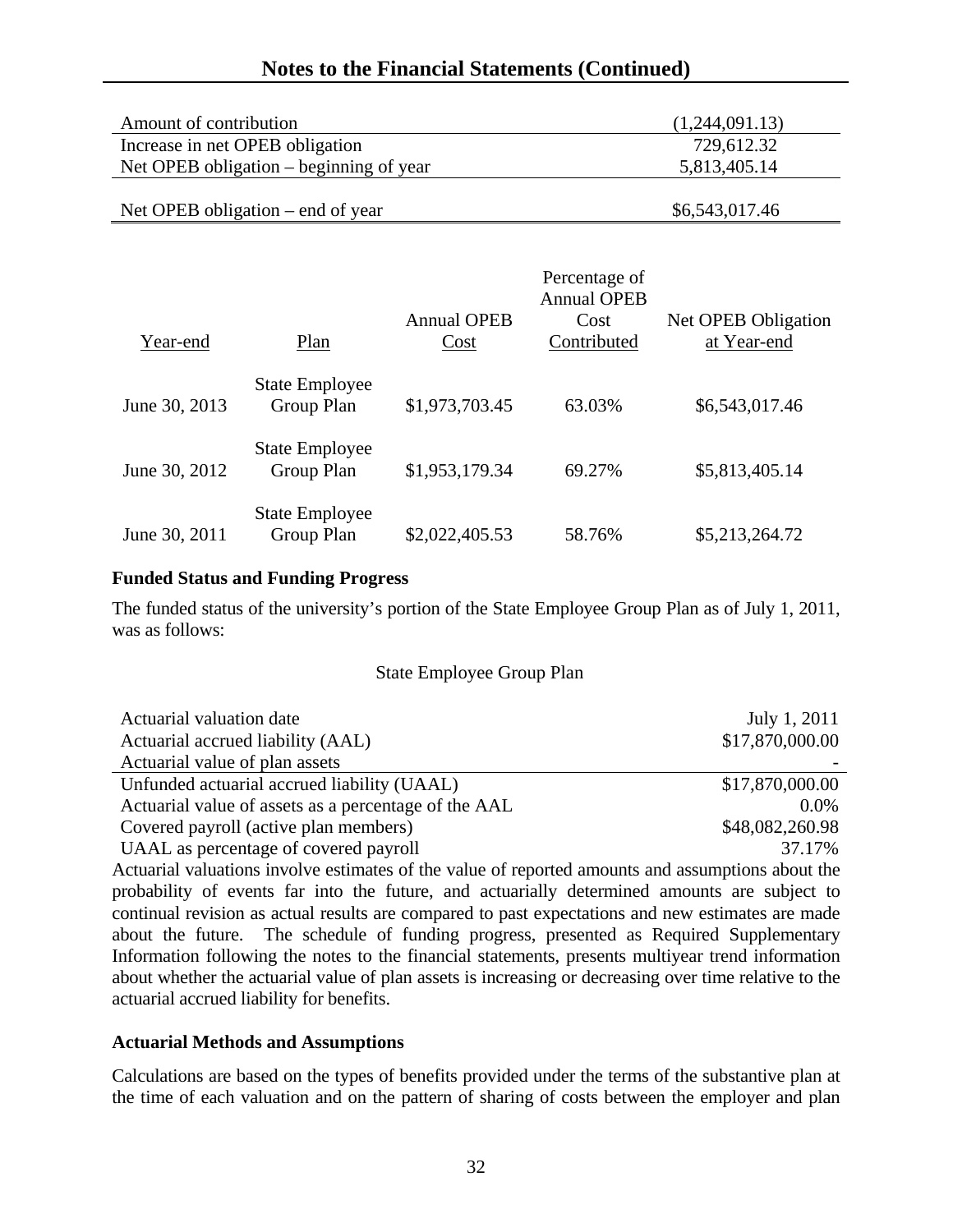members to that point. Actuarial calculations reflect a long-term perspective. Consistent with that perspective, actuarial methods and assumptions used include techniques that are designed to reduce short-term volatility in actuarial accrued liabilities and the actuarial value of assets.

In the July 1, 2011, actuarial valuation, the Projected Unit Credit actuarial cost method was used. The actuarial assumptions included a 4% investment rate of return (net of administrative expenses) and an annual health care cost trend rate of 9.25% initially. The rate decreased to 8.75% in fiscal year 2013 and then reduces by decrements to an ultimate rate of 5% in fiscal year 2021. All rates include a 2.5% inflation assumption, which also represents the projected salary increase. The unfunded actuarial accrued liability is being amortized as a level percentage of payroll on a closed basis over a 30-year period beginning with July 1, 2007.

# **Note 12. Insurance-related Activities**

It is the policy of the state not to purchase commercial insurance for the risks associated with casualty losses for general liability, automobile liability, professional medical malpractice, and workers' compensation. The state's management believes it is more economical to manage these risks internally and set aside assets for claim settlement in its internal service fund, the Risk Management Fund. The state purchases commercial insurance for real property, builder's risk (for construction projects starting prior to July 1, 2012), and crime and fidelity coverage on the state's officials and employees. The contractor is responsible for acquiring builder's risk insurance for all construction projects after June 30, 2012; thus, builder's risk is no longer covered by the Risk Management Fund. For property coverage, the deductible for an individual state agency is the first \$25,000 of losses. The Risk Management Fund is responsible for property losses for the annual aggregate deductible of \$10 million for perils other than earthquakes and flood. Purchased insurance coverage is responsible for losses exceeding the \$10 million annual aggregate deductible. For earthquake and flood, there is a deductible of \$10 million per occurrence. The maximum insurance coverage is \$750 million per year for perils other than earthquake and flood. The maximum flood insurance coverage is \$50 million per occurrence, except there is only \$25 million of coverage in flood zones A and V. The maximum earthquake insurance coverage is \$50 million per occurrence. The amounts of settlements have not exceeded insurance coverage for each of the three past fiscal years.

The university participates in the Risk Management Fund. The fund allocates the cost of providing claims servicing and claims payment by charging a premium to the university based on a percentage of the university's expected loss costs, which include both experience and exposures. This charge considers recent trends in actual claims experience of the state as a whole. An actuarial valuation is performed as of fiscal year-end to determine the fund liability and premium allocation. Information regarding the determination of the claims liabilities and the changes in the balances of the claims liabilities for the year ended June 30, 2013, is presented in the *Tennessee Comprehensive Annual Financial Report* (CAFR*)*. The CAFR is available on the state's website at www.tn.gov/finance/act/cafr.shtml. Since the university participates in the Risk Management Fund, it is subject to the liability limitations under the provisions of the Tennessee Claims Commission Act, *Tennessee Code Annotated*, Section 9-8-101 et seq. Liability for negligence of the university for bodily injury and property damage is limited to \$300,000 per person and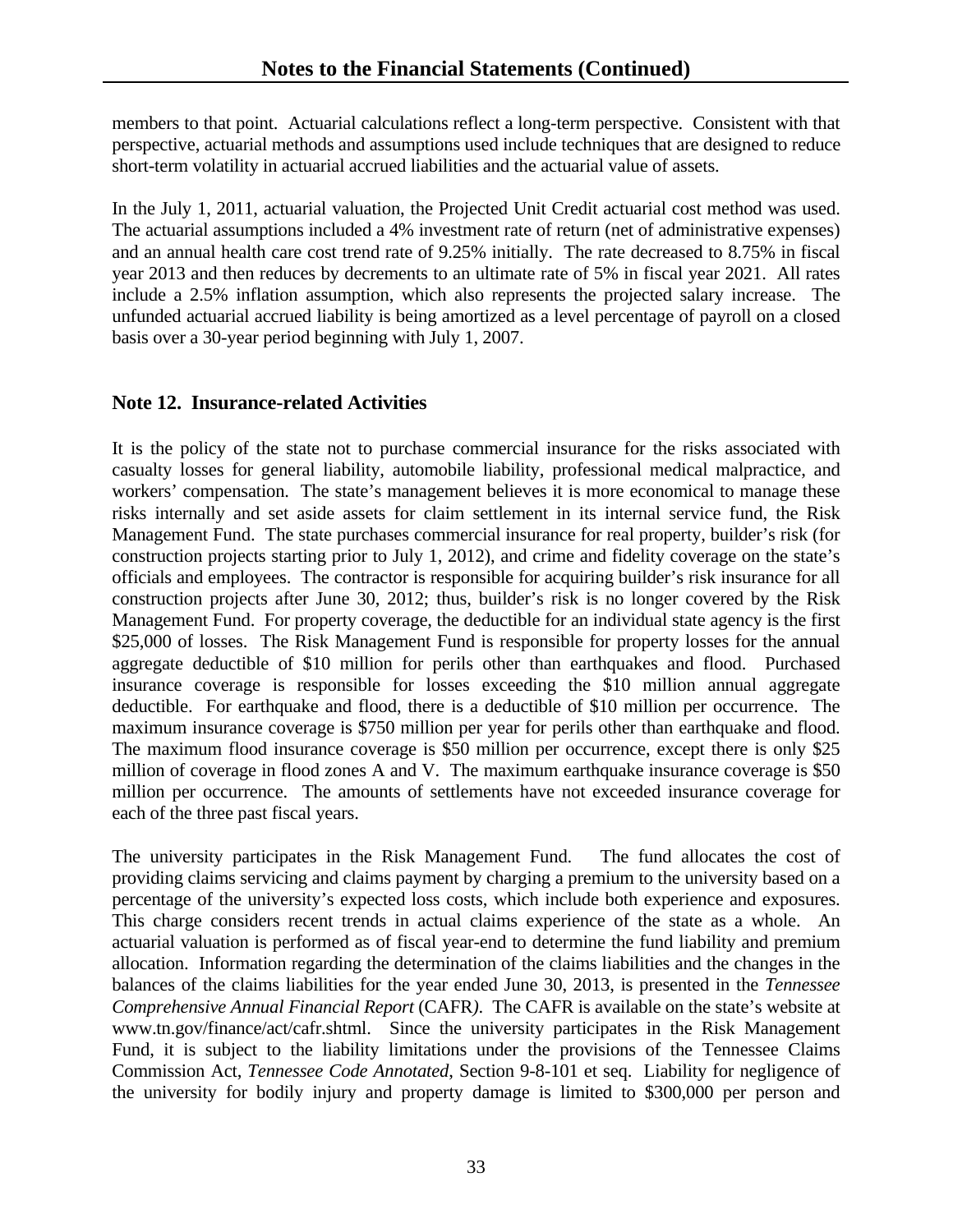\$1,000,000 per occurrence. The limits of liability under workers' compensation are set forth in *Tennessee Code Annotated,* Section 50-6-101 et seq. Claims are paid through the state's Risk Management Fund. At June 30, 2013, the Risk Management Fund held \$108.5 million in cash designated for payment of claims.

At June 30, 2013, the scheduled coverage for the university was \$627,315,700.00 for buildings and \$113,880,900.00 for contents.

The state has also set aside assets in the Employee Group Insurance Fund, an internal service fund, to provide a program of health insurance coverage for the employees of the state, with the risk retained by the state. The university participates in the Employee Group Insurance Fund. The fund allocates the cost of providing claims servicing and claims payment by charging a premium to the university based on estimates of the ultimate cost of claims, including the cost of claims that have been reported but not settled and of claims that have been incurred but not reported. Employees and providers have 13 months to file medical claims.

# **Note 13. Commitments and Contingencies**

# **Sick Leave**

The university records the cost of sick leave when paid. The dollar amount of unused sick leave was \$27,110,819.37 at June 30, 2013.

# **Operating Leases**

The university has entered into various operating leases for buildings and equipment. Such leases will probably continue to be required. Expenses under operating leases for real property were \$19,799.18 and expenses for personal property were \$356,681.86 for the year ended June 30, 2013. All operating leases are cancelable at the lessee's option.

# **Construction in Progress**

At June 30, 2013, outstanding commitments under construction contracts totaled \$6,230,363.23 for Tech Village Renovations, Residence Hall Renovations, and Academic Building Renovation of which \$381,552.10 will be funded by future state capital outlay appropriations.

# **Litigation**

The university is involved in several lawsuits, none of which are expected to have a material effect on the accompanying financial statements.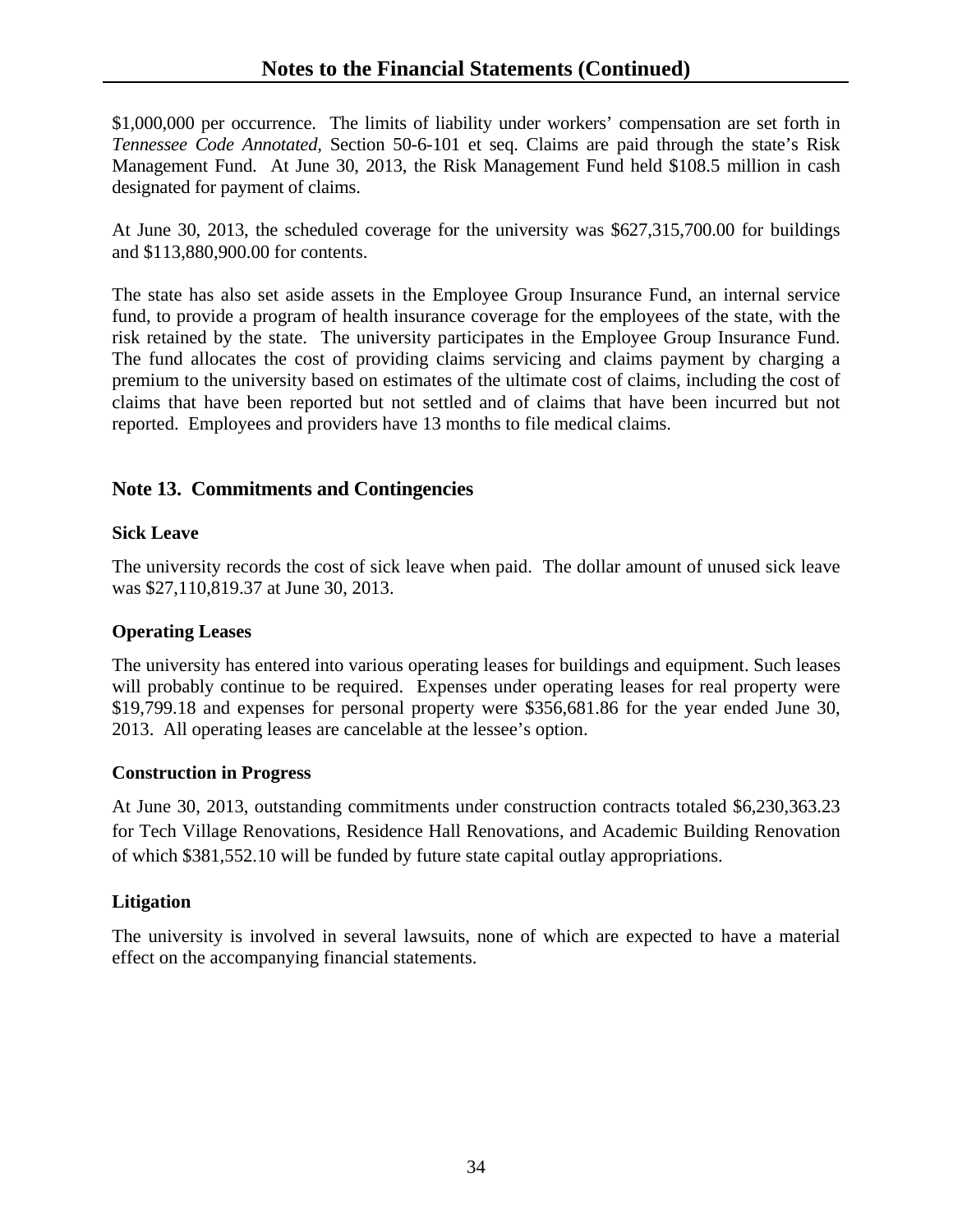# **Note 14. Chairs of Excellence**

The university had \$5,729,409.42 on deposit at June 30, 2013, with the State Treasurer for its Chairs of Excellence program. These funds are held in trust by the state and are not included in the financial statements.

# **Note 15. Funds Held in Trust by Others**

The university is a beneficiary under the William Jenkins Estate Account. The underlying assets are not considered assets of the university and are not included in the university's financial statements. The university received \$6,825.00 from these funds during the year ended June 30, 2013.

# **Note 16. Natural Classification With Functional Classifications**

The university's operating expenses for the year ended June 30, 2013, are as follows:

| Functional<br>Classification | Salaries        | <b>Benefits</b> | <b>Other Operating</b> | Scholarships    | Depreciation   | Total            |
|------------------------------|-----------------|-----------------|------------------------|-----------------|----------------|------------------|
| Instruction                  | \$35,933,916.87 | \$12,909,369.62 | \$7,754,740.03         | \$              | \$             | \$56,598,026.52  |
| Research                     | 4,448,235.48    | 1,569,434.62    | 2,226,093.77           |                 |                | 8,243,763.87     |
| Public service               | 2,420,210.64    | 803,689.73      | 1,939,196.94           |                 |                | 5,163,097.31     |
| Academic                     |                 |                 |                        |                 |                |                  |
| support                      | 7,383,017.90    | 3,142,139.25    | (5,203.96)             |                 |                | 10,519,953.19    |
| Student services             | 7,127,998.84    | 3,115,466.71    | 5,898,273.97           |                 |                | 16, 141, 739.52  |
| Institutional                |                 |                 |                        |                 |                |                  |
| support                      | 6,809,097.83    | 2,994,152.48    | 2,689,173.77           |                 |                | 12,492,424.08    |
| Maintenance &                |                 |                 |                        |                 |                |                  |
| operation                    | 2,385,849.45    | 1,258,465.91    | 11,692,171.99          |                 |                | 15,336,487.35    |
| Scholarships &               |                 |                 |                        |                 |                |                  |
| fellowships                  |                 |                 |                        | 15,049,234.85   |                | 15,049,234.85    |
| Auxiliary                    | 2,046,602.03    | 727,220.29      | 3,715,595.14           |                 |                | 6,489,417.46     |
| Depreciation                 |                 |                 |                        |                 | 7,170,011.04   | 7,170,011.04     |
|                              |                 |                 |                        |                 |                |                  |
| Total                        | \$68,554,929.04 | \$26,519,938.61 | \$35,910,041.65        | \$15,049,234.85 | \$7,170,011.04 | \$153,204,155.19 |

Natural Classification

Expenses initially incurred by the academic support function as a result of providing internal services to the other functional classifications were allocated to the other functional areas by reducing the academic support function's operating expenses by the total amount of salaries, benefits, and operating expenses incurred in the provision of these services, and allocating this amount to the other functional areas' operating expenses on the basis of usage. As a result of this process, expenses totaling \$3,892,747.05 were reallocated from academic support to the other functional areas and caused academic support operating expenses to appear as a negative amount in the schedule above.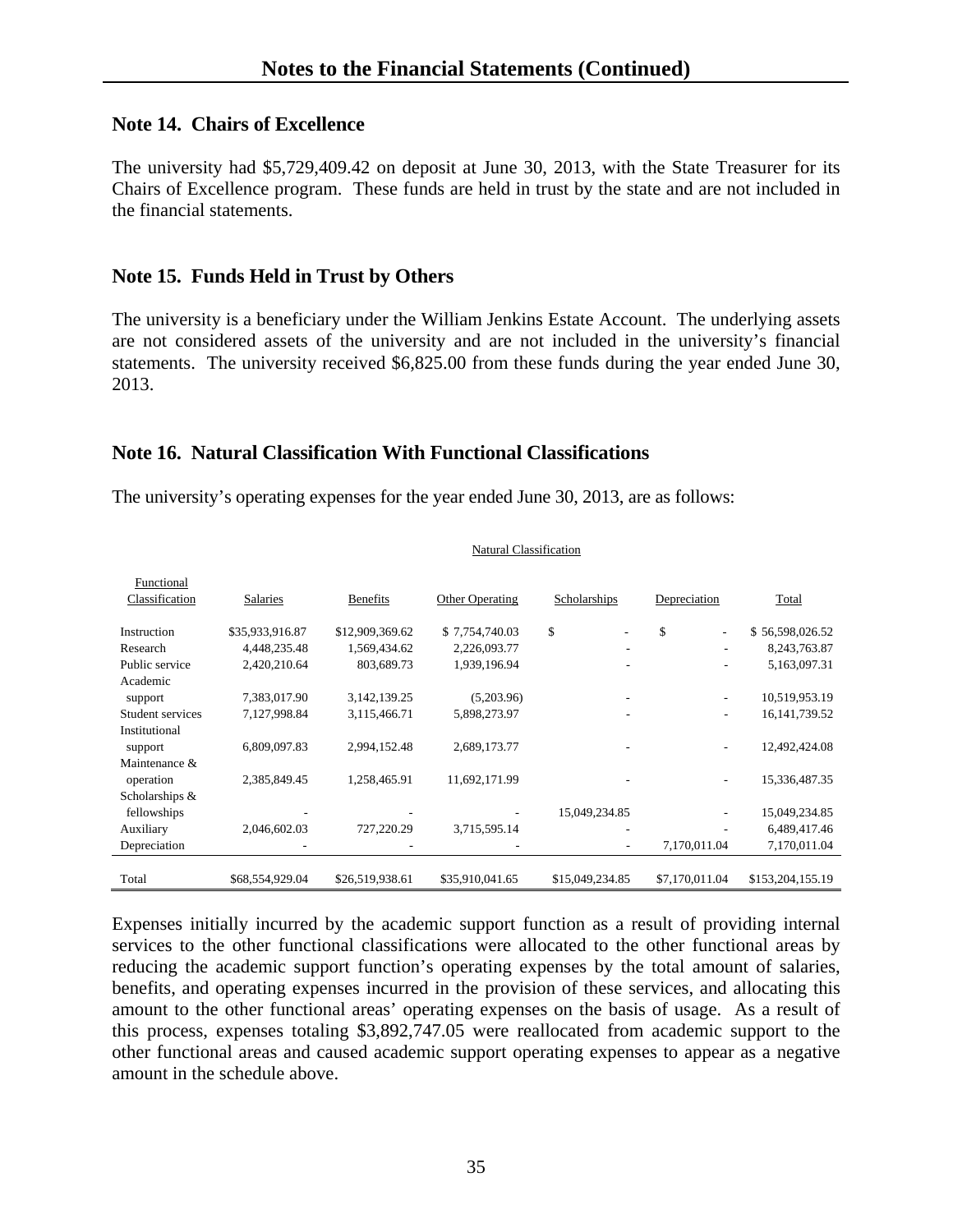# **Note 17. Prior Period Adjustment**

Tennessee Technological University Foundation provided a capital gift in fiscal year 2009 to the university for the construction of a Science, Technology, Engineering, and Mathematics (STEM) building. Upon completion of the building, funds held by the university but not used to cover construction costs were returned to the foundation. The amount returned in fiscal year 2013 to the foundation resulted in a decrease in cash and restricted, expendable net position restricted for capital of \$477,850.00.

# **Note 18. Affiliated Entity Not Included**

The TTU Agricultural Foundation is a private, nonprofit foundation with the university as the primary beneficiary. The TTU Agricultural Foundation is controlled by a board independent of the university. The financial records, investments, and other financial transactions are handled external to the university, and these amounts are not included in the university's financial report. As reported in the foundation's most recently audited financial report, at June 30, 2012, the assets of the foundation totaled \$653,736.93, liabilities were \$0.00, and the fund balance amounted to \$653,736.93.

# **Note 19. On-behalf Payments**

During the year ended June 30, 2013, the State of Tennessee made payments of \$116,221.50 on behalf of the university for retirees participating in the Medicare Supplement Plan. The Medicare Supplement Plan is a postemployment benefit health care plan and is discussed further in Note 11. The plan is reported in the *Tennessee Comprehensive Annual Financial Report*. That report is available on the state's website at www.tn.gov/finance/act/cafr.shtml.

# **Note 20. Subsequent Events**

Subsequent to June 30, 2013, the Tennessee State School Board Authority (TSSBA) issued \$3.2 million in commercial paper on behalf of the university. In addition, on November 21, 2013, TSSBA issued \$6.45 million in bonds (which includes a premium of roughly \$700,000) on behalf of the university.

# **Note 21. Component Unit**

The Tennessee Technological University Foundation is a legally separate, tax-exempt organization supporting Tennessee Technological University. The foundation acts primarily as a fund-raising organization to supplement the resources that are available to the university in support of its programs. The 24-member board of the foundation is self-perpetuating and consists of graduates and friends of the university. Although the university does not control the timing or amount of receipts from the foundation, the majority of resources, or income thereon,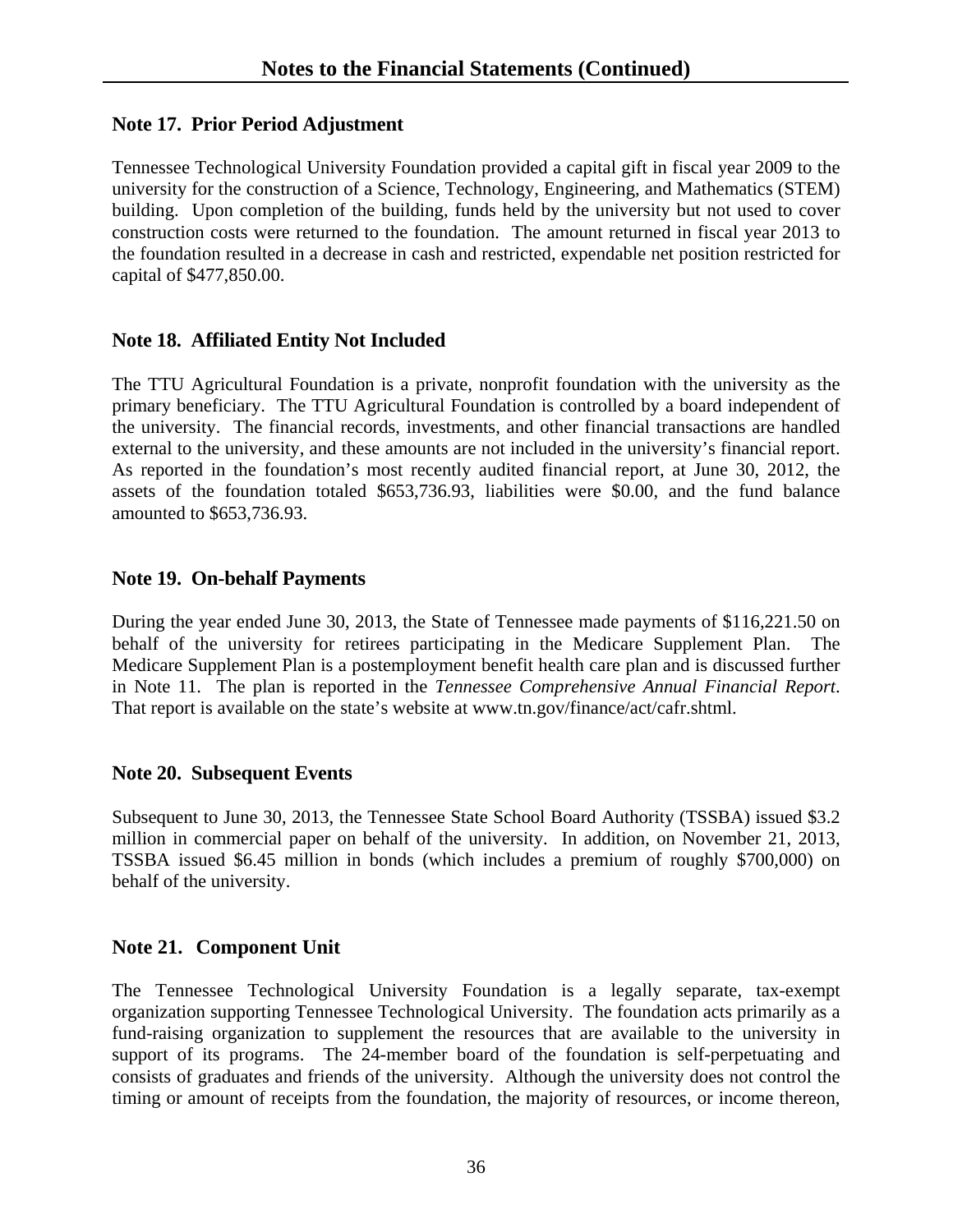that the foundation holds and invests are restricted to the activities of the university by the donors. Because these restricted resources held by the foundation can only be used by, or for the benefit of, the university, the foundation is considered a component unit of the university and is discretely presented in the university's financial statements.

During the year ended June 30, 2013, the foundation made distributions of \$725,102.61 to or on behalf of the university for both restricted and unrestricted purposes. Complete financial statements for the foundation can be obtained from Tennessee Technological University, Office of the Vice President for Planning and Finance, P. O. Box 5037, Cookeville, TN 38505.

# **Cash and Cash Equivalents**

In addition to demand deposits and petty cash on hand, this classification includes instruments that are readily convertible to known amounts of cash and that have original maturities of three months or less. At June 30, 2013, cash and cash equivalents consisted of \$8,064,271.79 in the State of Tennessee Local Government Investment Pool administered by the State Treasurer, and \$3,173,287.20 in custodial accounts of investment managers of the foundation. The LGIP is part of the Pooled Investment Fund. The fund's required risks disclosures are presented in the *State of Tennessee's Treasurer's Report.* That report is available on the state's website at www.treasury.tn.gov.

# **Investments**

The foundation is authorized to invest funds in accordance with its board of directors' policies. All investments permitted to be reported at fair value under GASB Statement 31, as amended, are reported at fair value, including those with a maturity date of one year or less at the time of purchase.

At June 30, 2013, the foundation had the following investments and maturities:

| <b>Investment Type</b> | Fair Value      | Less than 1    | $1$ to 5       | 6 to 10     | No Maturity<br>Date |
|------------------------|-----------------|----------------|----------------|-------------|---------------------|
| U.S. Treasury          | \$<br>14,578.00 | \$             | \$             | \$14,578.00 | \$                  |
| Corporate stock        | 23,943,057.35   |                |                |             | 23,943,057.35       |
| Corporate bonds        | 4,429,714.92    | 1,026,470.00   | 3,403,244.92   |             |                     |
| Mutual bond funds      | 4.476.962.75    |                |                |             | 4,476,962.75        |
| Mutual equity funds    | 5,044,489.77    |                |                |             | 5,044,489.77        |
| Land                   | 200,000.00      |                |                |             | 200,000.00          |
| Other:                 |                 |                |                |             |                     |
| Cash surrender value   |                 |                |                |             |                     |
| life insurance         | 14.940.03       |                |                |             | 14.940.03           |
| Exchange traded funds  | 2,954,513.00    |                |                |             | 2,954,513.00        |
| Private equity         | 209,242.00      |                |                |             | 209,242.00          |
| Natural resources      | 27,767.00       |                |                |             | 27,767.00           |
| Hedge fund             | 7,095,813.71    |                |                |             | 7,095,813.71        |
|                        |                 |                |                |             |                     |
| Total investments      | \$48,411,078.53 | \$1,026,470.00 | \$3,403,244.92 | \$14,578.00 | \$43,966,785.61     |

# Investment Maturities (in Years)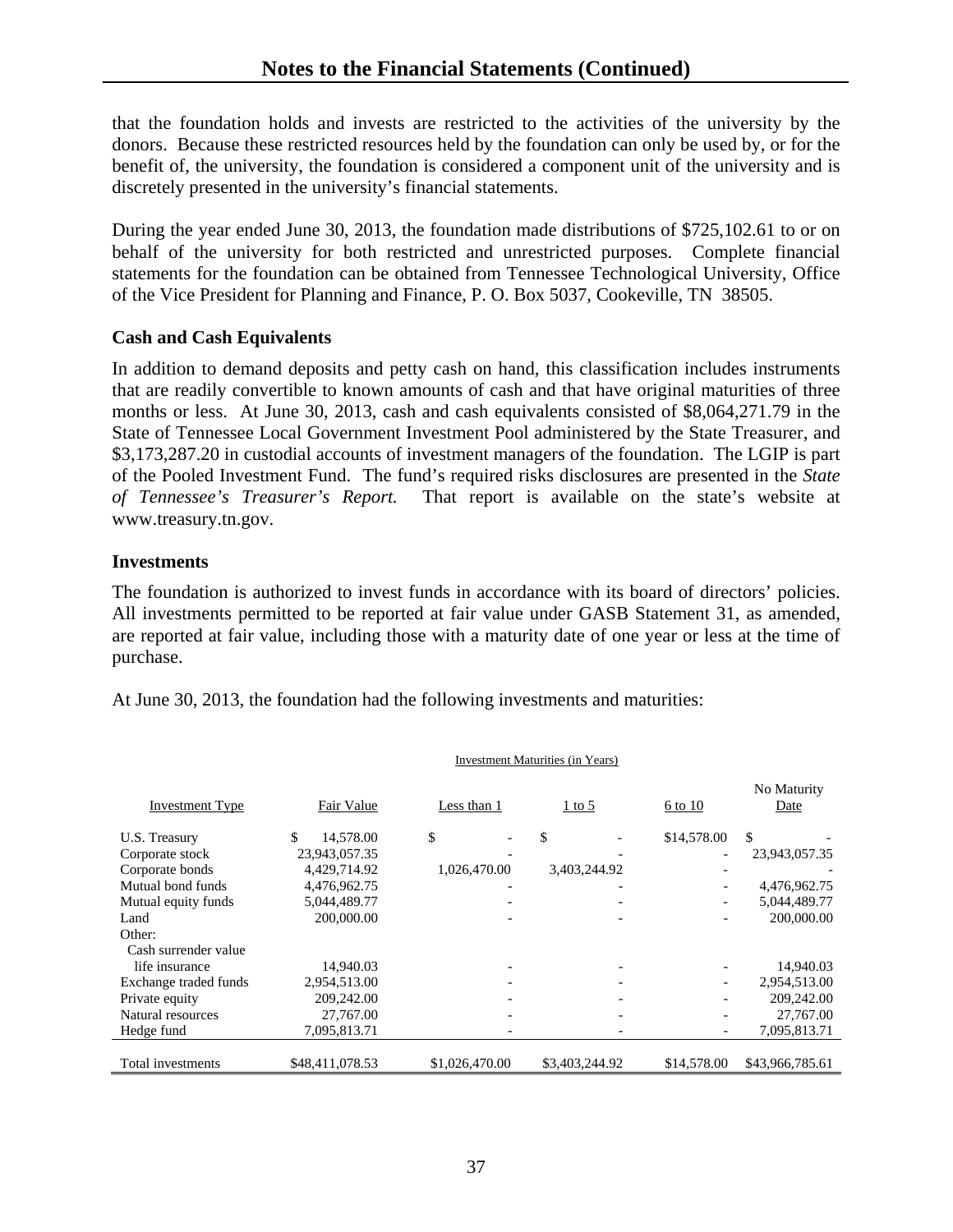Interest rate risk – Interest rate risk is the risk that changes in interest rates will adversely affect the fair value of a debt investment. The foundation does not have a formal investment policy that limits investment maturities as a means of managing its exposure to fair-value losses arising from increasing interest rates.

Credit risk – Credit risk is the risk that an issuer or other counterparty to an investment will not fulfill its obligations. Securities are rated using Standard and Poor's, Moody's Investor Service, and/or Fitch Ratings and are presented below using the Standard and Poor's rating scale. The foundation has no investment policy limiting its investment choices based on ratings issued by nationally recognized statistical rating organizations.

At June 30, 2013, the foundation's investments were rated as follows:

| <b>Investment Type</b> | Fair Value      | A              | <b>Credit Quality Rating</b><br><b>BBB</b> | Unrated         |
|------------------------|-----------------|----------------|--------------------------------------------|-----------------|
| <b>LGIP</b>            | \$8,064,271.79  | \$.            | S                                          | \$ 8,064,271.79 |
| Corporate bonds        | 4,429,714.92    | 2,418,434.92   | 2,011,280.00                               |                 |
| Mutual bond funds      | 4,476,962.75    |                |                                            | 4,476,962.75    |
|                        |                 |                |                                            |                 |
| Total                  | \$16,970,949.46 | \$2,418,434.92 | \$2,011,280.00                             | \$12,541,234.54 |

Custodial credit risk – For an investment, custodial credit risk is the risk that, in the event of the failure of the counterparty, the foundation will not be able to recover the value of its investments or collateral securities that are in the possession of an outside party. The foundation does not have a policy for custodial credit risk.

Concentration of credit risk – Concentration of credit risk is the risk of loss attributed to the magnitude of the foundation's investment in a single issuer. The foundation places no limit on the amount it may invest in any one issuer.

Investments of the foundation's endowment and similar funds are composed of the following:

|                                       | Fair Value      |  |
|---------------------------------------|-----------------|--|
| Investments                           | June 30, 2013   |  |
| <b>LGIP</b>                           | \$8,064,271.79  |  |
| Investment manager custodial accounts | 3,105,445.53    |  |
| Corporate stocks                      | 23,581,603.62   |  |
| Corporate bonds                       | 4,429,714.92    |  |
| <b>Mutual funds</b>                   | 9,452,603.71    |  |
| Other:                                |                 |  |
| Private equity funds                  | 209,242.00      |  |
| Natural resources fund                | 27,767.00       |  |
| Exchange traded funds                 | 2,954,513.00    |  |
| Hedge funds                           | 7,095,813.71    |  |
|                                       |                 |  |
| Total                                 | \$58,920,975.28 |  |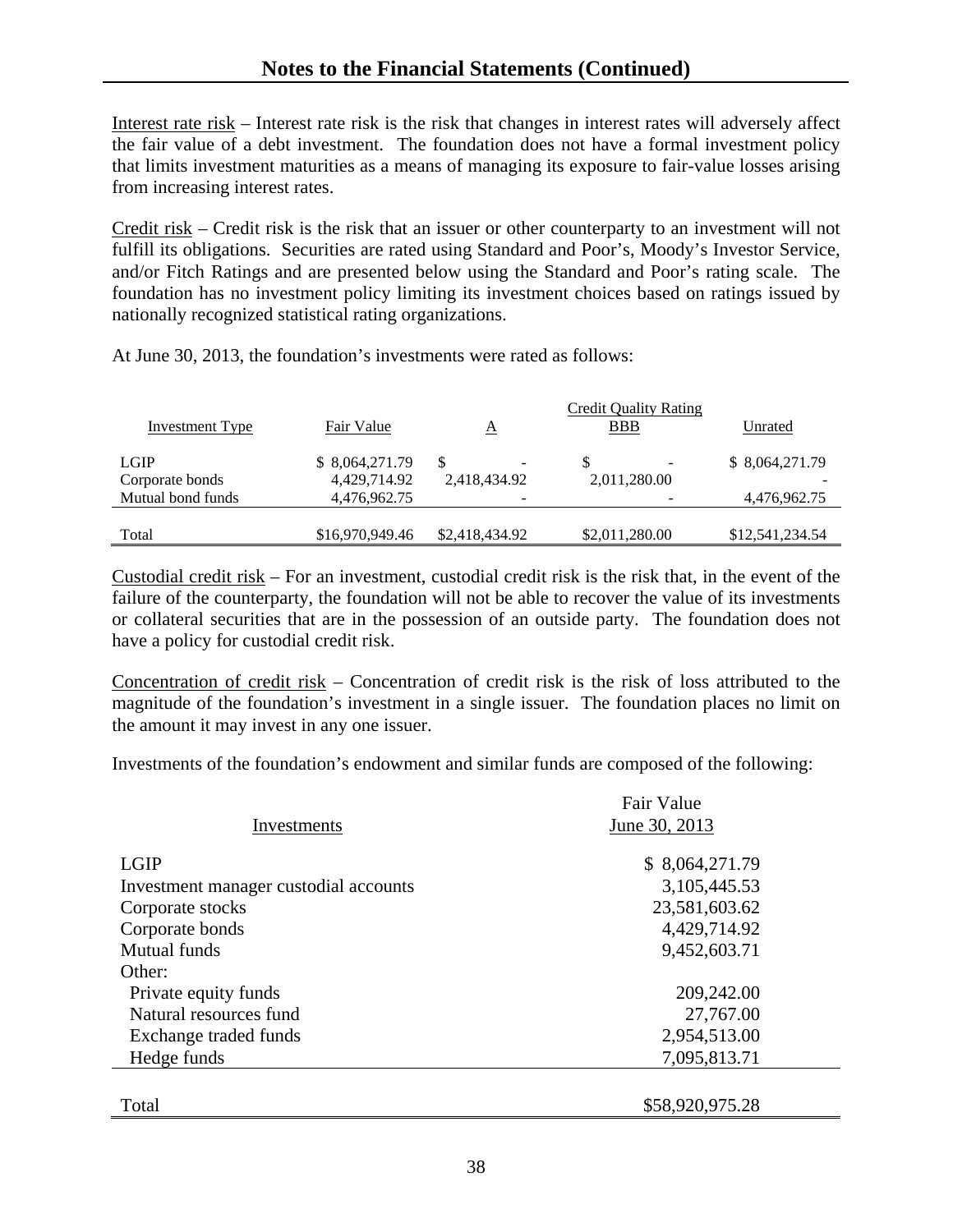# **Notes to the Financial Statements (Continued)**

Assets of endowments are pooled on a fair-value basis, with each individual fund subscribing to or disposing of units on the basis of the fair value per unit at the beginning of the calendar quarter within which the transaction takes place. Of the total units at June 30, 2013, each having a fair value of \$110.033151, 450,156.2802 units were owned by endowments, 13,083.2610 units were owned by quasi-endowments, and 72,244.3108 units were owned by non-endowment operating accounts.

The following tabulations summarize changes in relationships between cost and fair values of the pooled assets:

| FY 2013                       | Pooled Assets   |                 | Fair           |                |
|-------------------------------|-----------------|-----------------|----------------|----------------|
|                               |                 |                 | Net Gains      | Value          |
|                               | Fair Value      | Cost            | (Losses)       | Per Unit       |
| End of year                   | \$58,920,975.28 | \$55,495,689.35 | \$3,425,285.93 | \$110.033151   |
| Beginning of year             | \$52,225,208.86 | \$50,592,243.01 | 1,632,965.85   | 107.224215     |
|                               |                 |                 |                | 2.808936<br>S. |
| Unrealized net gains/(losses) |                 |                 | 1,792,320.08   |                |
| Realized net gains/(losses)   |                 |                 |                |                |
| Total net gains/(losses)      |                 |                 | \$1,792,320.08 |                |

The average annual earnings per unit, exclusive of net gains, were \$8.449807 for the year ended June 30, 2013.

### **Alternative Investments**

The foundation has investments in two hedge funds, a private equity fund, and a natural resources fund. The estimated fair value of these assets is \$7,332,822.71 at June 30, 2013. The two largest funds are hedge fund portfolios representing 96.8% of portfolio assets.

The foundation believes that the carrying amount of its alternative investments is a reasonable estimate of fair value as of June 30, 2013. Because these investments are not readily marketable, the estimated value is subject to uncertainty and, therefore, may differ from the value that would have been used had a ready market for the investments existed, and such differences could be material. These investments are made in accordance with the foundation's investment policy. These investments are designed to enhance diversification and provide reductions in overall portfolio volatility. These fair values are estimated using various valuation techniques.

The largest of the four funds accounting for 71.1% of the fair value of the fund portfolio includes investments that the fair values are estimated using an industry-recognized pricing service. The second largest fund's investments represents 25.7% of the fair value of the fund portfolio and the two remaining private equity and natural resources funds represent 3.2% of the fund portfolio fair values are estimated using various valuation techniques. At June 30, 2013, the three smaller funds' investments were valued at the net asset values as determined by the portfolio managers. The funds are issued audited financial statements on a calendar year basis. Using those audited fair values as a beginning point, valuations are adjusted for net capital activity and marketplace considerations to ascertain the reasonableness of estimated fair values provided by the portfolio managers.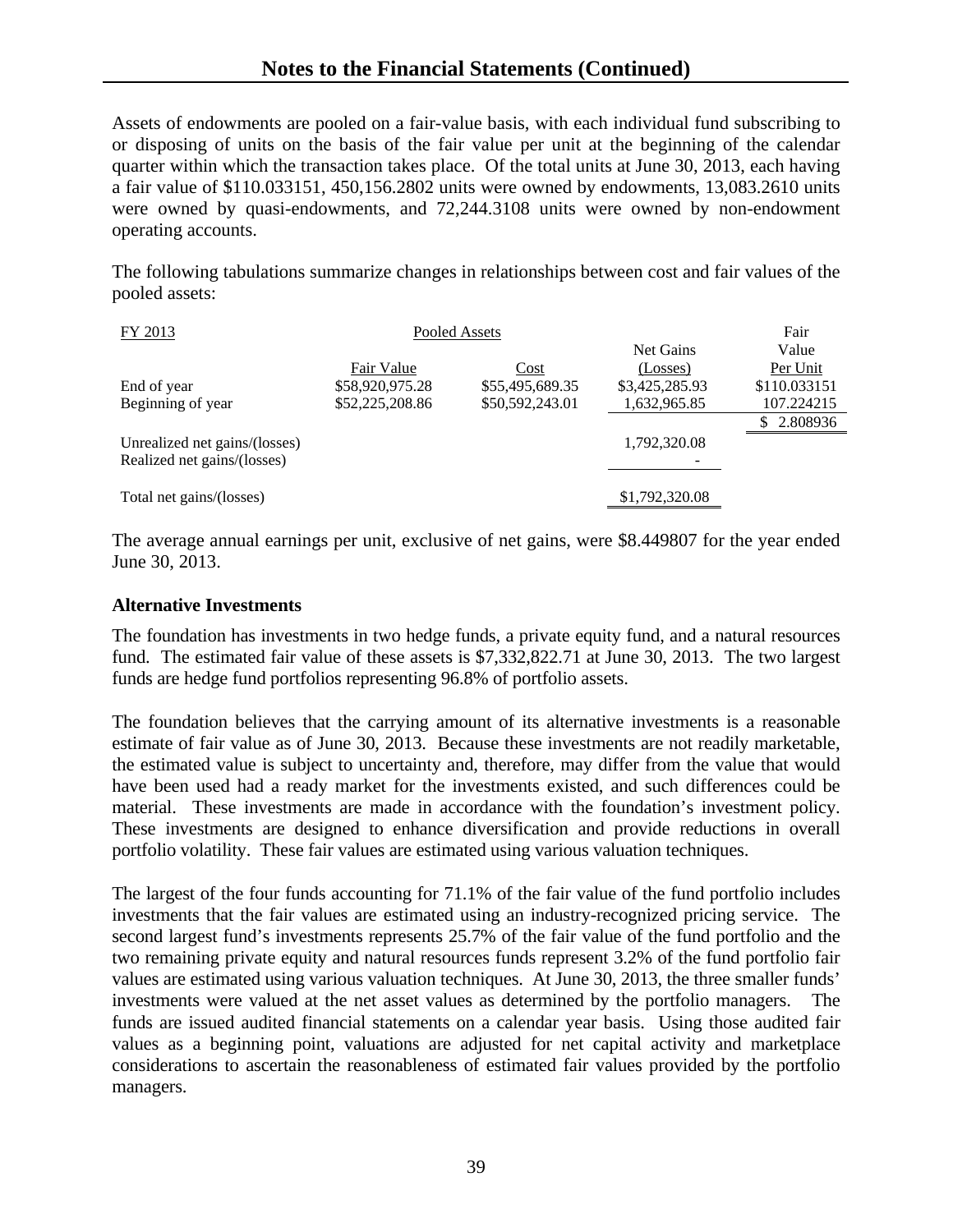# **Capital Assets**

Capital asset activity for the year ended June 30, 2013, was as follows:

|                                   | Beginning<br><b>Balance</b> | <b>Additions</b>               | <b>Transfers</b>               | Reductions | Ending<br><b>Balance</b> |
|-----------------------------------|-----------------------------|--------------------------------|--------------------------------|------------|--------------------------|
| Land                              | \$240,354.71                | \$<br>$\overline{\phantom{0}}$ | \$<br>۰                        | \$<br>-    | \$240,354.71             |
| Intangible assets                 | 261,685.25                  | -                              | -                              | ۰          | 261,685.25               |
| Projects in progress              |                             | 50,056.62                      | -                              |            | 50,056.62                |
|                                   |                             |                                |                                |            |                          |
| Total                             | 502,039.96                  | 50,056.62                      | -                              |            | 552,096.58               |
| Less accumulated<br>amortization: | 209,348.24                  | 26,168.53                      | $\qquad \qquad \blacksquare$   |            | 235,516.77               |
| Capital assets, net               | \$292,691.72                | \$23,888.09                    | \$<br>$\overline{\phantom{a}}$ | -S         | \$316,579.81             |

#### **Long-term Liabilities**

Long-term liabilities activity for the year ended June 30, 2013, was as follows:

|                           | <b>Beginning</b><br>Balance | Additions | Reductions            | Ending<br><b>Balance</b> | Current<br>Portion |
|---------------------------|-----------------------------|-----------|-----------------------|--------------------------|--------------------|
| Payables:<br><b>Notes</b> | \$459,074.15                |           | \$82,222,20<br>$\sim$ | \$376,851.95             | \$82,222,20        |

Notes payable – The foundation borrowed funds to gift funds to the university for the STEM Center. The note is interest-free, with payments of \$6,851.85 due monthly through January 2018. The balance owed by the foundation was \$376,851.95 at June 30, 2013.

Debt service requirements to maturity for notes payable at June 30, 2013, are as follows:

| Year Ending June 30 | Principal                 |
|---------------------|---------------------------|
| 2014<br>2015        | \$ 82,222.20<br>82,222.20 |
| 2016                | 82,222.20                 |
| 2017<br>2018        | 82,222.20<br>47,963.15    |
| Total               | \$376,851.95              |

#### **Endowments**

If a donor has not provided specific instructions to the foundation, the foundation's policies and procedures permit the foundation to authorize for expenditure the net appreciation (realized and unrealized) of the investments of endowment funds. When administering its power to spend net appreciation, the foundation is required to consider its long-term and short-term needs; present and anticipated financial requirements; expected total return on its investments; price-level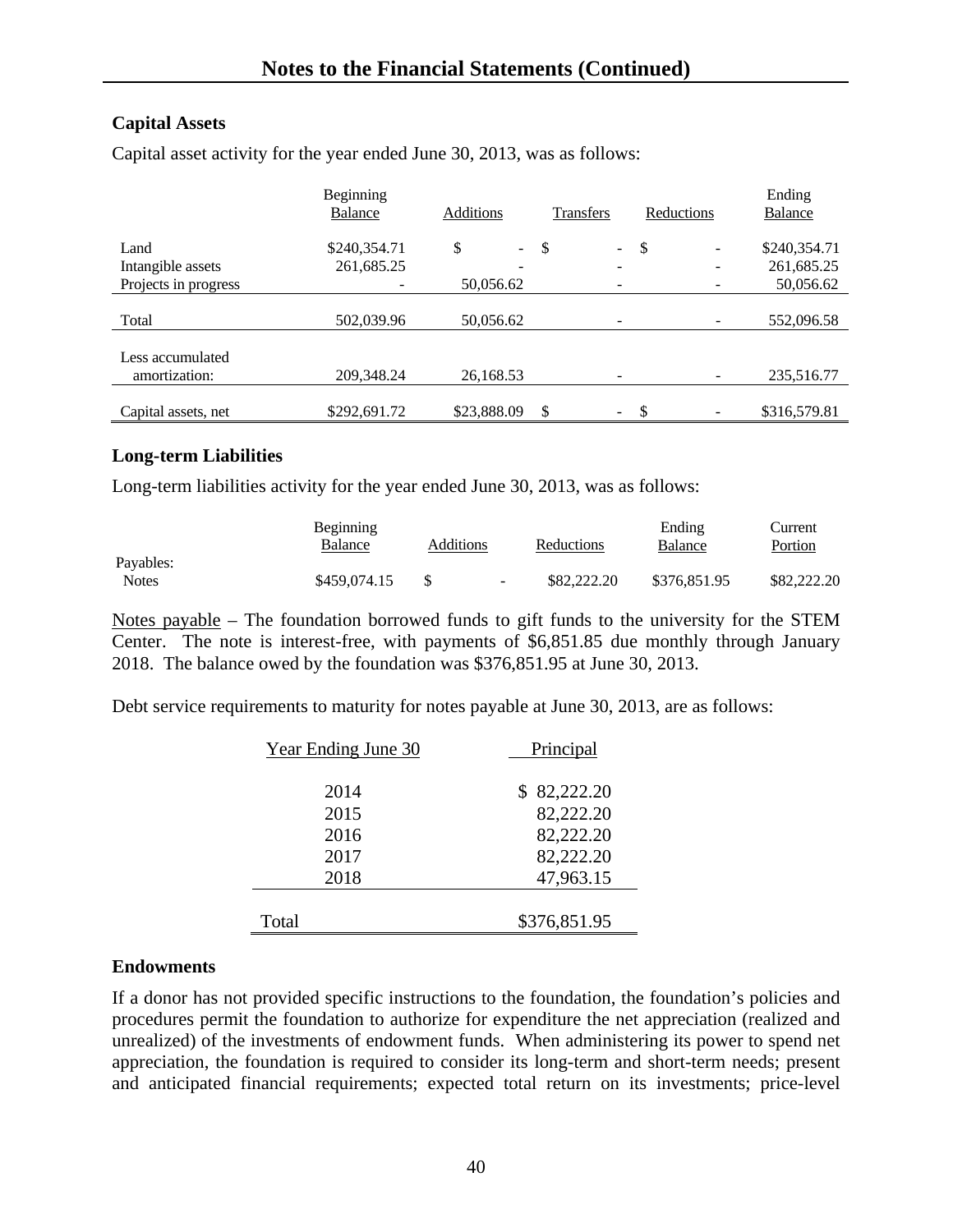trends; and general economic conditions. Any net appreciation that is spent is required to be spent for the purposes for which the endowment was established.

The foundation chooses to spend only a portion of the investment income (including changes in the value of investments) each year. Under the spending plan established by the foundation, a percentage (as defined by the foundation) of the book value of the endowment or a percentage of the actual earnings as designed by the donor has been authorized for expenditure. The remaining amount, if any, becomes part of the permanent endowment.

# **Funds Held in Trust by Others**

The foundation is beneficiary under the CTC Charitable Lead Trust, the Odom Family Trust, and Odom  $2<sup>nd</sup>$  Chance Trust. The underlying assets are not considered assets of the foundation and are not included in the foundation's financial statements. The foundation received \$110,282.86 from these funds during the fiscal year ended June 30, 2013.

# **Prior-period Adjustments**

In fiscal year 2009, funds were transferred to the university to construct a Center for the STEM building. The funds included a loan authorized by Wendell J. Long and Frances C. Long through the William Benton and Fanalou Whitson Carlen Memorial Scholarship Endowment Fund. Upon completion of the construction and additional fund raising for the project, \$477,850.00 was returned to the foundation to repay the endowment because it was not used for construction. This resulted in an increase of \$477,850.00 in cash and nonexpendable net position restricted for scholarships.

In fiscal year 2006, the foundation purchased and implemented Raiser's Edge Software at a cost of \$261,685.25. The software was not capitalized at the time of the purchase. Accumulated amortization as of June 30, 2012, of \$209,348.24 resulted in a prior period adjustment of \$52,337.01 increasing capital assets net of accumulated depreciation and net investment in capital assets. Current year amortization is \$26,168.53

# **Subsequent Events**

On February 6, 2014, the Tennessee Technological Foundation borrowed funds of \$750,000 to purchase a building. Payments are due through December 5, 2018.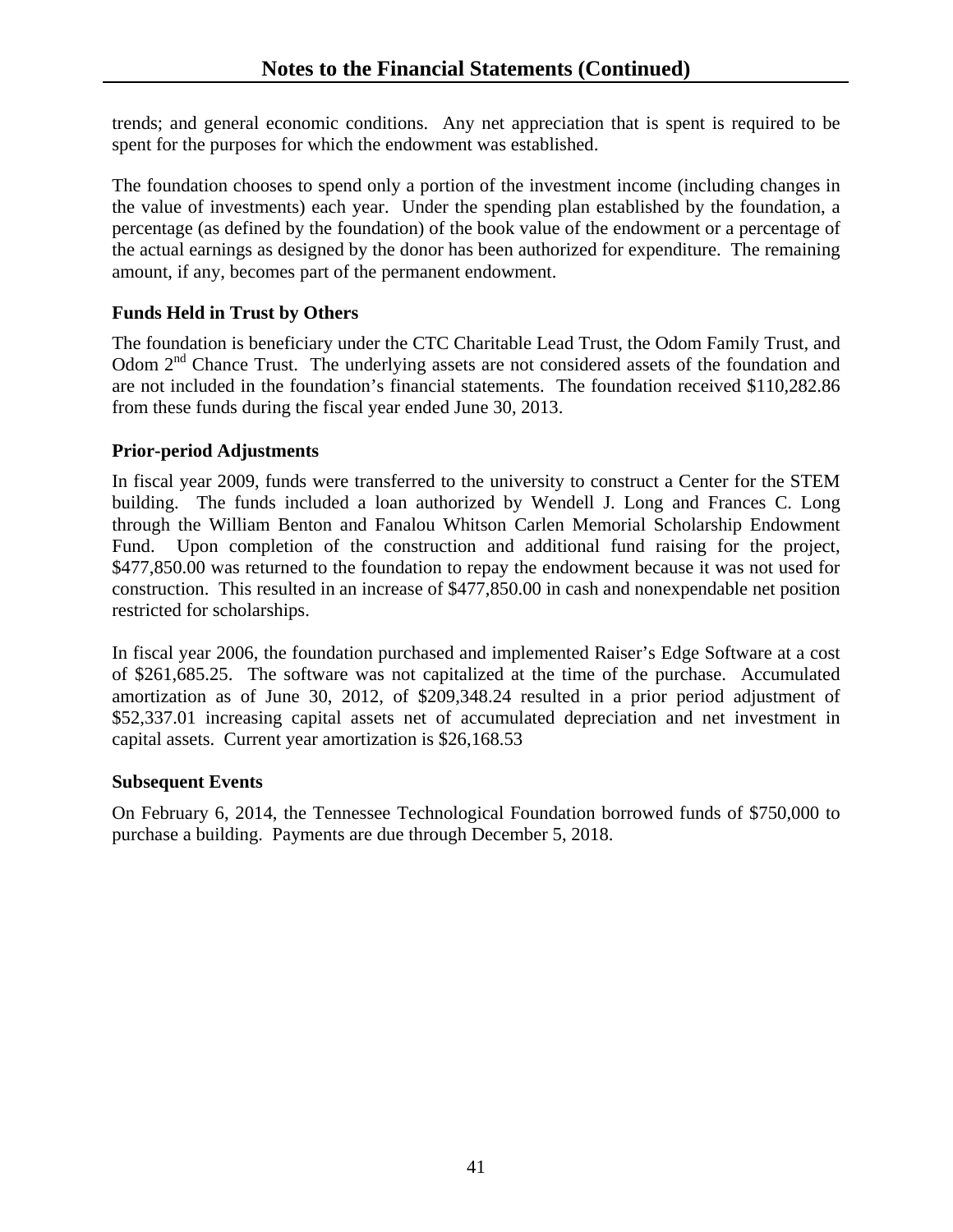# **Tennessee Board of Regents Tennessee Technological University Required Supplementary Information OPEB Schedule of Funding Progress**

| Actuarial<br>Valuation<br>Date | Plan                                   | Actuarial<br>Value of<br>Assets<br>(a) | Actuarial<br>Accrued<br>Liability (AAL)<br>(b) | <b>Unfunded AAL</b><br>(UAAL)<br>$(b-a)$ | Funded<br>Ratio<br>(a/b) | Covered Payroll<br>(c) | UAAL as a<br>Percentage of<br><b>Covered Payroll</b><br>$[(b-a)/c]$ |
|--------------------------------|----------------------------------------|----------------------------------------|------------------------------------------------|------------------------------------------|--------------------------|------------------------|---------------------------------------------------------------------|
|                                |                                        |                                        |                                                |                                          |                          |                        |                                                                     |
| July 1, 2011                   | <b>State</b><br>Employee<br>Group Plan | \$<br>۰.                               | \$17,870,000                                   | \$17,870,000                             | 0%                       | \$48,082,261           | 37.17%                                                              |
|                                | <b>State</b>                           |                                        |                                                |                                          |                          |                        |                                                                     |
| July 1, 2010                   | Employee<br>Group Plan                 | \$<br>$\overline{\phantom{a}}$         | \$19,836,000                                   | \$19,836,000                             | 0%                       | \$49,518,539           | 40.06%                                                              |
|                                | <b>State</b>                           |                                        |                                                |                                          |                          |                        |                                                                     |
| July 1, 2009                   | Employee<br>Group Plan                 | \$<br>۰.                               | \$22,170,000                                   | \$22,170,000                             | $0\%$                    | \$46,307,220           | 47.88%                                                              |

The amount reported here for covered payroll relates to the fiscal year in which the valuations were performed.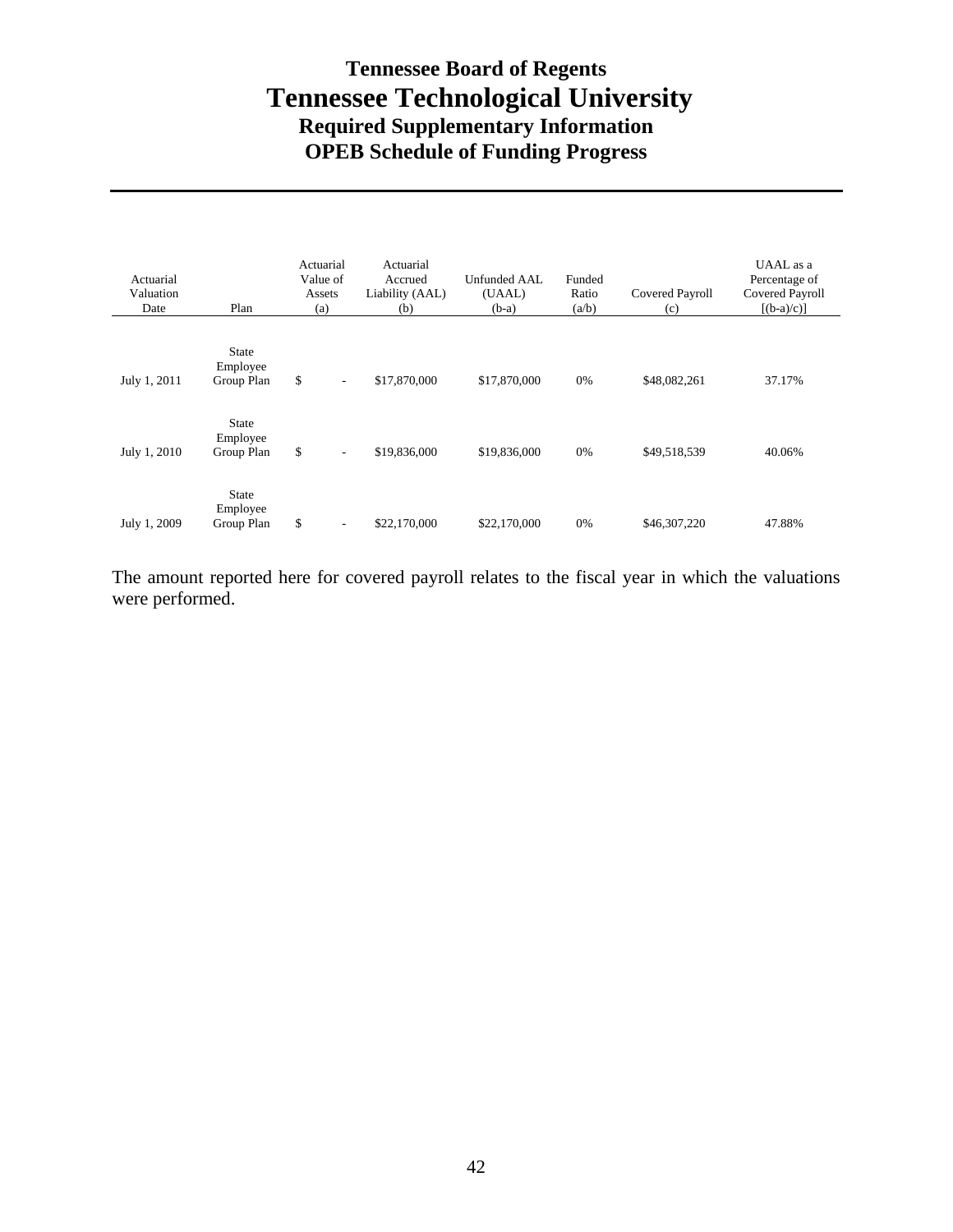#### **Tennessee Board of Regents TENNESSEE TECHNOLOGICAL UNIVERSITY Supplementary Schedule of Cash Flows - Component Unit For the Year Ended June 30, 2013**

| CASH FLOWS FROM OPERATING ACTIVITIES                                                                                 |                      |
|----------------------------------------------------------------------------------------------------------------------|----------------------|
| Gifts and contributions                                                                                              | \$ 2,022,056.97      |
| Payments to suppliers and vendors                                                                                    | (1,399,711.52)       |
| Payments for scholarships and fellowships                                                                            | (1,517,018.35)       |
| Payments to Tennessee Technological University                                                                       | (666, 485.88)        |
| Loans issued to students                                                                                             | (4,000.00)           |
| Other receipts (payments)                                                                                            | 741,503.89           |
| Net cash used by operating activities                                                                                | (823, 654.89)        |
| CASH FLOWS FROM NONCAPITAL FINANCING ACTIVITIES                                                                      |                      |
| Private gifts for endowment purposes                                                                                 | 931,331.88           |
| Other non-capital financial receipts (payments)                                                                      | 1,200.00             |
| Net cash provided by noncapital financing activities                                                                 | 932,531.88           |
|                                                                                                                      |                      |
| <b>CASH FLOWS FROM CAPITAL AND RELATED FINANCING ACTIVITIES</b>                                                      |                      |
| Capital grants and gifts received                                                                                    | 6,500.00             |
| Purchases of capital assets and construction                                                                         | (103, 626.73)        |
| Principal paid on capital debt                                                                                       | (82, 222.20)         |
| Other capital and related financing receipts (payments)<br>Net cash used by capital and related financing activities | (4,111.11)           |
|                                                                                                                      | (183, 460.04)        |
| <b>CASH FLOWS FROM INVESTING ACTIVITIES</b>                                                                          |                      |
| Proceeds from sales and maturities of investments                                                                    | 13,996,074.61        |
| Income on investments                                                                                                | 4,482,917.66         |
| Purchases of investments                                                                                             | (19,791,407.85)      |
| Net cash used by investing activities                                                                                | (1,312,415.58)       |
| Net decrease in cash and cash equivalents                                                                            | (1,386,998.63)       |
| Cash and cash equivalents - beginning of year                                                                        | 12,146,707.62        |
| Prior period adjustment (Note 21)                                                                                    | 477,850.00           |
| Cash and cash equivalents - end of year                                                                              | \$11,237,558.99      |
|                                                                                                                      |                      |
| Reconciliation of operating loss to net cash used by operating activities:                                           |                      |
| <b>Operating loss</b>                                                                                                | \$.<br>(938, 328.72) |
| Adjustments to reconcile operating loss to net cash used by operating activities:                                    |                      |
| Depreciation expense                                                                                                 | 26,168.53            |
| Gifts in-kind                                                                                                        | 58,616.73            |
| Other adjustments                                                                                                    | (2,267.04)           |
| Changes in assets and liabilities:                                                                                   |                      |
| Prepaid items                                                                                                        | (37, 782.33)         |
| Accounts payable                                                                                                     | 73,937.94            |
| Loans to students                                                                                                    | (4,000.00)           |
| Net cash used by operating activities                                                                                | \$<br>(823, 654.89)  |
|                                                                                                                      |                      |
| Noncash investing, capital, or financing transactions                                                                |                      |
| Gifts in-kind - capital                                                                                              | \$<br>3,940.00       |
| Unrealized gains on investments                                                                                      | \$<br>1,876,461.55   |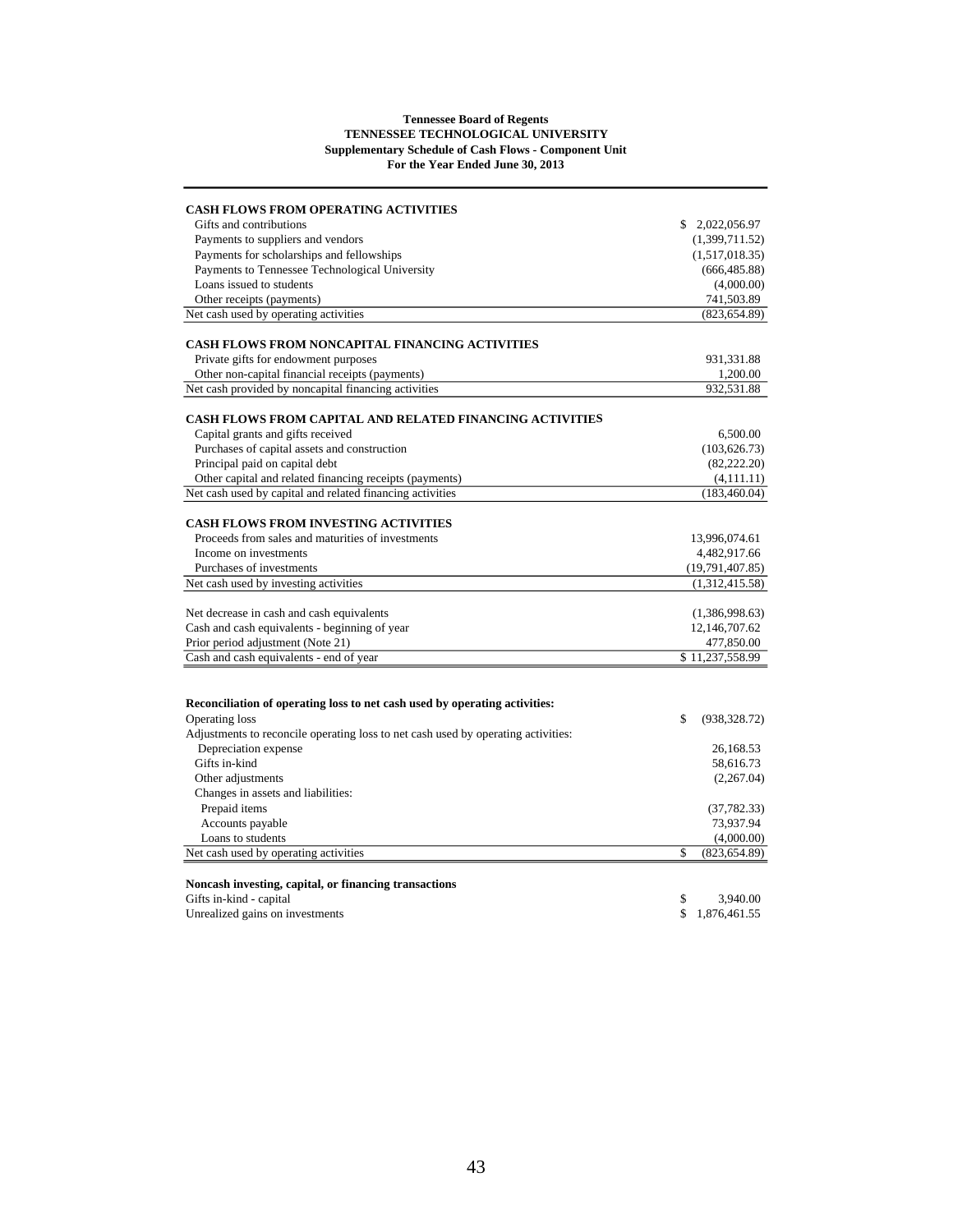

**STATE OF TENNESSEE COMPTROLLER OF THE TREASURY DEPARTMENT OF AUDIT DIVISION OF STATE AUDIT SUITE 1500 JAMES K. POLK STATE OFFICE BUILDING 505 DEADERICK STREET NASHVILLE, TENNESSEE 37243-1402** 

**PHONE (615) 401-7897 FAX (615) 532-2765** 

### **Independent Auditor's Report on Internal Control Over Financial Reporting and on Compliance and Other Matters Based on an Audit of Financial Statements Performed in Accordance with**  *Government Auditing Standards*

The Honorable Bill Haslam, Governor Members of the General Assembly The Honorable John G. Morgan, Chancellor Dr. Philip B. Oldham, President

We have audited the financial statements of Tennessee Technological University, an institution of the Tennessee Board of Regents, which is a component unit of the State of Tennessee, and its discretely presented component unit as of and for the year ended June 30, 2013, and the related notes to the financial statements, which collectively comprise the university's basic financial statements, and have issued our report thereon dated June 27, 2014. We conducted our audit in accordance with the auditing standards generally accepted in the United States of America and the standards applicable to financial audits contained in *Government Auditing Standards* issued by the Comptroller General of the United States.

# **Internal Control Over Financial Reporting**

In planning and performing our audit of the financial statements, we considered the university's internal control over financial reporting (internal control) to determine the audit procedures that are appropriate in the circumstances for the purpose of expressing our opinions on the financial statements, but not for the purpose of expressing an opinion on the effectiveness of the university's internal control. Accordingly, we do not express an opinion on the effectiveness of the university's internal control.

A *deficiency in internal control* exists when the design or operation of a control does not allow management or employees, in the normal course of performing their assigned functions, to prevent, or detect and correct misstatements on a timely basis. A *material weakness* is a deficiency, or a combination of deficiencies, in internal control, such that there is a reasonable possibility that a material misstatement of the financial statements will not be prevented, or detected and corrected on a timely basis. A *significant deficiency* is a deficiency, or a combination of deficiencies, in internal control that is less severe than a material weakness, yet important enough to merit attention by those charged with governance.

Our consideration of internal control was for the limited purpose described in the first paragraph of this section and was not designed to identify all deficiencies in internal control that might be material weaknesses or significant deficiencies, and, therefore, material weaknesses or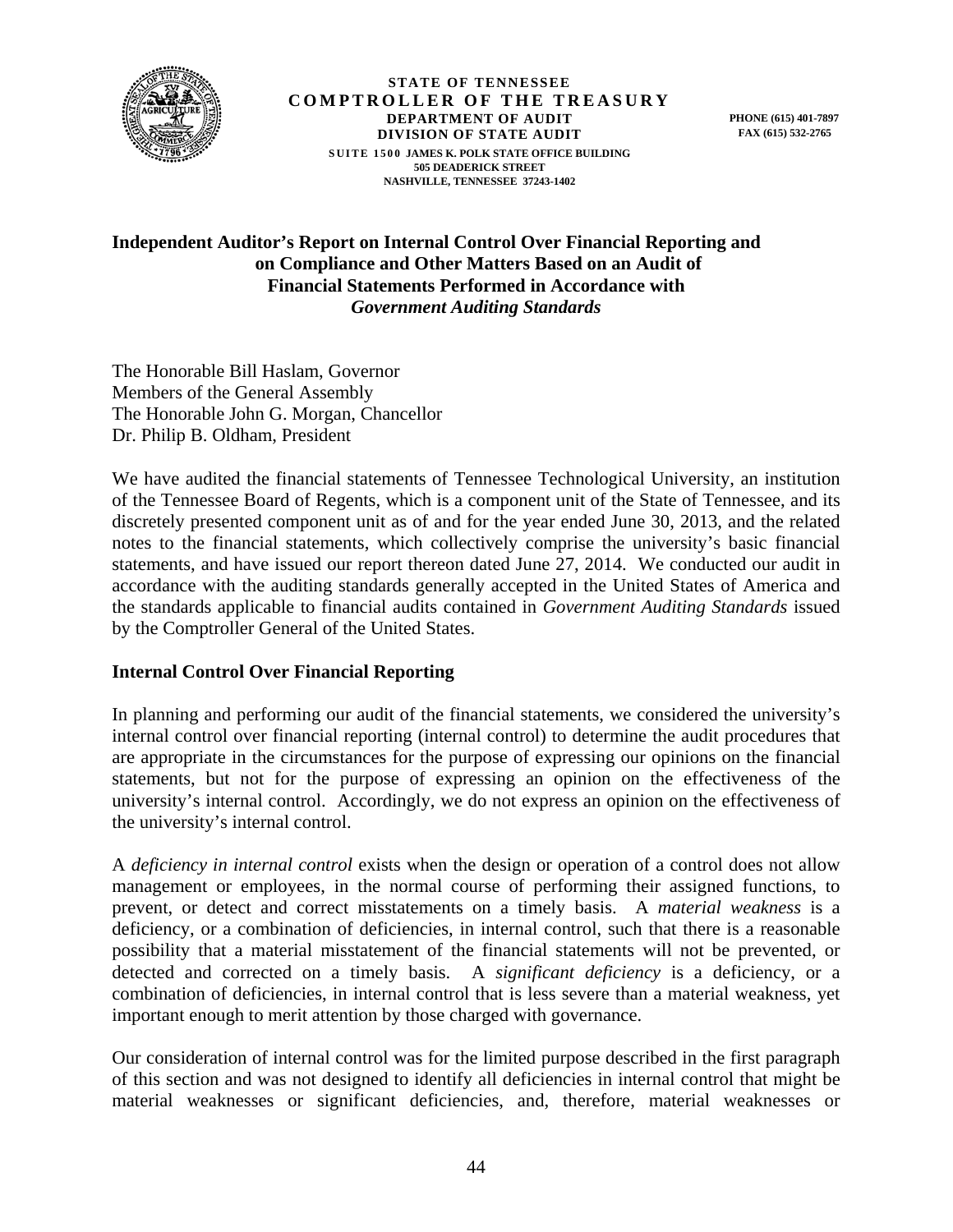significant deficiencies may exist that were not identified. Given these limitations, during our audit we did not identify any deficiencies that we consider to be material weaknesses. We did identify a certain deficiency in internal control, as described below, that we consider to be a significant deficiency:

 As noted in the prior audit finding, the university did not provide adequate internal controls in one specific area.

This deficiency is described in the Findings and Recommendations section of this report.

#### **Compliance and Other Matters**

As part of obtaining reasonable assurance about whether the university's financial statements are free from material misstatement, we performed tests of its compliance with certain provisions of laws, regulations, contracts, and grant agreements, noncompliance with which could have a direct and material effect on the determination of financial statement amounts. However, providing an opinion on compliance with those provisions was not an objective of our audit, and, accordingly, we do not express such an opinion. The results of our tests disclosed no instances of noncompliance or other matters that are required to be reported under *Government Auditing Standards*.

We did, however, note certain immaterial instances of noncompliance that we have included in the Findings and Recommendations section of this report.

#### **Tennessee Technological University's Responses to Findings**

The university's responses to the findings identified in our audit are included in the Findings and Recommendations section of this report. The university's responses were not subjected to the auditing procedures applied in the audit of the financial statements, and, accordingly, we express no opinion on them.

#### **Purpose of This Report**

The purpose of this report is solely to describe the scope of our testing of internal control and compliance and the results of that testing, and not to provide an opinion on the effectiveness of the entity's internal control or on compliance. This report is an integral part of an audit performed in accordance with *Government Auditing Standards* in considering the entity's internal control and compliance. Accordingly, this communication is not suitable for any other purpose.

Soperal U. Lorelson

 Deborah V. Loveless, CPA **Director** June 27, 2014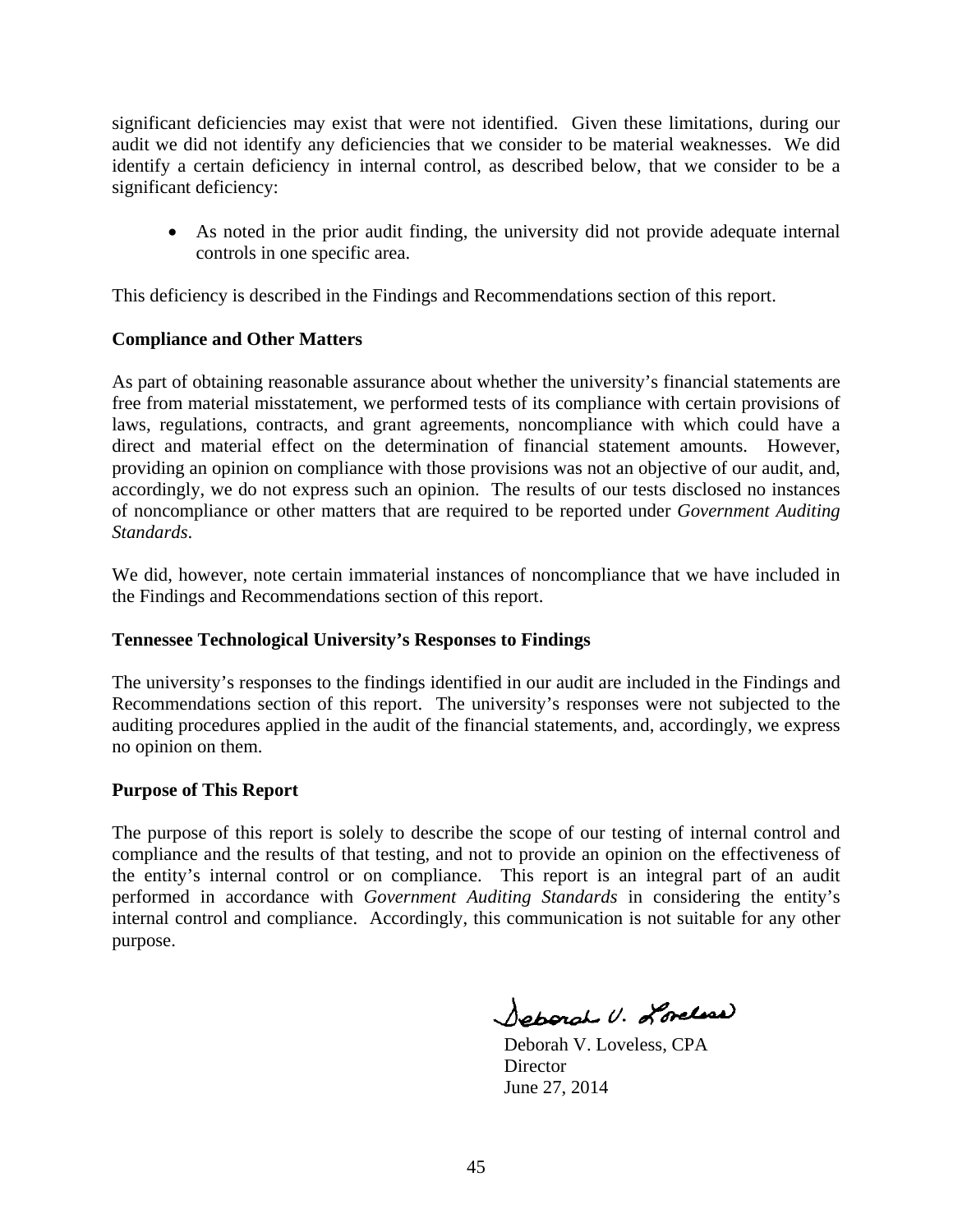#### **Findings and Recommendations**

### **1. As noted in the prior audit finding, the university did not provide adequate internal controls in one specific area**

#### **Finding**

For the second consecutive year, the university did not design and monitor internal controls in specific areas. We determined that management corrected one of the conditions noted in the prior-year finding, but we observed another condition that continued to be in violation of university policy and/or industry-accepted best practices. Inconsistent implementation of internal controls increases the risk of fraud or error.

The details of this finding are confidential pursuant to Section 10-7-504(i), *Tennessee Code Annotated.* We provided the university with detailed information regarding the specific conditions we identified, as well as our recommendations for improvement.

#### **Recommendation**

Management should ensure that these conditions are remedied by the prompt development and consistent implementation of internal controls in one area. Management should implement effective controls to ensure compliance with applicable requirements; assign staff to be responsible for ongoing monitoring of the risks and mitigating controls; and take action if deficiencies occur.

#### **Management's Comment**

We concur with the finding and recommendation. Corrective actions have been identified and are being implemented to remedy the deficiencies identified by State Audit.

### **2. The university did not have accessible written policies and procedures regarding financial aid verification, resulting in an increased risk that the university could disburse funds to students who were not properly verified**

#### **Finding**

According to the *Code of Federal Regulations* (CFR) Title 34, Part 668, Section 53, an institution "must establish and use written policies and procedures" for verifying certain information on an applicant's Free Application for Federal Student Aid. For at least a portion of the fiscal year under audit, Tennessee Technological University (TTU) was not in compliance with this regulation. In addition, for the remainder of the fiscal year under audit, the policies and procedures manual was not readily available to those staff who might need to access the manual.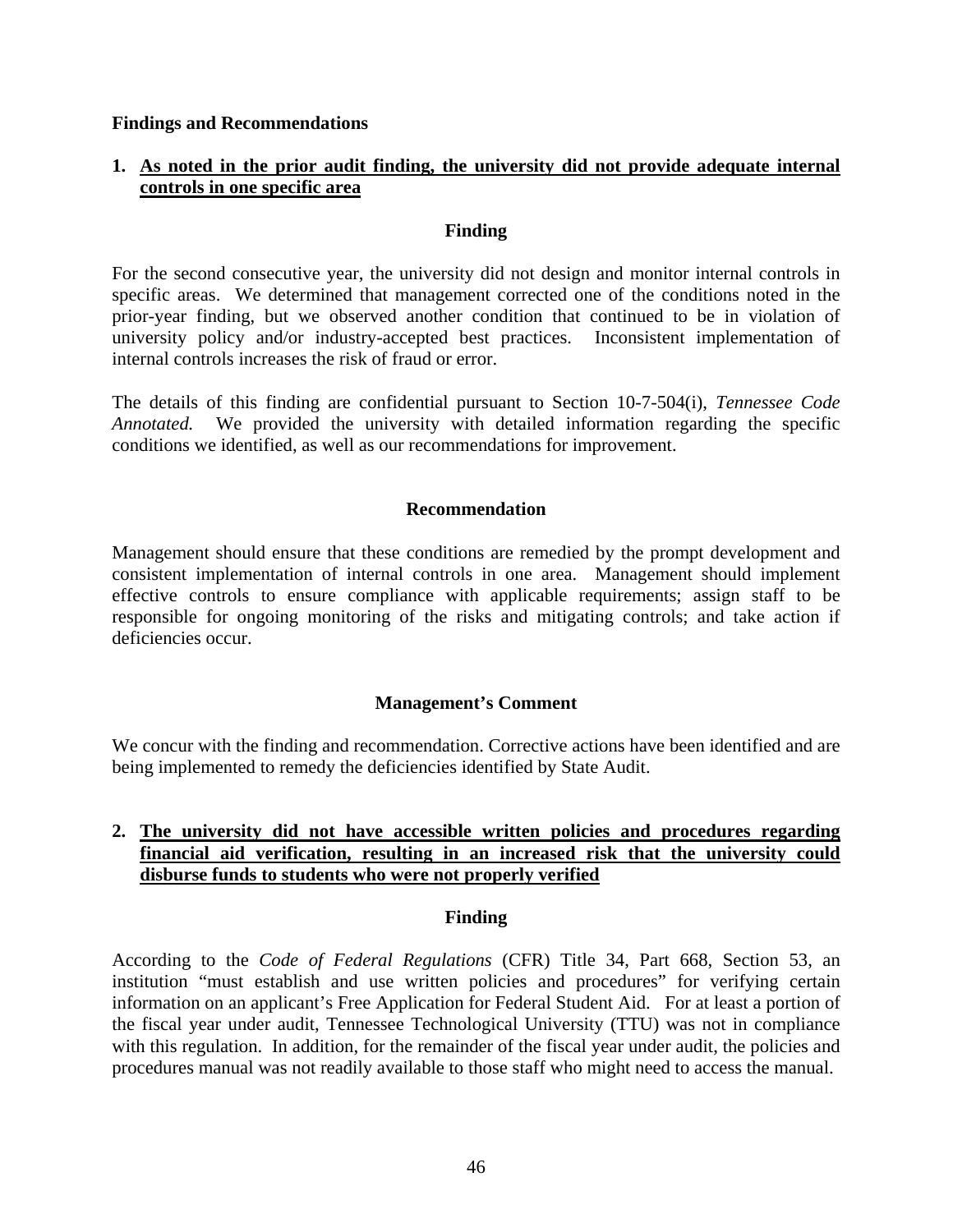In early May 2013, we asked for and received TTU's *Financial Aid Office Policies and Procedures* manual. The manual received did not contain the required policies, was incomplete in sections, and contained references to a different school. The Director of Financial Aid stated that the manual was a work in progress, as the original manual had recently been lost. The original TTU *Financial Aid Office Policies and Procedures* manual had been maintained only on the director's computer and had not been backed up. When the hard drive of that computer crashed around the middle of April 2013, the manual was destroyed. The manual the auditor received was a draft version of the original manual that was in the process of being re-created, using the manual from another school as a reference.

On July 10, 2013, we received an update of the draft *TTU Financial Aid Office Policies and Procedures* manual. This version did contain written policies and procedures regarding financial aid verification as required by 34 CFR 668.53. Although the newer manual is more complete than the manual the auditor originally obtained, it is still incomplete in several parts. For instance, a section entitled "Standard Student Budgets" was completely blank. Also, a section that indicated that it would describe the Business Office's role in disbursing funds simply stated: "The Business Office receives disbursement roster(s) from the Financial Aid Office and performs the following processes." The next phrase in the manual is the heading for the next section of the manual.

In addition, as the director's computer was only accessible to him, the manual was not available to other members of the Financial Aid Office. If a staff member needed to access the manual, he or she would have to wait until the director was available to discuss the issue. The inaccessibility of the manual to other members of the Financial Aid Office is a violation of best practices.

As a result of these problems, the Financial Aid Office was not in compliance with the *Code of Federal Regulations* for a minimum of three months. In addition, with the policies and procedures manual only accessible to the director, staff may not be able to handle issues timely or make informed decisions.

#### **Recommendation**

The Director of Financial Aid should complete and finalize the new policies and procedures manual. The manual should be made easily accessible to those whose duties require them to access such policies and procedures. Also, the director should work with Information Technology Services to initiate comprehensive, automatic backup procedures for vital documents such as policies and procedures manuals.

#### **Management's Comment**

We concur with the finding and recommendation.